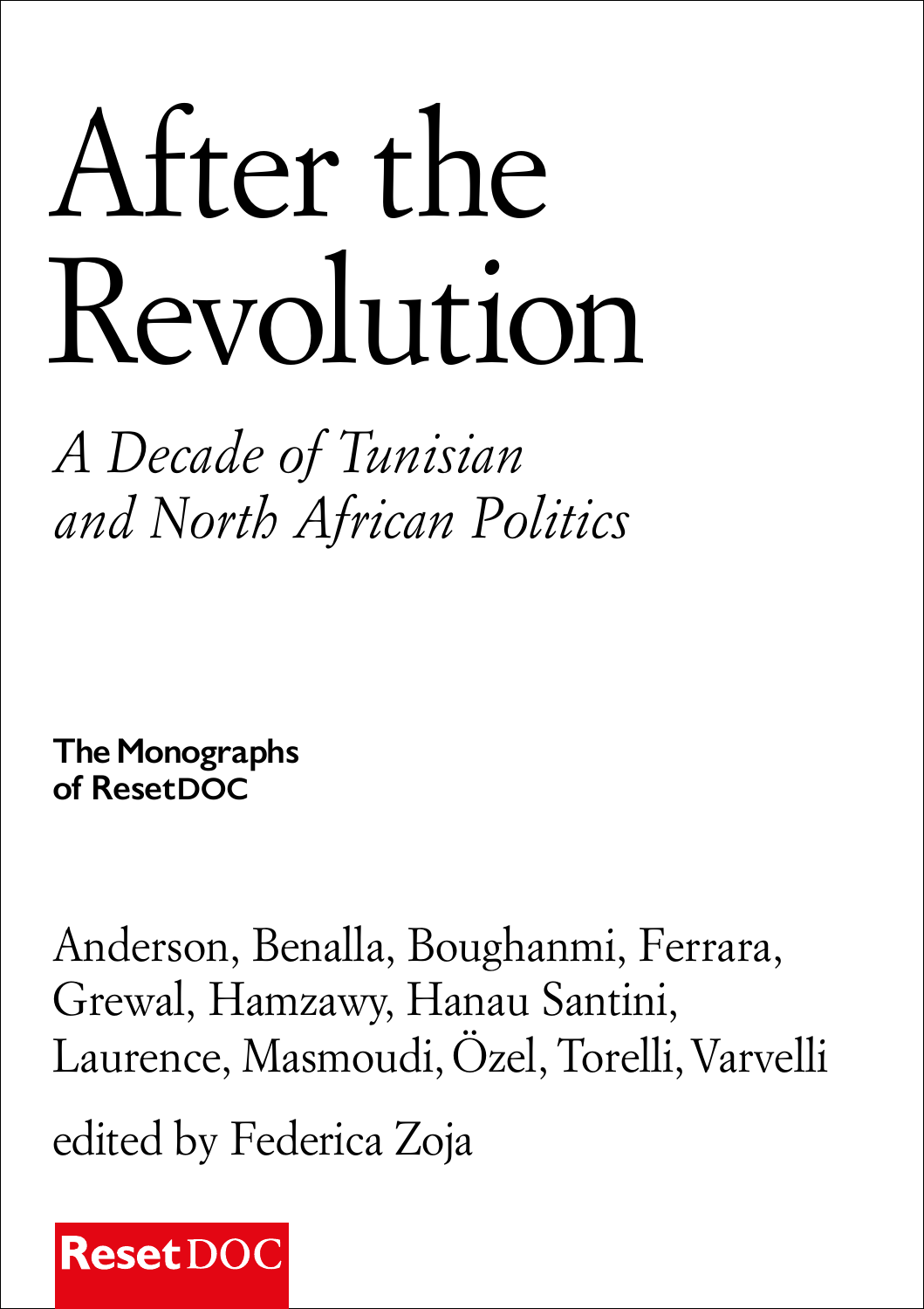

*The Monographs of Reset DOC* is an editorial series published by Reset Dialogues on Civilizations, an international association chaired by Giancarlo Bosetti. Reset DOC promotes dialogue, intercultural understanding, the rule of law and human rights in various contexts, through the creation and dissemination of the highest quality research in human sciences by bringing together, in conferences and seminars, networks of highly esteemed academics and promising young scholars from a wide variety of backgrounds, disciplines, institutions, nationalities, cultures, and religions.

*The Monographs of Reset DOC* offer a broad range of analyses on topical political, social and cultural issues. The series includes articles published in Reset DOC's online journal and original essays, as well as conferences and seminars proceedings. *The Monographs of Reset DOC* promote new insights on cultural pluralism and international affairs.

The Monographs of Reset DOC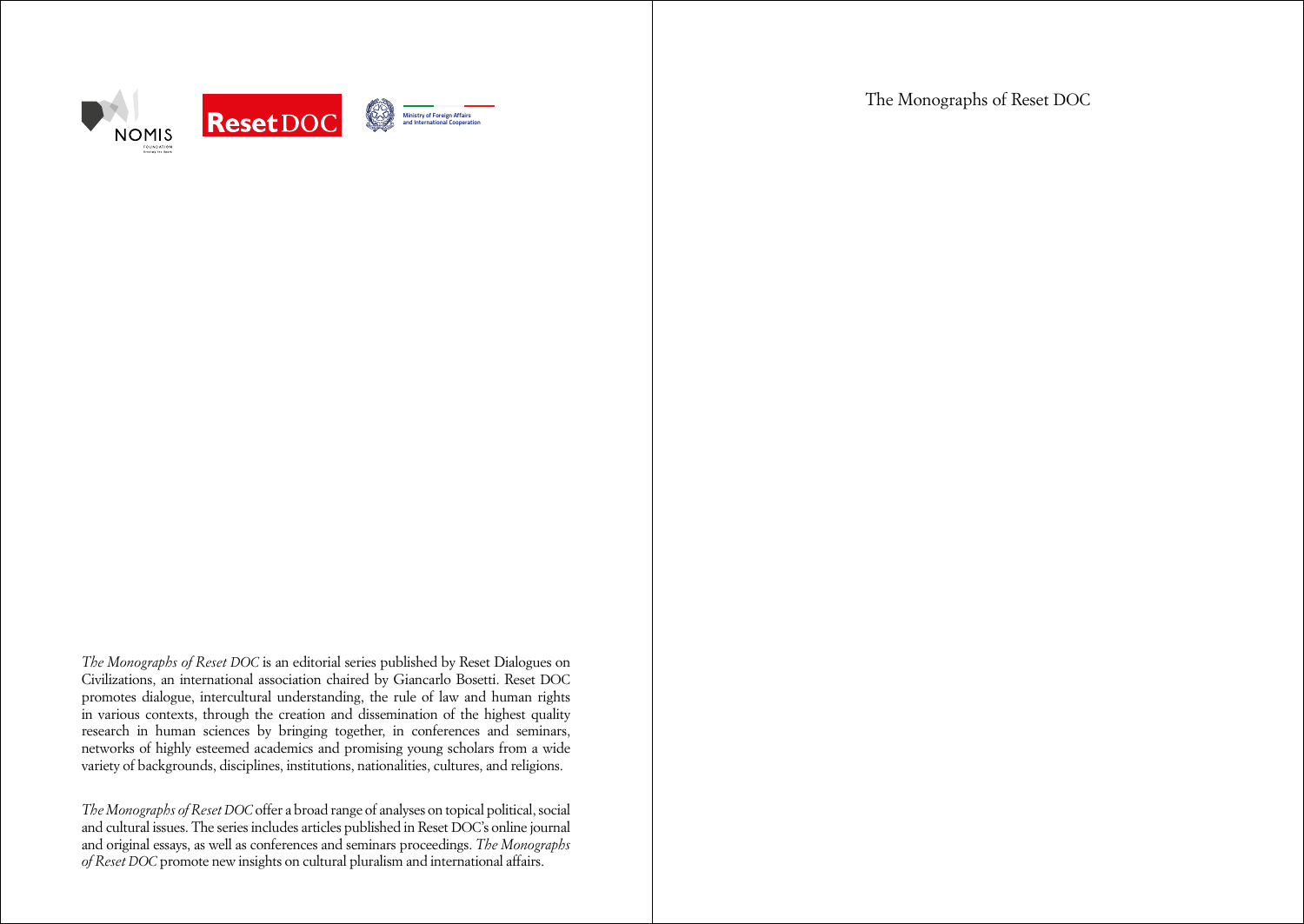After the Revolution A Decade of Tunisian and North African Politics

> Edited by Federica Zoja

Drawn from the proceedings of the conference convened by Reset DOC *An Arab Winter? The Tunisian Exception in Context* on 14/15 December 2020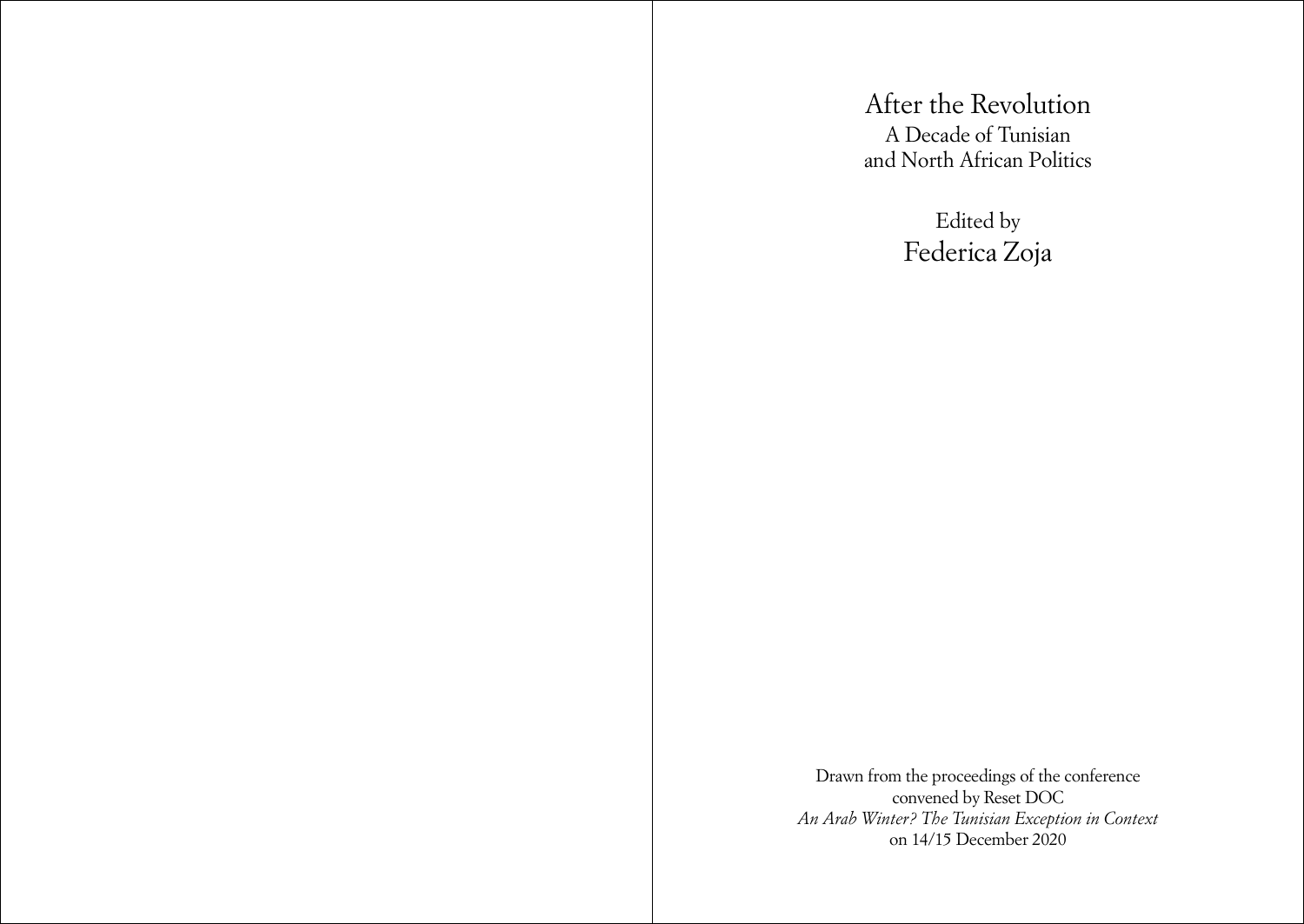The Monographs of ResetDOC

*Publisher* Reset-Dialogues on Civilizations via Vincenzo Monti 15, 20123 Milan – Italy ISBN 9788894186956

Photocopies are allowed for personal use, provided that they do not exceed a maximum of 15% of the work and that due remuneration foreseen by art. 68 of Italian copyright law 1941/633 is paid to SIAE.

This volume is realized with the support of the Unit for Analysis and Policy Planning of the Italian Ministry of Foreign Affairs and International Cooperation, in accordance with Article  $23 - \text{bis of the Decre of the}$ President of the Italian Republic 18/1967.

*Graphics* Studio Cerri & Associati with Francesca Ceccoli Completed in March 2021

- Foreword [9](#page-4-0) *Soli Özel*
- 17Introduction *Federica Zoja*

[Part I](#page-11-0) [An Arab Winter?](#page-11-0) 

- The Arab Spring at Ten How Egypt's [25](#page-12-0) Democratic Hopes Faded Away? *[Amr Hamzawy](#page-12-0)*
- Libyan State Building in a Proxy War Context: [31](#page-15-0) From Failed Revolution to Failed State? *Arturo Varvelli*
- Prevention as a Cornerstone of Counter [39](#page-19-0) Terrorism in Morocco *Zineb Benalla*
- [The Algerian Puzzle: Between Social Liberation](#page-22-0)  [45](#page-22-0) [and System Adaptation](#page-22-0) *[Pasquale Ferrara](#page-22-0)*
- The Arab Spring a Decade Later: A Balance Sheet [51](#page-25-0) *Lisa Anderson*
- [Arab Turmoil between Change and Resistance](#page-29-0)  [59](#page-29-0)*[Stefano M. Torelli](#page-29-0)*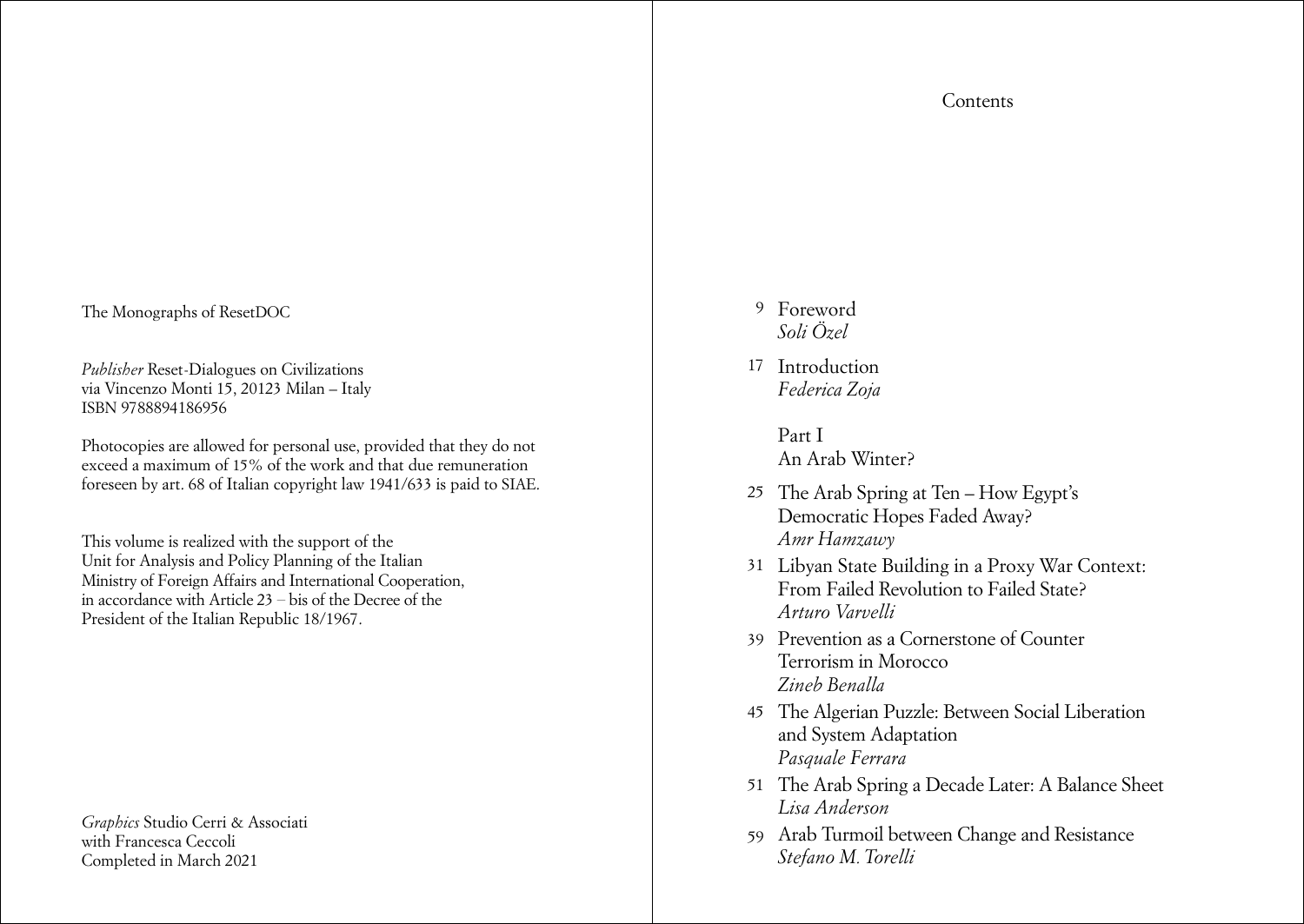# <span id="page-4-0"></span>[Part II](#page-33-0) [The Tunisian Exception in Context](#page-33-0)

- Consociational Democratization: The Tunisian Experience from 2011 to 2019 *Aymen Boughanmi*  [69](#page-34-0)
- Tunisian Democracy, Ten Years In [87](#page-43-0) *Sharan Grewal*
- Post-revolutionary Tunisia at 10: [93](#page-46-0) Pitfalls of the 'Twin Tolerations' *Ruth Hanau Santini*
- How has Tunisia created a *real* democracy? [97](#page-48-0) *Radwan Masmoudi*
- [What Role for Islamist Parties in Tunisia's](#page-51-0)  [103](#page-51-0) [Democratic Future?](#page-51-0)  *Jonathan Laurence*
- [Authors](#page-55-0)  [115](#page-57-0)

# Foreword

*Soli Özel*

Almost at the zenith of the enthusiasm for the Arab Revolts when the Syrian struggle had not yet turned into the macabre story that it is, Yemen was not a total calamity and Libya still held together, the duo of Robert Malley and Hussein Agha wrote what in retrospect turned out to be a very prescient, pessimistic assessment that went totally against the current of the times.

In their article "This is not a Revolution" Malley and Agha wrote: "Darkness descends upon the Arab world. Waste, death, and destruction attend a fight for a better life. Outsiders compete for influence and settle accounts. The peaceful demonstrations with which this began, the lofty values that inspired them, become distant memories… A scramble for power is unleashed, without clear rules, values, or endpoint. It will not stop with regime change or survival. History does not move forward. It slips sideways." Not only did they foretell the demise of that hopeful moment, just like in 1848 'the springtime of nations', they even predicted, tragically on target that "Fatah and the PLO will have no place in the new world. The two-state solution is no one's primary concern. It might expire not because of violence, settlements, or America's inexpert role. It might perish of indifference".<sup>1</sup>

<sup>1</sup> Hussein Agha and Robert Malley, "This is not a Revolution", New York Review of Books, November 8, 2012 issue [https://www.nybooks.com/articles/2012](https://www.nybooks.com/articles/2012/11/08/not-revolution/) [/11/08/not-revolution/](https://www.nybooks.com/articles/2012/11/08/not-revolution/)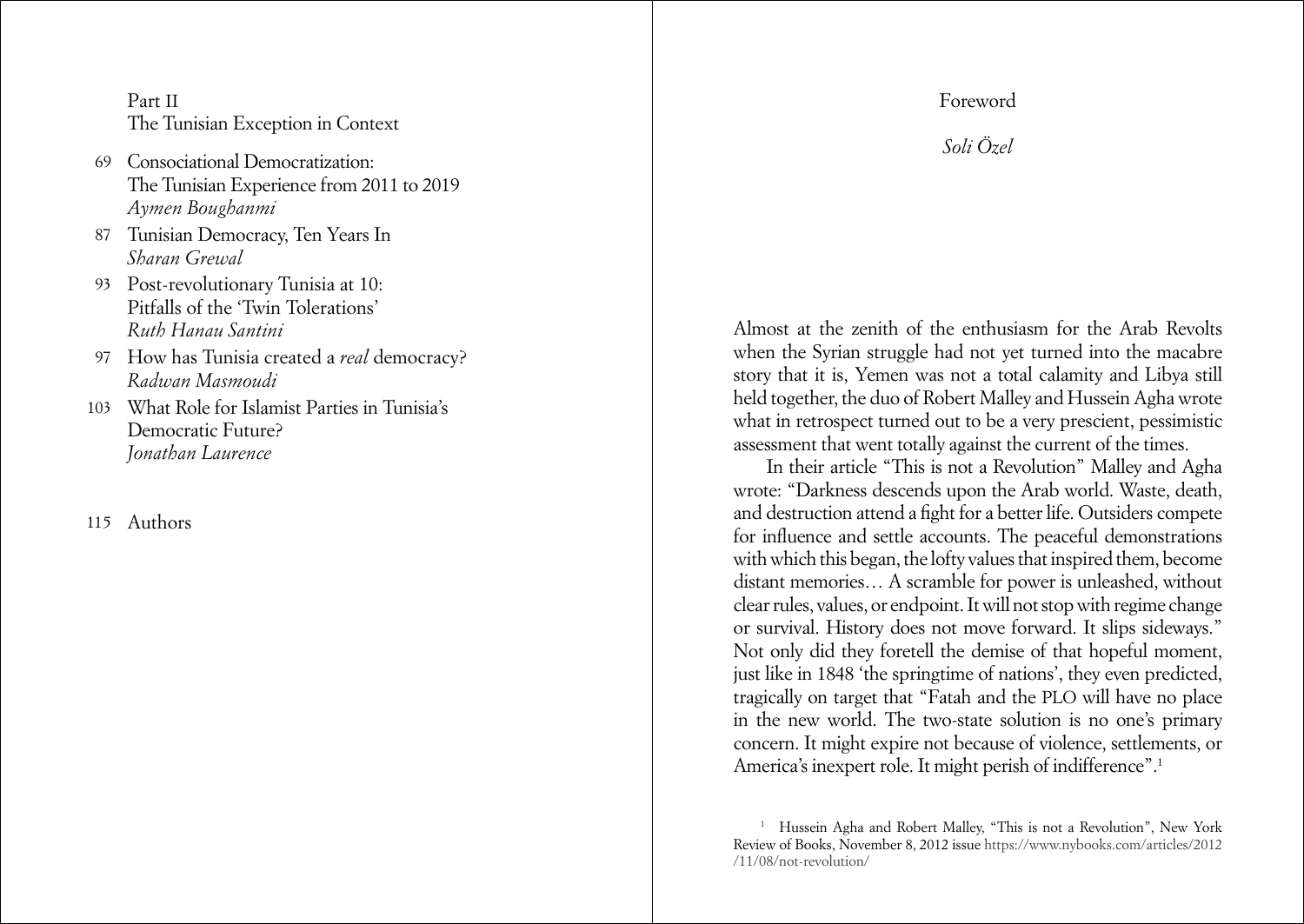And unlike 1848 to which the Arab revolts were indeed compared to, the context regionally or internationally was not nearly as propitious as that of the mid-19th century that made it possible the realization of the goals of the rebels even if these were enacted by conservative forces. That may have been the inexorable push of history at a time of an ascending new order, cognitive orientation, idealism and creativity. And perhaps despite the violence used to quell the revolts the distance between the rulers and the ruled was not nearly as unbridgeable as that which obtained in the Middle East and both a sense of noblesse oblige and competence in statecraft not to mention the transformative dynamism of capitalism helped shape a new domestic order.

The context for those countries that had experienced the hopeful turmoil of that brief moment of elation was very different. A population explosion that coincided with substantial environmental degradation made the management of societal demands ever harder. "Shortages of freshwater, drought, desertification, extreme heat, and dust storms have already shown the region's climate trajectory during this decade. Climate change was a contributing factor to the Arab Spring. Crop failures, food shortages, and higher food prices worsened the living conditions of the masses."2 These conditions that had contributed immensely to the outbreak of bloody conflict in places like Syria and Yemen continue to deteriorate relentlessly and will be affecting a region whose population is estimated to reach 1 billion by the end of the century with the resources needed to manage that growth nowhere to be seen for the moment.

Even the oil rich countries of the region are not as comfortable as they used to be mainly because the oil era is gradually fading away and with the additional push of the pandemic

and growing concern about climate change accelerated the growth of alternative energy. Low oil prices will exacerbate problems in these countries as well. To balance their budgets Algeria needs a barrel price of \$120. For Bahrain the price is \$82, for Libya \$75, for Saudi Arabia \$62, for Kuwait. \$60, for Iraq \$52 and for Qatar \$30. The average price of oil for the admittedly abnormal year of 2020 was 40.66 down from \$64.04 in 2019. Unemployment is a pressing problem and more seriously according to ILO's figures "one in five young men and women were out of work in the Arab region, compared to a global youth unemployment rate of 11.8%".3

This is the bleak picture of the region a decade after the momentous popular uprisings that concentrated in urban areas. As such, its own particularities notwithstanding the Arab revolts were part of a wave of rebellions that shook different parts of the world from Hong Kong to Chile from Ukraine to the United States from Turkey to Brazil. In almost all cases the urban rebellions failed to get concrete results mainly because what was legendary about this massive wave of protests globally. i.e. that they had no hierarchies, leadership, political affiliations, particular demands and were based on communicative power was also their greatest weakness. A social movement no matter how popular, widespread and vibrant does not by itself generate desired political outcomes. And in the case of the Arab revolts, dignity the rallying cry of the crowds particularly the desperate unemployed youth both unskilled and uneducated and more dramatically and in higher percentages the educated, did not translate in a sustained desire for democracy, however democratic the movement itself may have been. Three processes made the Arab revolts possible by creating the conditions of deep discontent and vast accumulated grievances according to Paul Kingston:

<sup>2</sup> Saltanat Berdikeeva, The Arab Spring and its Aftermath: A Review of the Decade, *Inside Arabia*, January 1 2020 [https://insidearabia.com/the-arab-spring](https://insidearabia.com/the-arab-spring-and-its-aftermath-a-review-of-the-decade/)[and-its-aftermath-a-review-of-the-decade/](https://insidearabia.com/the-arab-spring-and-its-aftermath-a-review-of-the-decade/)

<sup>3</sup> <https://www.ilo.org/beirut/areasofwork/employment-policy/lang--en/index.htm>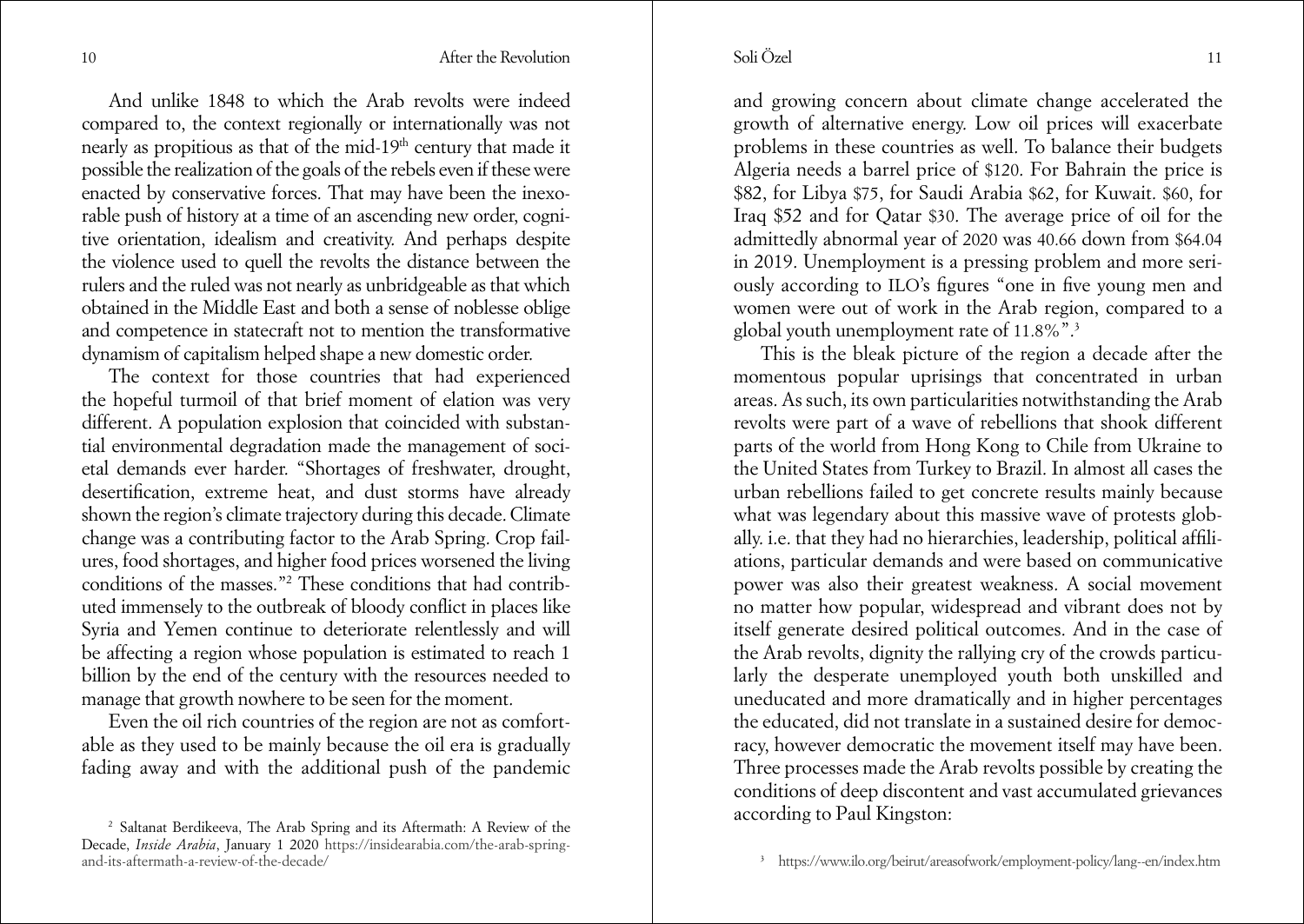1) the turn towards neoliberal economic policies in the region and the resulting increase in poverty levels, unemployment, and concentrations of wealth;

2) the narrowing of political networks of power in the region – as symbolized by the increasingly prevalent move toward family rule, if not dynastic succession, among the republics as well as the monarchies; and

3) the increasing reliance of all regimes on the coercive and surveillance power of their police and security forces.<sup>4</sup>

At the end of the day counterrevolution at the regional level came out triumphant in many of the countries that experienced the breeze of freedom and quest for justice. Tunisia, the exception that proved the rule had in its well institutionalized even if half-way coopted trade union UGTT an actor that could act as a counterweight to powers that be. Today, even if many of the economic and social conditions in Tunisia have not been taken care of, the political system remains open. Elsewhere the hopes have been drowned either by brutal regime responses as in Syria or regional power interventions or by the sheer incompetence of the new rulers as well as by the maneuvers of conniving institutions such as the Egyptian military. The latter not only overthrew a remarkably unprepared and unsuccessful Ikhwan government but took back the regime that it built after 1952; not only from the Islamists but from rival security services that gained in prominence under the Mubarak regime. In Yemen and Libya as well as Syria the hell of civil war and the destruction it wrought arguably wiped out the future of at least a generation. The coincidence of the revolts and the counterrevolution they triggered with the accelerating indifference to, if not retreat by the United States from the region

### 12 After the Revolution Soli Özel Soli Özel 13

also led to a reconfiguration of the power balances there. The global power's desire to settle its account with Iran and wash its hands off the conflicts in the Gulf led to the nascent alignment between the Gulf Arab countries and the state of Israel unified by their enmity to, fear of and anger against the Islamic Republic. As disarray in the Arab world continued and the number of failed or semi-failed states rose, three non-Arab countries – Iran, Israel and Turkey – strategically became more important in determining the geopolitical fate of the region. Islamism in power actually failed in its test of managing complex countries and actually in producing a governance project. Instead, it could only offer an ideological model that fell far short of the needs and aspirations of modernized urban societies, particularly the mobilized Egyptian youth. Moreover, the ideological zeal was not even a poor substitute for lack of governance, provision of employment, generation of better living standards and presenting a transparent administration that actually heard and responded to the public's demands. Parts of the legacy of the Arab revolts were actually related intimately to the ill-advised, ill thought-out and ill-fated American misadventure in Iraq. The sectarian divisions/battles that began to spring in the immediate aftermath of the Iranian Revolution but did not fully penetrate populations came to full flowering in the wake of the Gulf War. More consequentially, the Iraq War changed the order of things in the Mashreq. The ouster of Saddam Hussein and the empowerment of the Shia combined to generate a geopolitical *cum* ideological divide that was exacerbated by the emergence of Jihadi fury. The absence of good governance/state failure, the manipulation of sectarianism for political purposes and the inability to build a nation or a sentiment of common purpose for society opened the gates for ISIS, that whatever its undesirable and brutal characteristics provided order and a mode of governance. That was built upon hatred of the Shia and the subjugation of women

<sup>4</sup> Paul Kingston, "The Ebbing and Flowing of Political Opportunity Structures: Revolution, Counterrevolution, and the Arab Uprisings", in *Protest and Democracy*, Arce, M., & Rice, R. (Eds.). (2019) Calgary, AB: University of Calgary Press.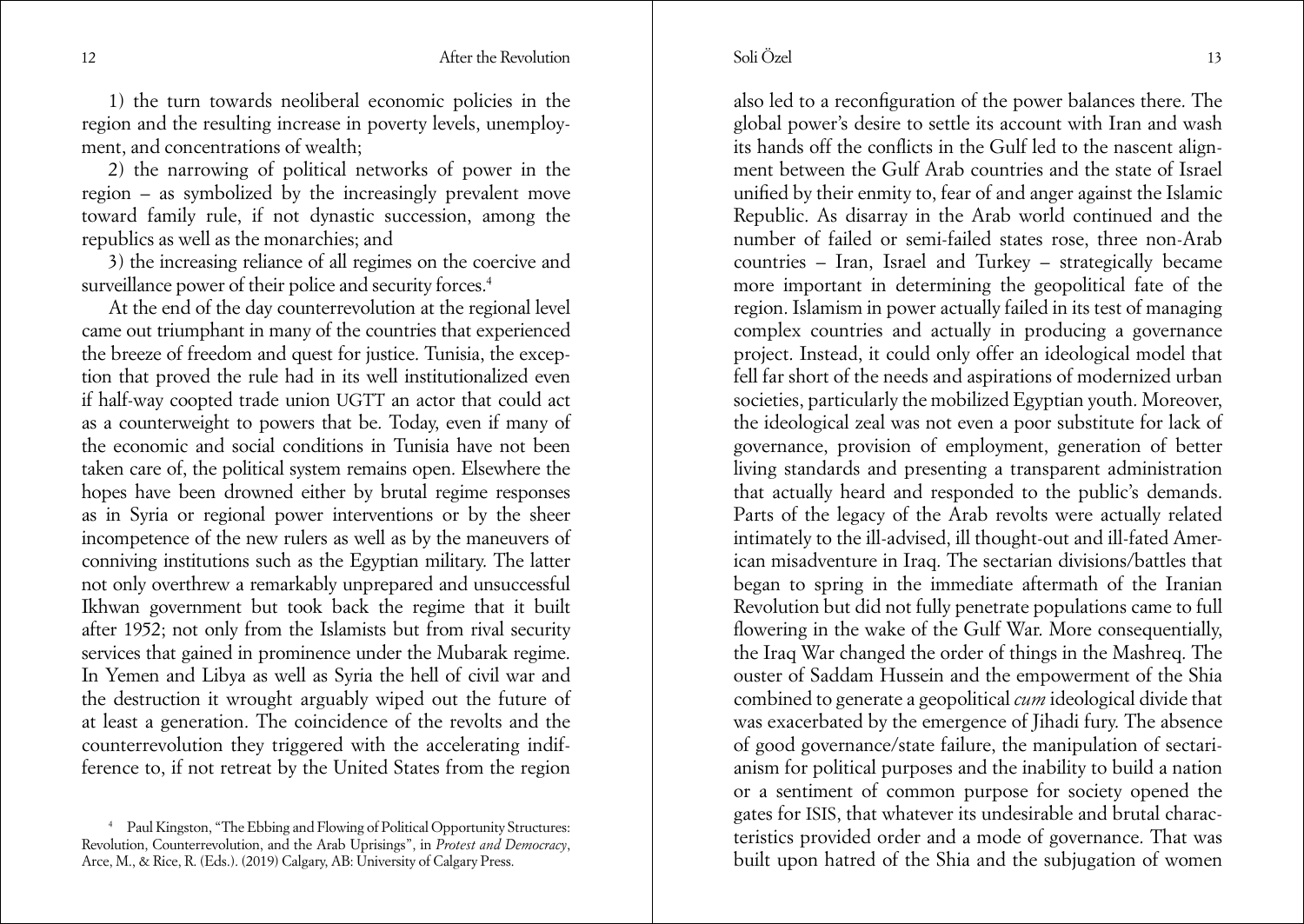and a reign of violence probably was its Achilles' Heel yet there was no time to test this as they were wiped out by superior force.Ten years after that moment of elation, despite the disappointments, tragedies and failures remarkably hope is still alive. 2019 was a particularly good year for the mobilization of the public in Sudan, Algeria, Iraq and Lebanon. One remembers Samuel Beckett's quip: "Ever tried. Ever failed. No matter. Try again. Fail again. Fail better." Public pressure in Sudan secured the ousting of the long serving genocidal dictator Omar Al Bashir and led to a surprising change of regime. Algerians who patiently protested every Friday against the candidacy of their half alive President Bouteflika managed to get rid of him and many of his associates, but the military dictatorship did not relent on its prerogative of appointing/ securing the "election" of its own candidate as President. Were it not for the Covid-19 pandemic, the demonstrations would likely continue. In Iraq and in Lebanon the anti-corruption anger of the suffering populations led to protest movements, lethal in the Iraqi case, that manifested a post-sectarian aspiration in politics. After the massive explosion at the Beirut port that devastated a city whose population was in the throes of a financial calamity caused by massive corruption, financial mismanagement and chronic elite betrayal of public interest the same post-sectarian spirit erupted again. It was a noble but once more failing attempt. Such developments are what keep hope alive. A youthful population despite. All odds continue to ask for better governance, accountability, prospects for a better future. Given the fact that the post pandemic world, particularly the Western world will be much less welcoming than even before to people from the region the task at hand will be totally localized and it will be up to the new elites and the publics of the region to continue to fight the good fight. There is enough reason to despair of the outcome if the past is the prologue. But there is as much certainty as social sciences are capable of

providing that what exists, no matter the amount of repression, is unsustainable. The spirit and the energy of the Arab revolts, repressed but not extinguished, will come back and against all odds may yet succeed in transforming a region whose elites continue to stonewall.

Is post-sectarianism upon us? Can societies this time around prevail over power structures? Would the rapacious elites of the region finally see the advantages for stability of an effort to build a coherent system?

This is the challenge and urban youth provide some hope and aspiration. Particularly if outside powers would be more wisely helpful.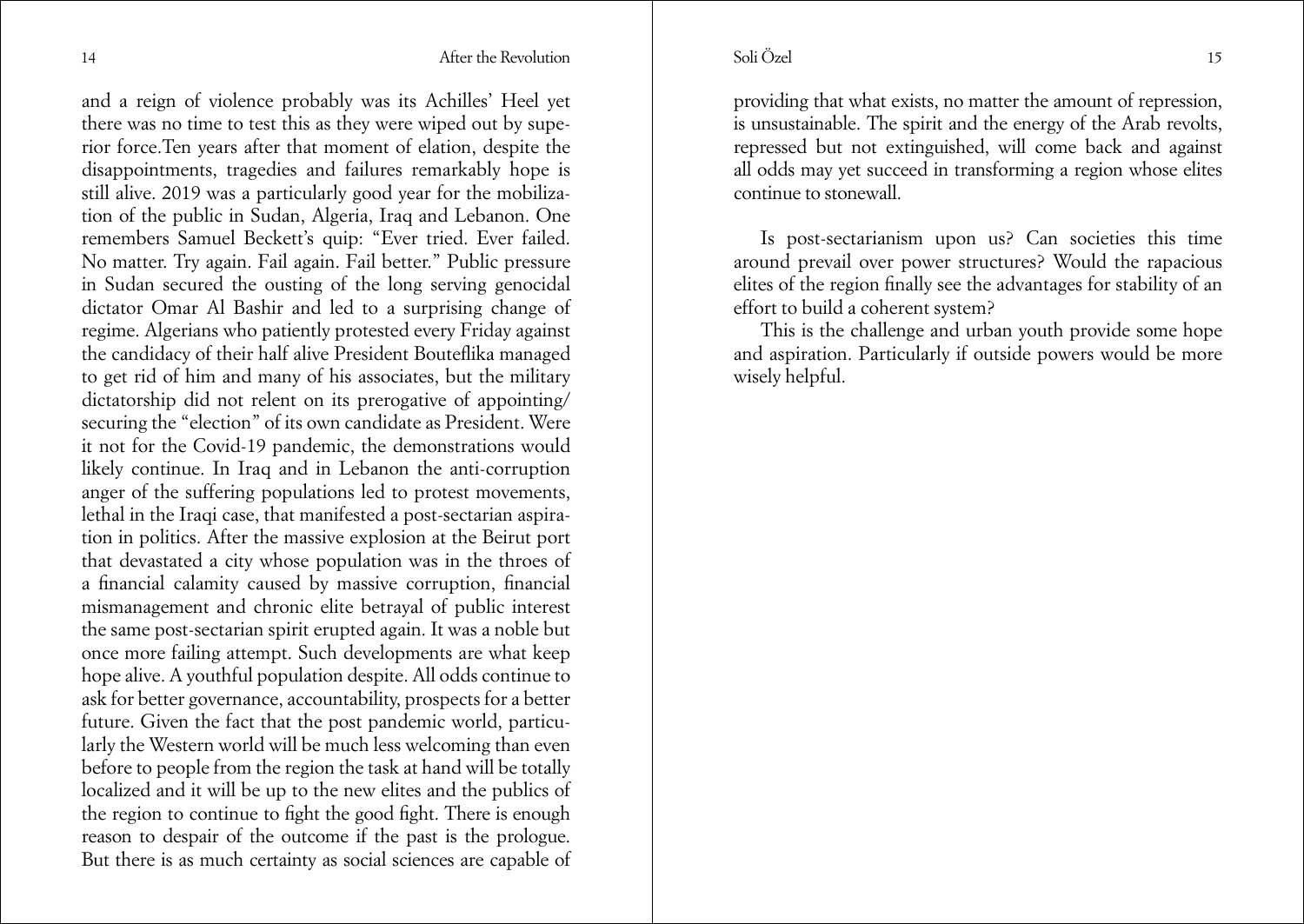# Introduction

## *Federica Zoja*

<span id="page-8-0"></span>Ten years after the beginning of a season of unprecedented uprisings and political and social change in North Africa and the Near East – which went down in history's first draft as the "Arab Spring," later downgraded to something closer to Winter – we observe change that was unimaginable at the time, both at a domestic level and in terms of the balance of power in the region.

This yearning for democracy – at the origin of revolutions in Tunisia, Egypt, Libya, Syria and Yemen and protest movements in Morocco, Algeria, Jordan, Lebanon and Iraq – has not been extinguished, but has only to the smallest extent been fully achieved over the past decade. The through-line moving across Arab societies in this third millennium moment of the years 2000 is precisely this overall feeling of incompleteness, which has made any prospect of economic revival even more dismal due to the grave health crisis of Covid-19.

Without hoping to provide an exhaustive portrayal of what is now happening on the southern shores of the Mediterranean, Reset DOC arranged – under the aegis of the Ministry for Foreign Affairs and International Cooperation – to provide ideas for debates and reflection on the most important hotbeds of regional crises. This debate involved well-known scholars and analysts, who held a first day of discussions dedicated to the Arab Winter amidst disregarded expectations and glimmers of hope, and were introduced by Soli Özel (a senior professor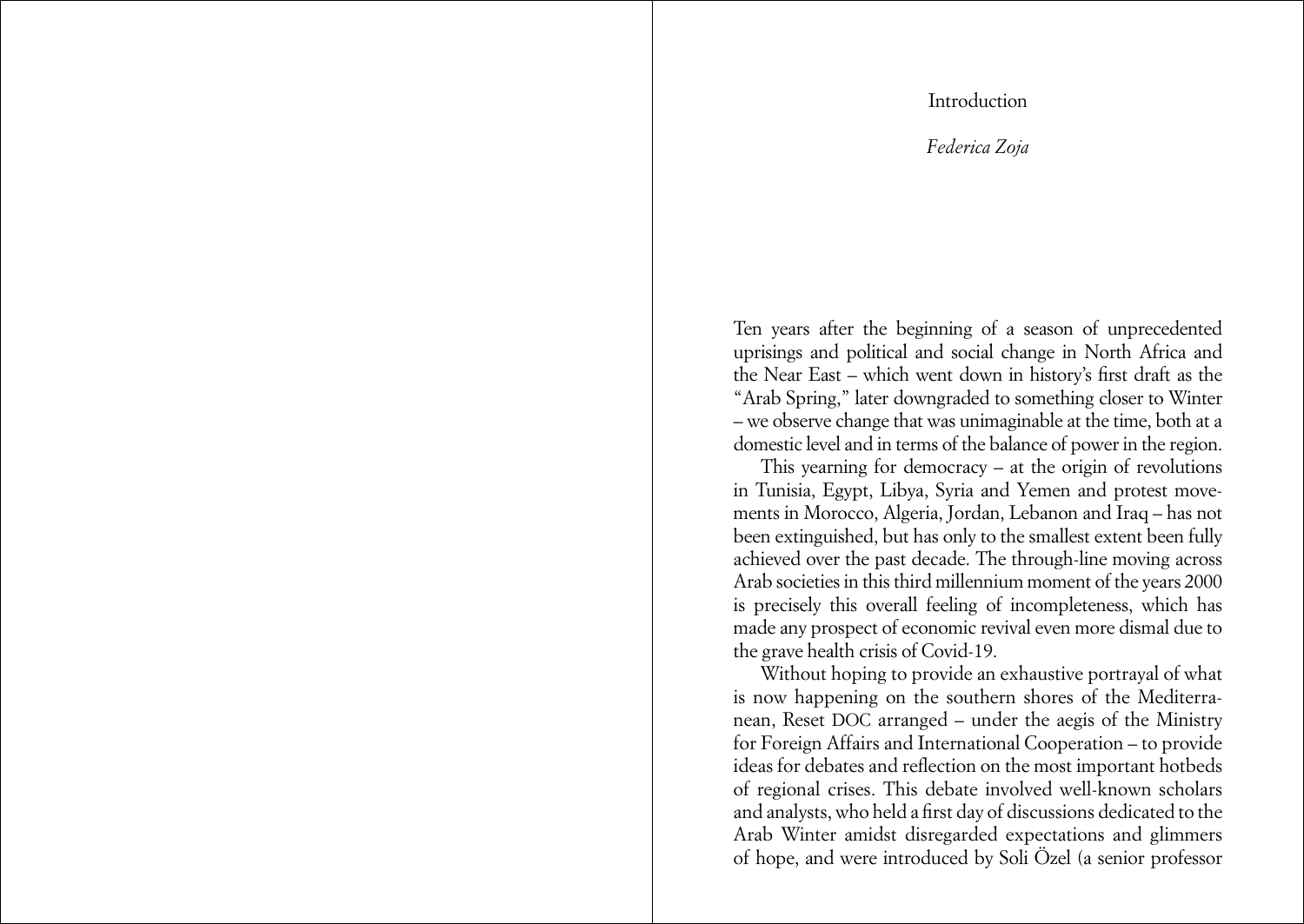### Federica Zoja

at the Istanbul Kadir Has University, author of the preface for this monograph). The event was followed by a second day dedicated to the Tunisian Exception, as fragile as it is precious in an increasingly arid context as far as democracy is concerned. The results of that two-day conference held on December 14 and 15, 2020, are collected in this increasingly timely publication. In Egypt, the presidency of former General Abdel Fattah al-Sisi increasingly has assumed the characteristics of an absolute monarchy. Taking advantage of the health emergency, the regime has consolidated its control over all that is most essential for the country, from defense to health, from education to the public administration, from energy to the manufacturing industry. There is no room left for dissent; it is believed that there are now over 60,000 political prisoners and prisoners of conscience. The Constitution has been shaped so as to guarantee the rule of the current president for another ten years. Amr Hamzawy (Stanford University) provides a lucid and updated portrayal of Egyptians' democratic expectations, which in this historical moment are frozen by an ever-present enemy: fear.

The Libyan scenario, the most unstable and confused in the region, is the one that continues to cause the international community the most concern (in spite of the recent creation of a united transition government that aimed to "carry" the country to elections in late 2021) – seeing that the ceasefire declared by the parties involved in the civil war is regularly disregarded in vast areas of the country. The Libyan war has above all confirmed its status as an international conflict following a speedy "Syrianisation" process. Turkey and Egypt are nowadays settling ancient scores in Libya, respectively supported by minor political – certainly not economic – players such as Qatar and the United Arab Emirates as well as international institutions such as the United Nations, the European Union, the League of Arab States. However, there are also Russian special units as well

as French, British and Italian intelligence services on the ground in Libya. Arturo Varvelli, Head of the Rome Offices of the European Council on Foreign Relations, has written an analysis for Reset on the Libyan state's structural frailty. The essay by Zineb Benalla (al-Akhawayn University) addresses Morocco and the strategies faced by Rabat in the battle against the jihadist threat. Only partially affected by the 2011 uprisings, in the course of the past decade the kingdom has devoted all its efforts to economic development, setting aside all social and economic demands. Such an approach proved to be successful until the at times strong growth silenced the democratic debate, but turned out to be a failure when the coronavirus halted all economic progress and cleared the political fog. It was thus that protests in the Rif, a historically alienated peripheral region, and those of the more disadvantaged citizens, violently returned to make the headlines, for the moment with no positive outcomes for free speech in Morocco. In the same way, a revolutionary 'situation' in Algeria did not produce revolutionary 'results'; the North African country that distinguishes itself for its immense economic potential, is currently paralyzed by a never-ending transition. The essay by Pasquale Ferrara, former Italian Ambassador to Algiers, revisits the nature of the demands presented by the Hirak movement and by anti-system public opinion, amidst points of strength and ruinous choices. Lisa Anderson, formerly president of the American University in Cairo now teaching at Columbia University, adopts an overall perspective in her analysis, setting the season of the Arab Springs within broader regional and global history. It is a flow in constant evolution marked by Barack Obama's presidency with America theoretically intentioned to play the leading role in the MENA region; by the refugee crisis – mainly Syrians but not only – regards to which the West showed all its political impotence; by Donald Trump's administration, in open conflict with Iran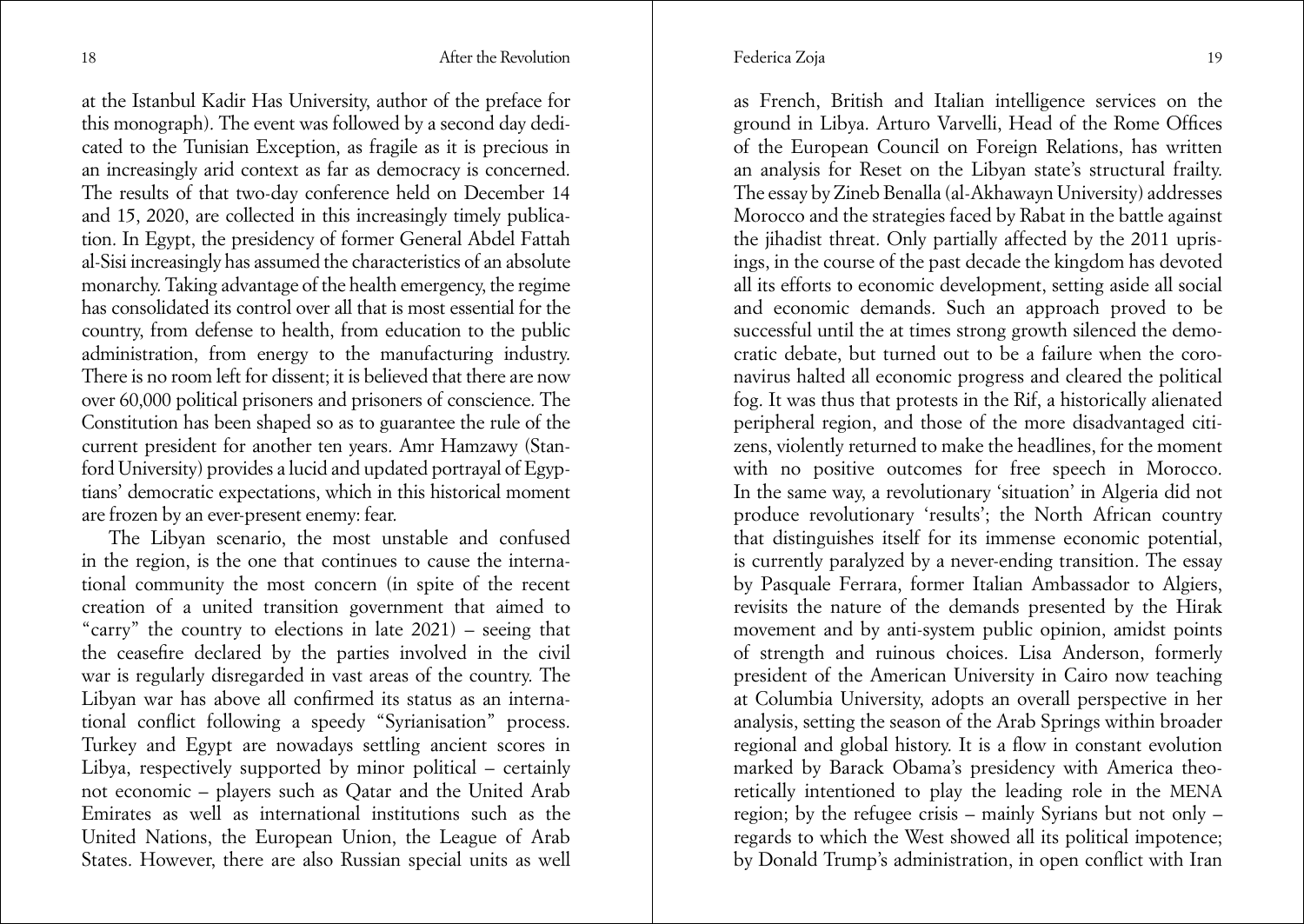### Federica Zoja

and increasingly close to Saudi Arabia and Israel. In the meantime, "bread, freedom and social justice" remain powerful and immortal aspirations that have only momentarily been silenced. Change and political resistance are at the centre of the article by Stefano Torelli, an expert on North Africa and the Middle East who works at the European Asylum Support Office (EASO), and among other subjects analyses political Islam's internal clash. There is a harsh battle between the Muslim Brotherhood and Wahhabism, within the Sunni world, as well between Sunnis and Shias in the broader Islamic galaxy. The political, social and economic route followed by the Tunisian republic stands out for its total uniqueness in the scenario of states in the MENA region and it is for that reason that an entire part of this monograph is devoted to this subject. Overcoming successfully critical issues in its recent history, including the risk of civil war in the immediate post-Ben Ali period and destabilisation caused by armed jihad, the country has equipped itself with solid foundations – the 2014 Constitution – on which to build a common home to protect the rights of individuals as well as those of the community.

However, the lack of effective strategies for economic development and more recently the Covid-19 emergency, have created an atmosphere of increasing mistrust among the people as far as politics are concerned. Pluralism and the democratic process seem to be hanging on by a thread, with new political players taking a place in the spotlights of a stage deserted by yesterday's stars.

Ennahda's moderate Islamists and Nidaa Tounès' liberal modernists, worn out by a decade of managing power, are now sitting on the side-lines, while the last elections held, both a general and a presidential election, resulted in the advancement of conservative and populist movements and even those nostalgic for the ancien régime. The situation is particularly delicate; faced with a new season of protests and strikes, the

current government and the presidency of this republic appear to be even more divided than in the past. In the meantime, Islamists and reactionary forces, having forgotten the common good, fight for public opinion's approval with growing rage. Articles by Aymen Boughanmi (Kairouan University), Sharan Grewal (Brookings Institution), Ruth Hanau Santini (Università l'Orientale in Naples), Radwan Masmoudi (Center of the Study of Islam & Democracy) and Jonathan Laurence (Boston College) are all dedicated to the Tunisian scenario in all its criticality. While awaiting a new, peaceful scenario to comment on and celebrate, we leave to readers to enjoy this in-depth analysis, well-aware that the historical season discussed is still underway and a long way from being filed away.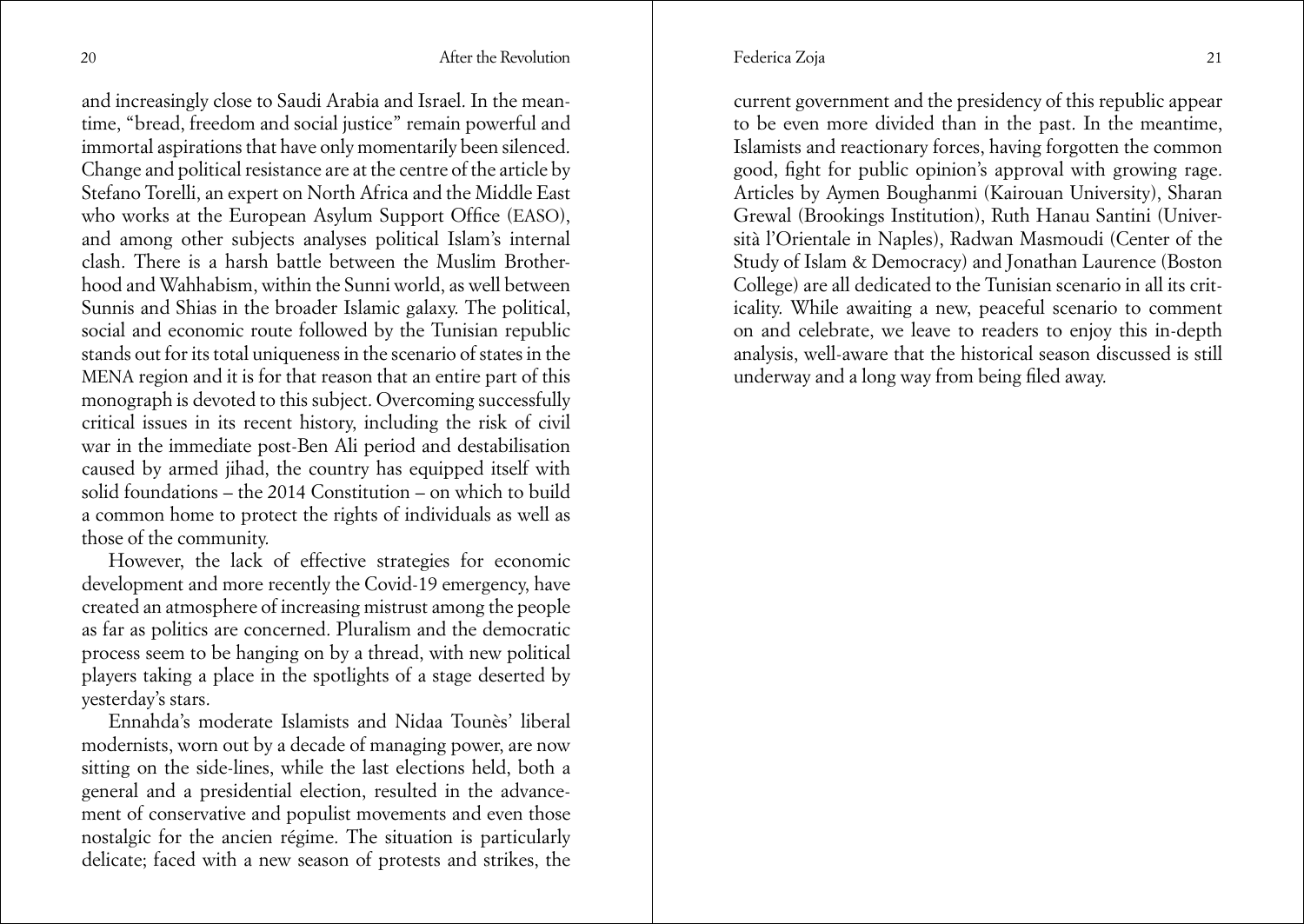<span id="page-11-0"></span>Part I An Arab Winter?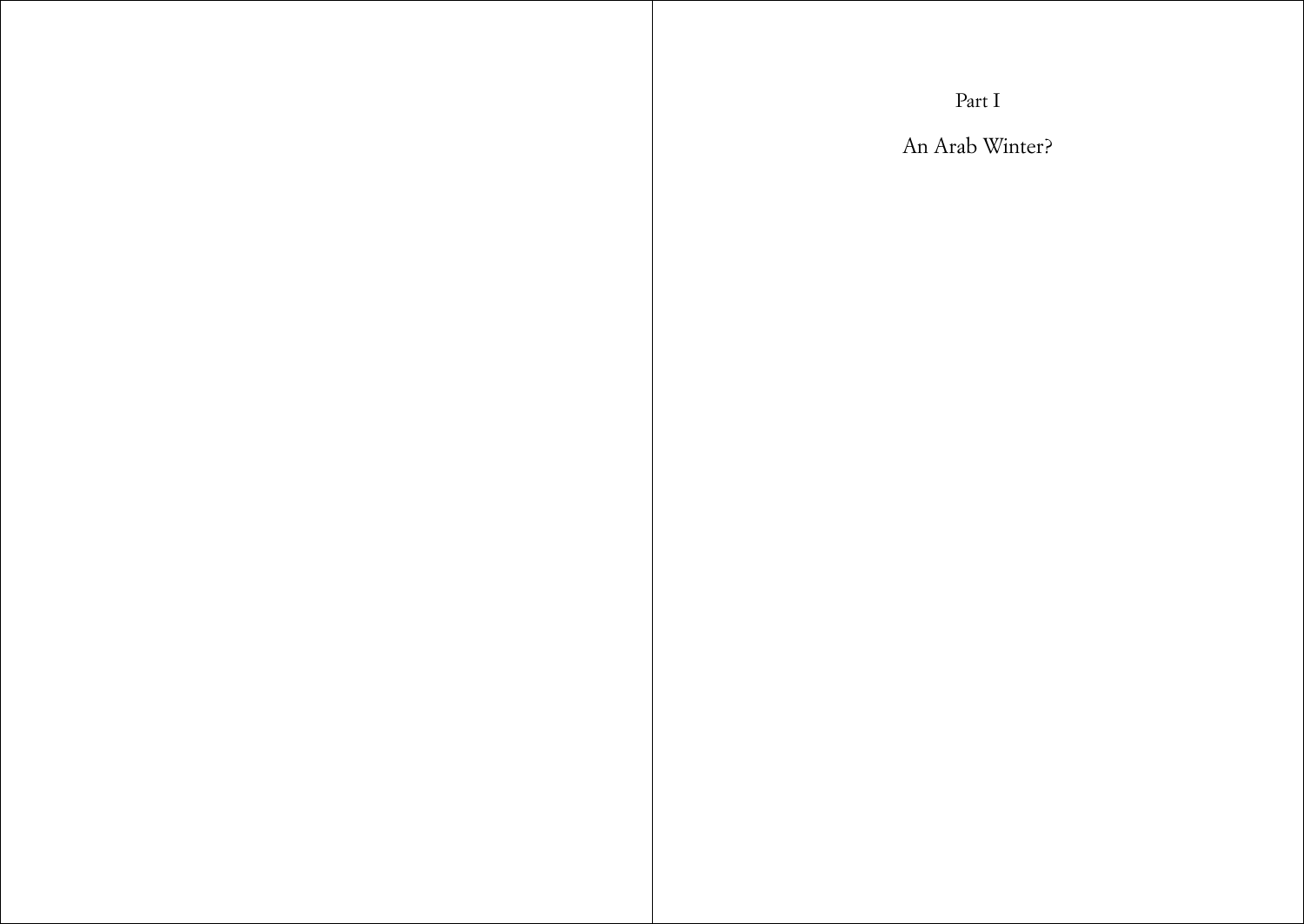# The Arab Spring at Ten – How Egypt's Democratic Hopes Faded Away? *Amr Hamzawy*

<span id="page-12-0"></span>Repression imposes paranoid fear on the ruler and the ruling elite: fear of conspiracies and alleged conspirators, fear of latent or apparent public anger, and fear of the societal repercussions of injustices and violations, which are difficult to estimate and predict. Authoritarian regimes have an insatiable will to hold a monopoly on information and to know all the details of the citizen's life. They have a tendency to keep citizens oblivious to the real situation of the state and society, and they falsify people's awareness as an additional tool for control and oppression. These governments and systems dread losing their control over the citizens, and constantly fear uprisings or revolutions.

There are two main reasons for that and many disastrous consequences. The first reason is the constant oppression, the lack of justice and liberties, and the continuous violations of human rights. Violations range from large-scale eradication to torture and inhumane treatment of political prisoners and prisoners of conscience. Regardless of the extent to which liberty is curtailed, whether targeting political opposition groups or affecting all segments of the populace and social movements, the consequences of oppression, injustice, and violations will ultimately be the collapse of the government, the regression of society, and civil strife. On another level, authoritarian regimes, and particularly their security services, recognize the limited long-term effectiveness of repression. But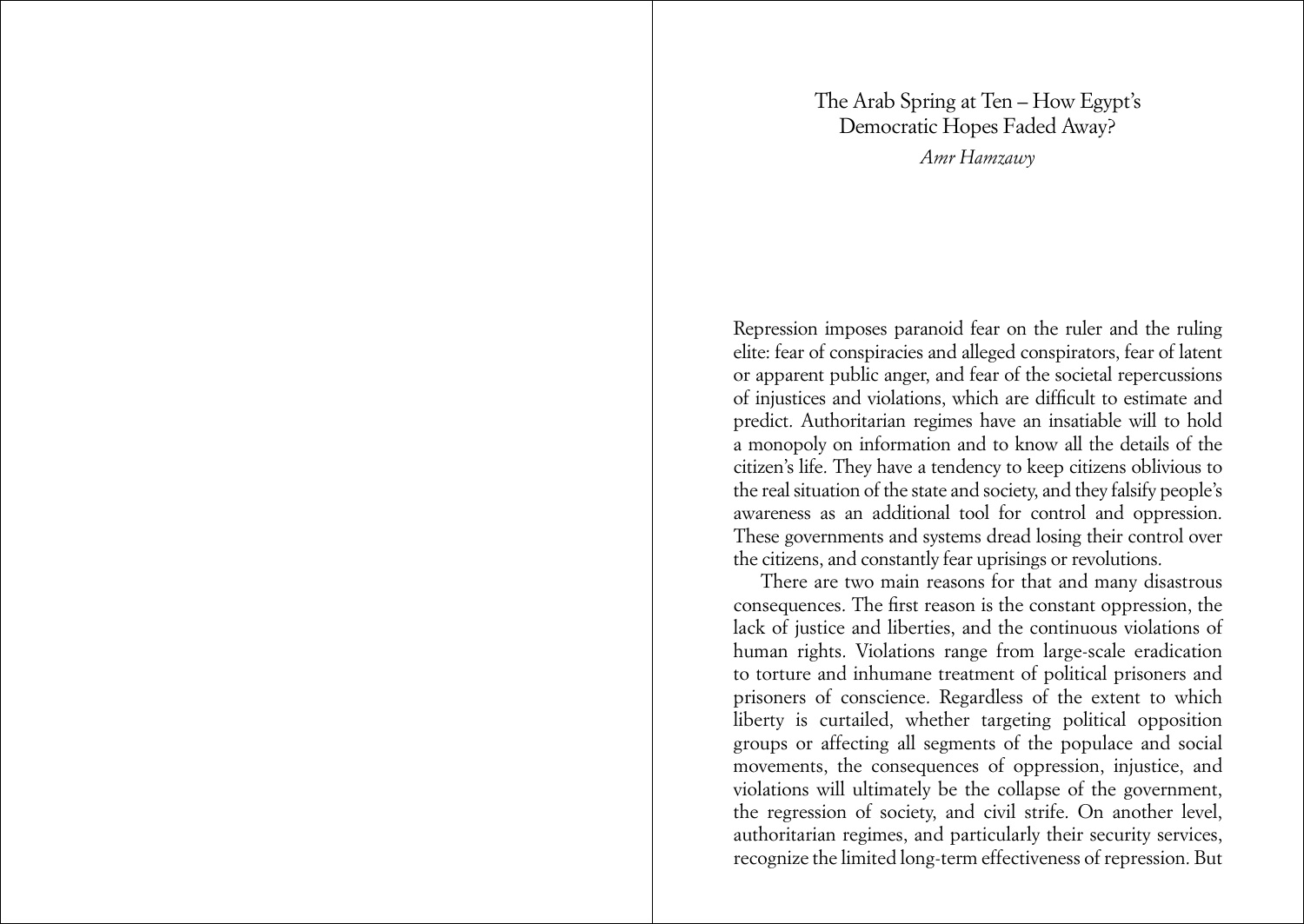no matter how fierce and violent authoritarian regimes can be, oppression and injustice provide impetus for some citizens to gradually shift from supporters (cheering or remaining silent) to terrified retreaters, or from passive opponents of injustice to active resisters seeking efficient alternatives.

In Egypt, it is perfectly clear today that authoritarianism was established in 2013 on the ruins of a failed democratization process. Its first political goal was to remove the citizens from the public sphere, liquidate independent civil society, suppress the opposition, eliminate free media, and close the public sphere. The aim was to restore the lost era of "one leader, the symbol of the nation and the heart of the state" that fell in 1967. To this day, the successive governments in Egypt have not recovered from this delusional era. Everyone is aware today that the regime is controlled by the military and security forces, assisted by a group of technocrats, university professors, and Egyptian experts working in international financial institutions. Dealing with public affairs, these ruling circles completely separate serving the nation through the management of economic, social, and service issues, on the one hand, and human rights conditions and liberties, on the other. The latter do not mean much to them and do not push them to reject the government that accumulates daily violations. Since 2013, the regime has sought to consolidate the state's military, security, and civil institutions after the years of the uprising and the democratic revolution between 2011 and 2013. Supported by a great number of people, it seeks to confront terrorism and the major security challenges on national (Sinai) and regional levels (the western borders with Libya and the Grand Ethiopian Renaissance Dam are two main challenges). However, the regime's desire to annihilate political life, stifle the opposition, and restrict the public sphere prompted it to ignore the importance of ceasing to violate human rights and of safeguarding public liberties.

An objective reading of Egypt's situation today shows that the government has managed to achieve several economic reforms, such as floating the national currency and changing energy and food support policies. But the heaviest burden of these reforms falls on the poor and low-income citizens who also lack social support. The government seeks to silence these social classes and uses political and media propaganda to diffuse the discourse of "we all have to be patient to build the nation". It also restricts them through the violence and repression at the hands of the security services, restoring the walls of fear that fell during the years of revolution and the democratic uprising of 2011-2013. But this attitude toward the lower classes is extremely dangerous for community stability and national consensus. The poor should not carry the burden of building the nation alone. Moreover, the walls of fear can be too fragile to maintain. Therefore, it is not surprising that the new authoritarianism in Egypt denies the crisis caused by difficult economic and social conditions, which are mainly borne by the poor and low-income families. The official circles deny the injustices and violations of rights and freedoms or depict them as isolated cases. Some officials are also involved in inciting the collective punishment of opponents. It is finally no surprise to anyone that the limited public resources are drained between the budget's inflation of the security and intelligence services and the high cost of "major projects" presented without any serious preparatory scientific studies. Loans and debts continue, while sustainable development opportunities face severe decline.

It is no secret that the government in Egypt will not renounce its authoritarian path, reduce the control by military and security forces, or explore political and societal requirements to strengthen the state. There is no way to comfort those who believe that the Egyptians have the right to protect their rights and freedoms and that their country has the right to a balanced economic, social, and political development that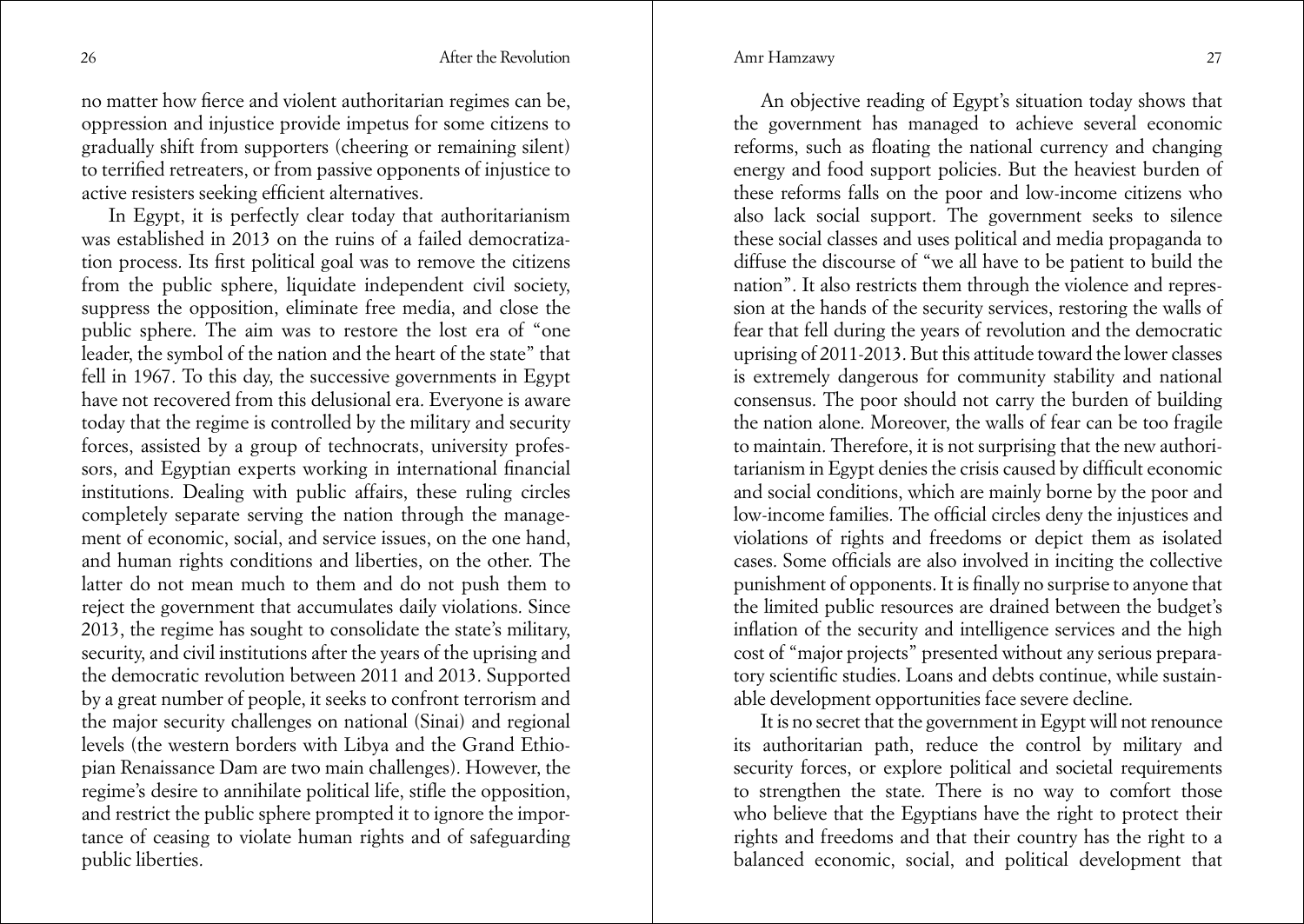does not replicate the situation of the "single leader" era, but actually helps to avoid dangers to state and society – similar to those faced after the crushing 1967 defeat. Censorship of independent websites and newspapers has even escalated in 2019. One of the main objectives of these censorship policies is to prevent the circulation of information about the country's economic and social situation as well as in relation to human rights violations.

There is very little in Egypt's current political landscape to suggest that, a decade ago, the country embarked upon an attempt at democratic transformation. Today, President Abdel Fattah al-Sisi is now serving his second term. According to the 2014 constitution, this term was to end in 2022 and should have been al-Sisi's last. That changed on 16 April 2019, when the Egyptian parliament – whose majority consists of the president's acolytes and representatives of the security establishment– passed constitutional amendments that extend al-Sisi's current term into 2024 and enable him to once more seek reelection; al-Sisi could now remain in office until 2030. The package of constitutional changes, confirmed in a referendum on April 20-22 2019, also expands presidential powers vis-à-vis the justice system and confers a political role on the army.

Egypt is caught today between two evils: on the one hand, systemic corruption on the part of the new authoritarianism, involving official circles and economic, financial, media, and party elites who accept submission to the regime in exchange for protection and benefits and, on the other, the use of different authoritarian narratives to impose submission on citizens. Egyptians are caught in fear and intimidation and are therefore forced to ignore public matters. The war on freedom t costs Egypt a great price. In order to fight corruption, it is necessary to fairly allocate public and private resources to the beneficiaries and to implement an official and popular surveillance of the executive power responsible for assigning

resources. To overcome the systemic waste of public and private resources, it is necessary to apply the rules of transparency and accountability and foster a fearless public debate able to trace, document, and expose negligence. While terrorism is a criminal violation of the right to life and an absolute denial of liberty, the only way to overcome it is to secure justice, rights, and freedoms, to commit to the credible promise to stop all violations, and to use military and security tools within the rule of law. Finally, violence, which results from inhumane extremism spread in unjust environments lacking sustainable development and social justice, can be overcome only by the exercise of liberty of thought, liberty of peaceful and public expression, liberty of public debate guaranteeing its objectivity, and liberty to ask for justice and to activate its mechanisms vis-à-vis the individual, the community, and the state.

However, the majority in Egypt seems to be headed in a different direction due to the government's effective use of authoritarian narratives. The voter-turnout rate, which was close to 50 percent from 2011 to 2013, has sunk to about 25 percent over the subsequent years. And if sinking turnout rates could be understood as reflecting disinterest in participating in elections where the outcome is a foregone conclusion, opinion polls conducted by Princeton University's Arab Barometer Project show that a considerable segment of the Egyptian population has backed away from demands for democratic government. In June 2011, almost 80 percent of Egyptians surveyed considered democracy to be the optimal political system. As of 2016, this number had fallen to 53 percent. Egyptians' dwindling support for democracy is clearly linked to dramatic shifts in their perceptions of economic and security conditions, as well as to declining public confidence in political actors. Between June 2011 and the first half of 2013, the number of Egyptians who took a positive view of their economic and security situation plummeted. In both these areas, confidence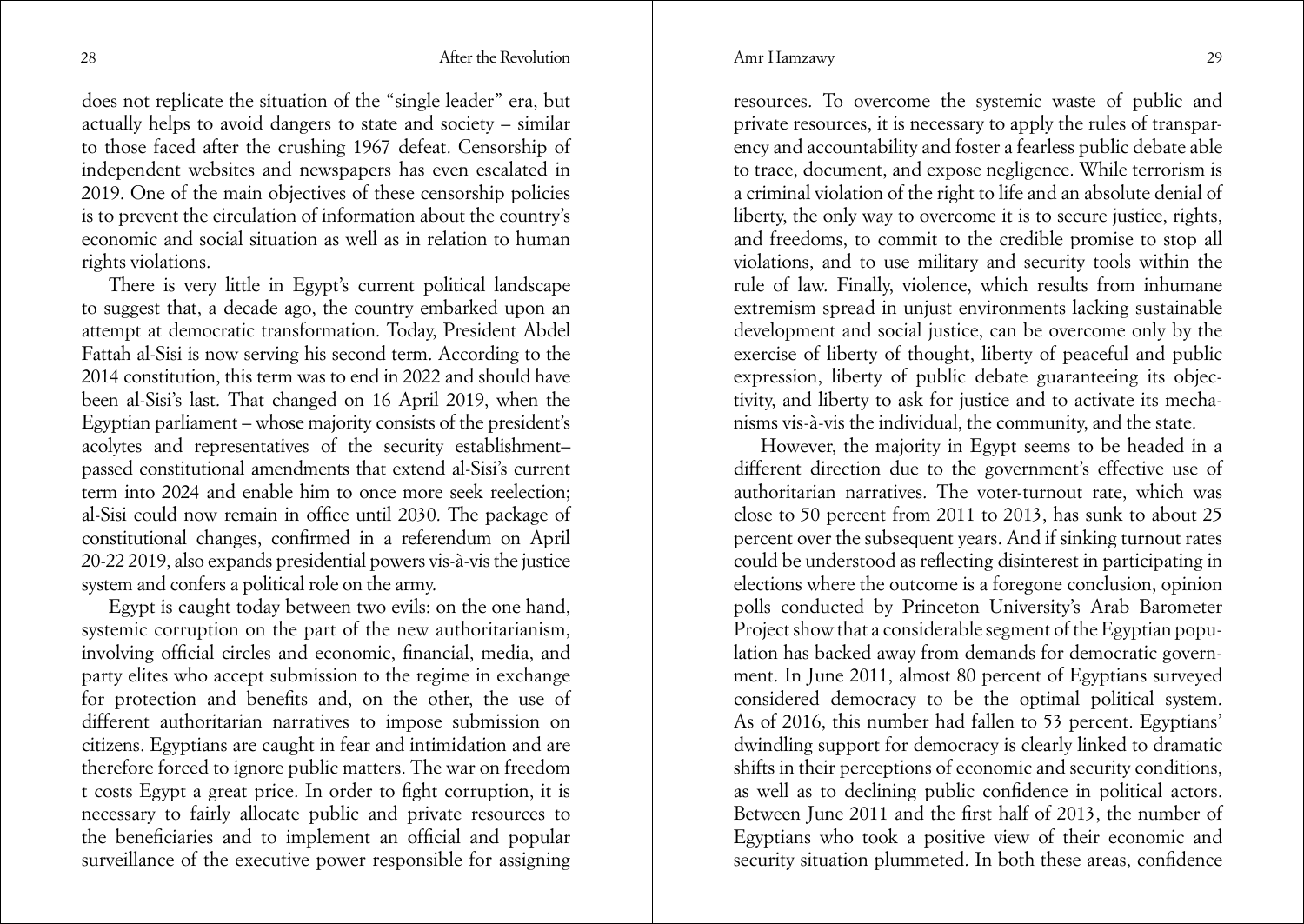in the current state of affairs has since bounced back. In 2013 only 7 percent of the population judged the economic situation to be good, down from 23 percent in 2011. In 2016, three years after the end of the democratic experiment, 30 percent of respondents were satisfied with the economy. As mentioned above, the number of Egyptians who regarded the economic situation as a top priority in 2016 dwarfed the number who prioritized the formation of a democratic government.

Still more dramatic changes have occurred in the public's assessment of the security situation. In 2011, a majority of 53 percent had a generally positive outlook on this issue; in 2013, this figure slipped to 20 percent; by 2016, it rose again to almost 80 percent. Political parties in particular appear to have borne the brunt of popular discontent, as citizens' trust in parties sank from 58 percent in 2011 to 20 percent in 2016. Confidence in state institutions generally declined less precipitously, with trust in the armed forces remaining at 85 percent (compared to 99 percent in 2011).

The perceptions of the majority of the Egyptian population thus seem to be in many ways aligned with the current discourse of the authoritarian regime, which depicts the democratic uprising of 2011 and the ensuing political changes – or, in the regime's language, the "occurrences"– as harmful events whose repetition would only inflict further damage on the country. In 2016 a majority of 82 percent of Egyptians opined that political reforms, if any, should be introduced very gradually, with the government closely supervising their introduction. In that same year, public confidence in the government was 65 percent. In 2021, Egypt is an anxious nation and Egyptians are uncertain with regard to the future course of their country.

# Libyan State Building in a Proxy War Context: From Failed Revolution to Failed State? *Arturo Varvelli*

Ten years after the revolts that led to the fall of Muammar Gaddafi's regime in 2011, Libya still hasn't emerged from chaos. The initiated revolution was never completed, while all the weaknesses and structural problems of the country, that have violently emerged since the fall of Gaddafi's regime, have progressively exacerbated until reaching the point of preventing the formation of a viable and stable state.

# *A review of the structural problems haunting Libya*

The first, deep-rooted structural problem characterizing the endless Libyan crisis can be identified back in the political construction of Gaddafi's regime and in its well-entrenched rentier nature. It is indeed 'rentierism' that has allowed Gaddafi to stay in rule for over 40 years while purposely surrounding himself with an extremely weak institutional apparatus. While playing the role of the essential income supplier for Libya, an instance which allowed him to develop a 'personalistic' management of the country, Gaddafi consciously avoided to build institutions that would have represented an alternative pole of attraction to his personal control. This is the reason why, differently from the cases of Tunisia and Egypt, the collapse of Gaddafi's government not only engendered a change in leader-

<span id="page-15-0"></span><sup>30</sup> After the Revolution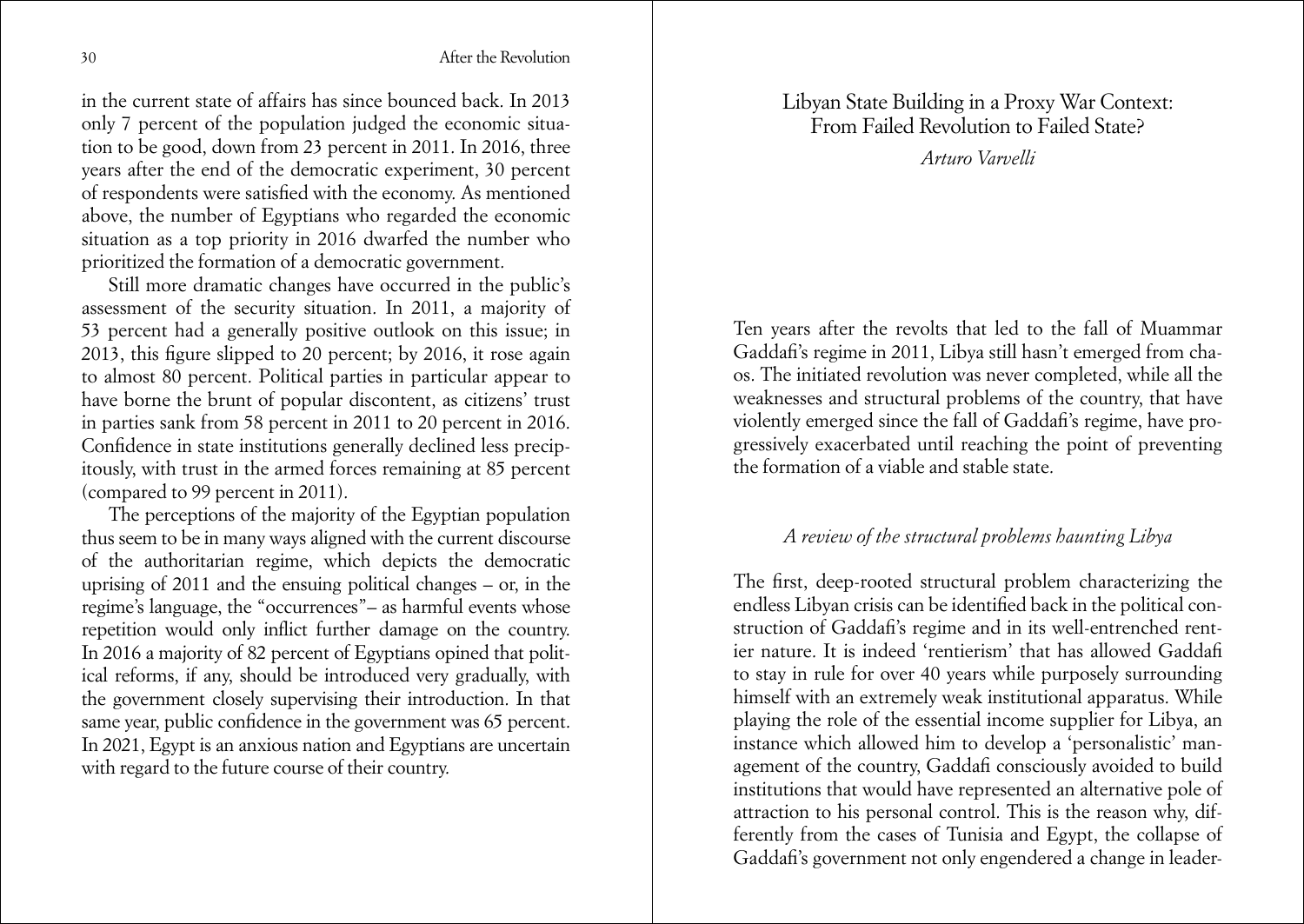ship, but also led to the breakdown of the weak Libyan state, which was solely based on the figure of the leader and on his capacity to informally govern the country. Once headless, the Libyan rentier state, which derives most of its income from oil and gas, did not – or could not – encourage democracy. After all, as a general rule, rentier states do not need to tax their people, who consequently have no leverage to exert pressure on the government to respond to their needs. The second structural problem haunting Libya concerns what we could call the country's 'multiple identities'. The Libyan nation state is indeed a very recent construction, resulting from the bloody transition from the Ottoman control to the Italian colonial rule at the beginning of the 20th century. Both King Idris al-Senussi and Colonel Muammar Gaddafi were very much aware of this structural weakness. King Idris himself, when offered the Crown in the 1940s, was deeply concerned about the popular acceptance of his leadership, fearing that his Senussi origin could be disregarded by other local communities. On his side, even if somehow artificially, Gaddafi tried to build a new Libyan national narrative by leveraging the population's anti-colonial and anti-imperialist feelings, desperately looking for an external enemy in order to bring the Libyans together around a common cause. Alongside the national identity, or the lack thereof, other identities are intertwined on the Libyan scenario: on one hand, regionalism has emerged during the civil war that erupted in 2011. This can be described, at least partially, as a revolt of the region of Cyrenaica against the region of Tripolitania. Indeed, there exists an historical rivalry among the three Libyan regions – Cyrenaica, Tripolitania and Fezzan – which represented autonomous administrations under the Ottoman Empire. On the other hand, localism and tribalism have recently undergone a new revival, filling that vacuum of power which was left by the collapse of the state. This way, tribes and local mechanisms of belonging and dominance have somehow

resumed their historical role of social mediation, while sometimes contributing to lightening up rivalries also from a military point of view. All in all, these 'multiple identities' participate in the disintegration of the country, which appears to be divided not only between east and west but also among cities and clans within each one of these two blocs.

Finally, another disrupting factor is represented by the growing competition between regional and international actors which arose on Libyan soil in the post-Gaddafi period. While foreign players have been repeatedly supporting one Libyan contender over another in line with their own geopolitical and economic interests, the conditions on the ground in Libya have accordingly started to mirror current geopolitical divisions at the international and regional level. In this framework, the rivalry between domestic factions, backed up by their international supporters, reached its climax in the summer of 2014, when the country became de facto split into two parts: the east under the control of General Khalifa Haftar and the newly elected House of Representatives (HoR), based in Tobruk; the west controlled by what later developed to be the internationally-recognized Government of National Accord (GNA), based in Tripoli, led by Fayez Serraj but also supported by revolutionary and Islamist leaning militia leaders and by the militias of the city of Misrata.

### *A proxy war context*

Following the proxy-war logic that has progressively absorbed the Libyan conflict, the most recent evolutions epitomize the increasing influence on the ground of Middle East and North African powers vis-à-vis global and European ones. The current distribution of forces in Libya reflects one of the main geopolitical rifts of the region, one which is played around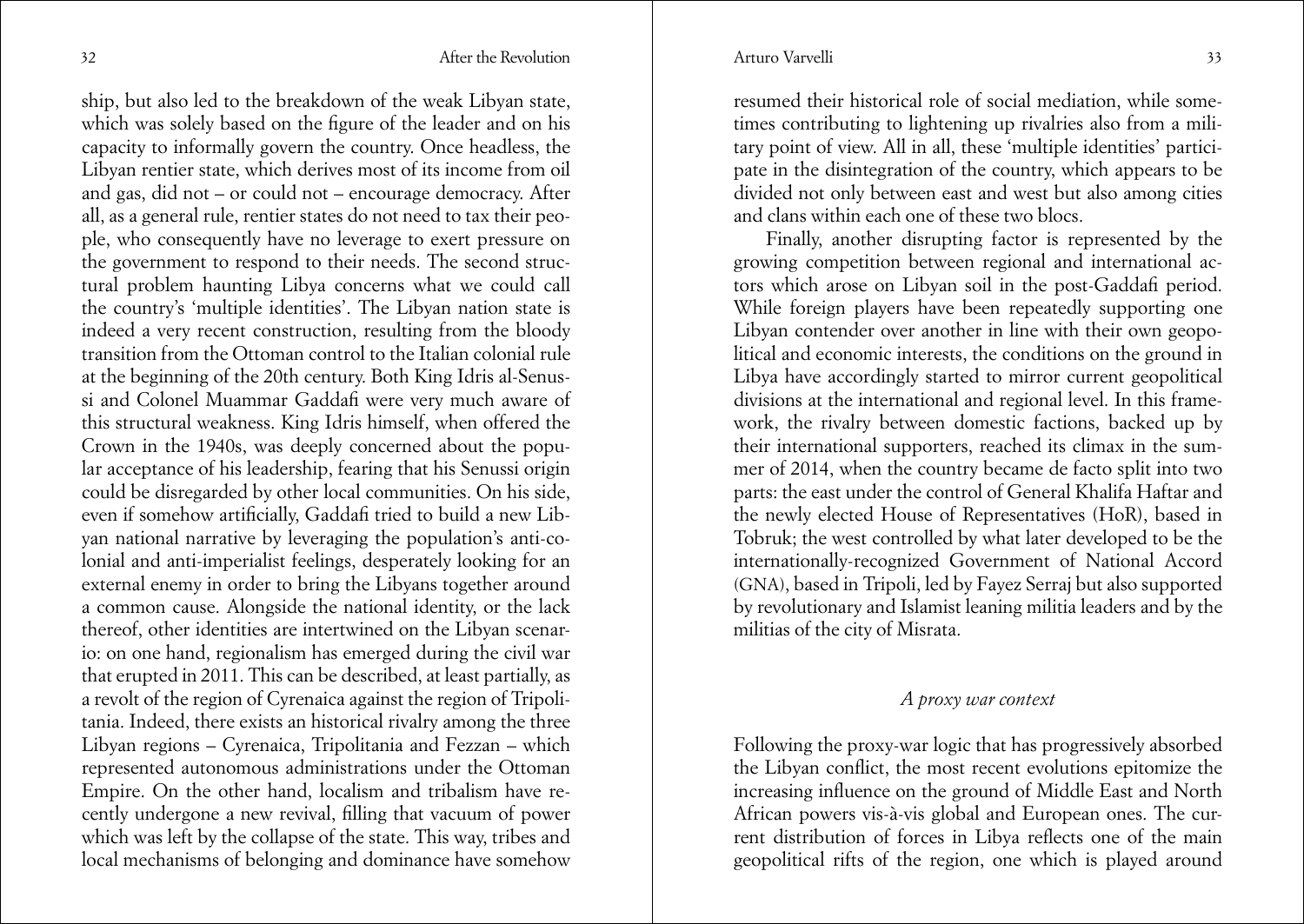### Arturo Varvelli

the political, economic and symbolic competition for regional leadership between Arab Sunni majority States. On the one hand, Turkey and Qatar endorse a model based on an interpretation of political Islam inspired by the Muslim Brotherhood. This vision traditionally translates into support for a bottom-up political change in the region, occurring through the electoral victories of Islamist parties within republican systems – a real challenge to the status quo of military-led regimes and monarchies alike. On the other hand, Saudi Arabia, the United Arab Emirates (UAE) and Egypt aim at preserving the current political status-quo, while supporting a more conservative understanding of political Islam which advocates for a top-down approach where it is up to governments to preserve the public morality of their citizens. As a consequence, Riyadh, Abu Dhabi and Cairo tend to oppose any political group, including Islamist parties, which calls for a societal change inspired by an interpretation of political Islam that is different from theirs. In Libya, Turkey, and to a lesser extent Qatar, back the GNA, which is also supported by militias ideologically linked to the Muslim Brotherhood; on the other side of the barricade, Egypt, UAE and to a lesser extent Saudi Arabia, are among the main sponsors of the HoR and its affiliated Libyan National Army (LNA).

Support from regional actors is certainly not merely political: Ankara recruited thousands of mercenaries to support the GNA and, perhaps more importantly, provided it with weapons, defense systems and unmanned combat aerial vehicles. Thanks to its NATO membership, Turkey has access to a way more advanced technology than its rivals, and this has been a real game-changer in the Libyan conflict. Turkish intervention should not only be explained by Ankara's support for the Islamist-inspired militias that compose the GNA, but also by political and economic reasons. From a (geo)political perspective, Turkey perceives itself as an assertive regional power with legitimate ambitions in the Eastern Mediterranean, and it con-

siders Egypt to be its main rival. From the economic point of view, the major motivation driving Turkey's active involvement in Libya can be understood in light of the current rivalry for gas in the EastMed. Shortly before Turkish intervention in Libya, Ankara and the GNA signed an agreement on the delimitation of their respective Exclusive Economic Zones (EEZ), thus providing Ankara with a claim to conduct gas explorations in a maritime area which Greece considers part of its EEZ. On Turkish side, such an agreement has a double objective: conducting drilling operations in that portion of sea while preventing Turkish purposeful exclusion from regional energy routes to Europe. Finally, another economic driver of Turkish engagement in Libya is represented by the will to control the rich and promising local energy market.

On the opposite side, Egypt and the UAE have provided strong political and military support to the LNA of General Haftar, which proved decisive for its advance on Tripoli in 2018-2019. For years, these foreign powers treated the Tobruk-based chamber as the only legitimate representative of Libya, and they have established strong links with the main political actors of the HoR. Moreover, they have supposedly provided Tobruk forces with military equipment, including several jets, and might have even carried out operations on the ground. Besides the regional and ideological struggle against the Turkish-Qatar axis, Abu Dhabi and Cairo have in turn several political and economic interests in Libya. From the political point of view, Egypt considers the final settlement of a GNA hosting an Islamist component in neighboring Libya as a threat to its internal security due to its harsh contraposition to the Muslim Brotherhood. Cairo is also careful to prevent the risk of instability at the border with Libya, from where attacks of jihadist groups on its national territory may be launched. Moreover, Egypt is concerned for its Libya-based citizens, who in 2015 were about 750,000 out of a Libyan total population of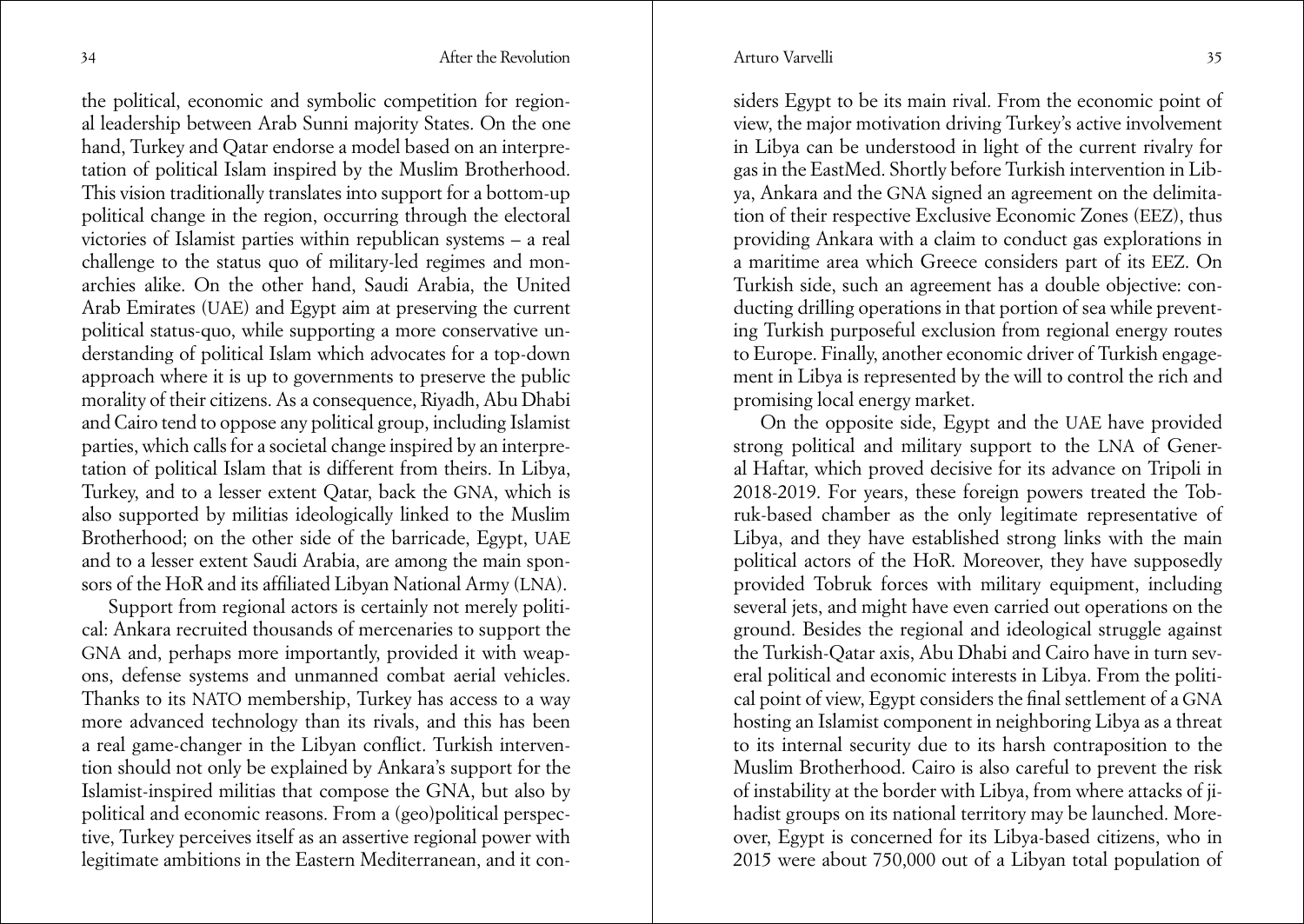### Arturo Varvelli

less than 7 million. For what concerns economic opportunities, Cairo cherishes the idea of a future exploitation of Libyan oil, as its internal production does not cover Egyptian overall demand (although it is not currently possible for the HoR to sell oil on the international market). Similarly, given the UAE's attempts to diversify its income source, Libya does represent a juicy investment opportunity for the energy, logistic and transport sectors, as well as a natural gate to the Mediterranean Sea.

What follows is that Libya is far from only being the theatre of a confrontation between local rival factions; the engagement of external actors, with their competing when not opposing interests, has deeply complicated matters on the ground, especially when UN's peace endeavors are involved.

# *Latest evolutions: is it just the umpteenth phase of failing negotiation, or is there light at the end of the tunnel?*

In the last few years, the conflict in Libya has proved to be extremely dynamic and volatile, alternating periods of fighting and periods of negotiations where the above-explained contextual problems have constantly hindered the possible solutions. To be fair, matters on the ground have been constantly changing, so much that it is feared that the recently signed countrywide ceasefire could be nothing but a new, temporary phase in Libya's relentless quagmire. Just to provide a quick idea of what we are talking about: in late 2015, the old parliament in Tripoli (the General National Congress-GNC) and the HoR even signed a comprehensive agreement in the city of Skhirat (Morocco), which paved the way for the formation of the GNA. In 2016, the lack of broad national consensus around this agreement resulted in a flawed implementation of many parts of the deal, ultimately undermining its effectiveness. In 2017, Khalifa Haftar declared the agreement to be null and void and decid-

ed to implement a military operation to conquer the west of Libya. Despite this progressive increase in political violence, the UN had been launching several initiatives at the local level to manage the crisis, within the framework of the Libyan National Conference Process. The advance of the LNA troops in April 2019, which ultimately reached the outskirts of Tripoli, marked the virtual ending of this round of negotiations.

In 2020, international leaders increasingly recognized the influence and impact of external powers in the conflict at a diplomatic level; it followed that the focus of the talks on the Libyan crisis shifted from local to international actors. During 2020, several States of the region started to launch their own peace initiatives: in January, Turkey and Russia promoted the Moscow Peace Process, which was shortly followed by the UN-endorsed Berlin conference, organized by the German government. After the military defeat of Haftar in Tripoli, in June Egypt launched the Cairo initiative; also Morocco has been organizing several rounds of talks between Libyan rival factions, while trying hard to play the role of a benevolent and neutral mediator.

In the last few months, the local UN peace-process has also restarted. The current ceasefire, signed in Geneva in October 2020, has enabled local representatives to meet within a new framework, yet discussions on a new unity government are not yet completed.

All these elements intertwine to compose the extremely complicated puzzle of the current Libyan quagmire, shedding light on the sadly well-entrenched reasons why the country is undergoing such a crisis and is often defined as a failed state. It remains to be seen whether recent peace endeavors will be enough to solve this puzzle; what is sure is that, should it work and not be disrupted by further conflictual evolutions, the transitional period is expected to last for a long time.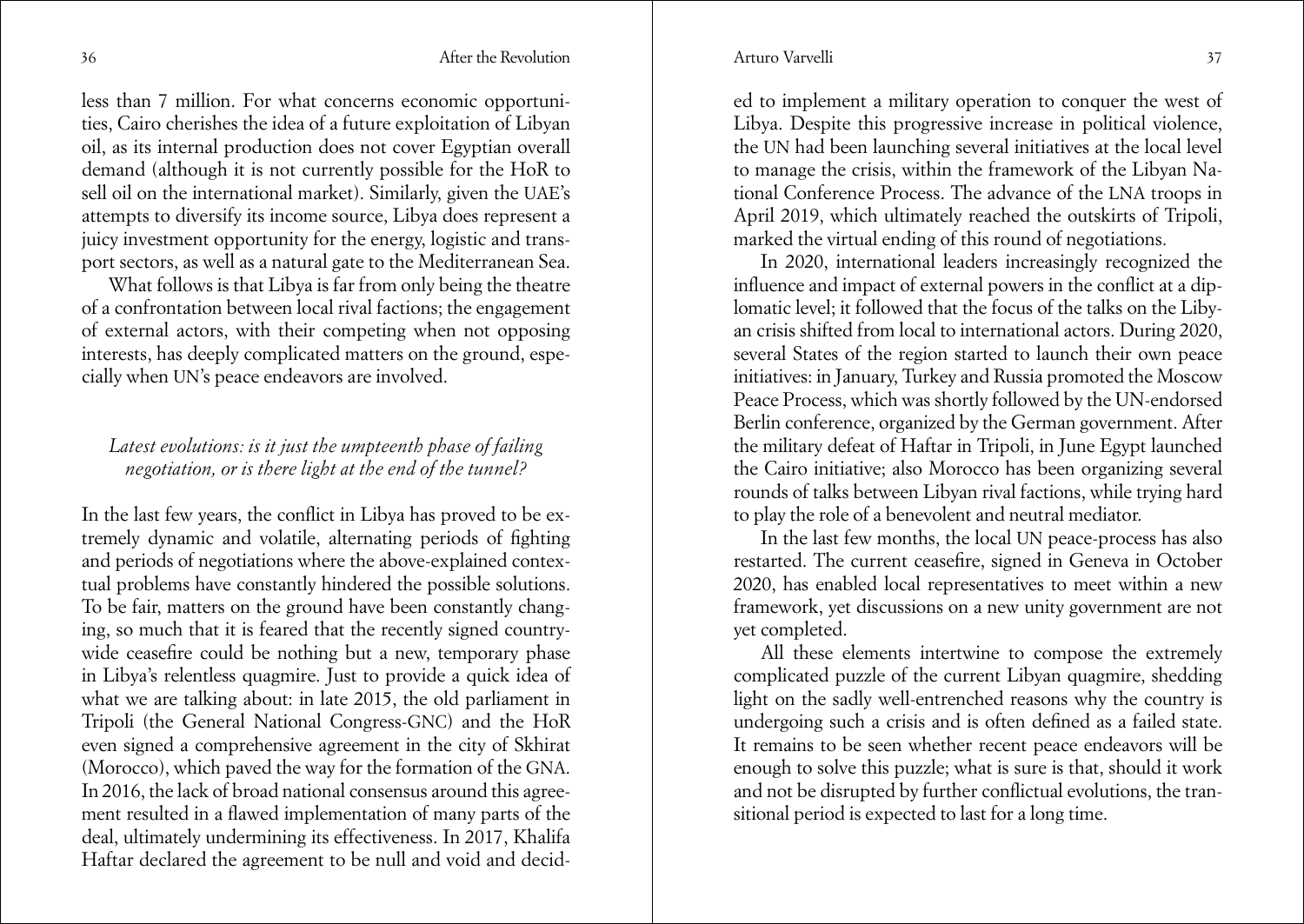# Prevention as a Cornerstone of Counter Terrorism in Morocco *Zineb Benalla*

# *Introduction*

<span id="page-19-0"></span>The UN and the EU global counter terrorism (CT) strategy reflect a multidimensional approach to terrorism and violent extremism (VE) to combat and reduce the risk from terrorism on a sustainable basis. Both the UN and the EU strategies include a prevention pillar (P), which addresses the root causes of vulnerabilities; it focuses attention on emerging risks, emphasizes early action and strengthens local capacities to build resilience. Morocco, an active member in the Global Coalition to Defeat ISIS, has also adopted a comprehensive counter terrorism strategy to combat terrorism and prevent violent extremism that includes vigilant security measures, regional and international cooperation, and counter-radicalization policies.<sup>1</sup> However, Morocco continues to face terror threats from small, independent extremist cells affiliated or inspired by ISIS2 . A key issue faced by the Moroccan government is a growing population of impoverished, politically, and socio-economically excluded youths, who are more susceptible to radicalization. Most of the cells dismantled by the Bureau Central d'Investigation Judiciaire (BCIJ) are youth with little formal education

- <sup>1</sup> <https://www.state.gov/reports/country-reports-on-terrorism-2019/morocco/>
- <sup>2</sup> Eirene Associates. Int. <http://www.eireneassociates.com/>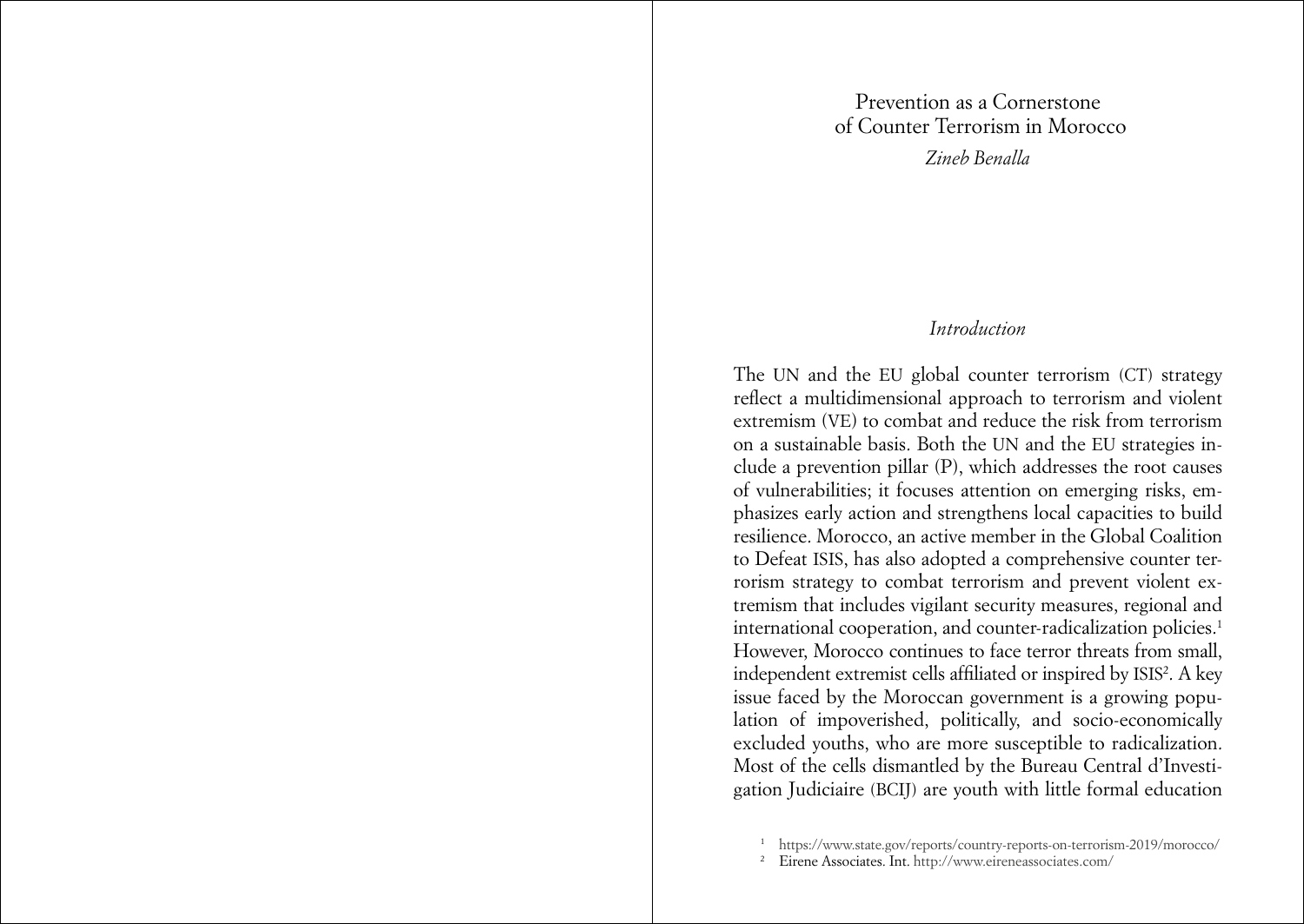and who were working low-paid jobs.<sup>3</sup> Our research team developed a programming model, which is 'evidence based' and target at risk communities to combat terrorism and prevent violent extremism among youth in Morocco. This policy paper is a contribution to ResetDoc book and focuses on prevention as a cornerstone to countering terrorism in Morocco to tackle one of the main emergencies facing the country in the last ten years.

# *International strategies*

In 2006, the UN adopted the UN global counter terrorism strategy, which reflects a multidimensional approach to terrorism and the global consensus on addressing terrorism.4 This strategy urges states to address the conditions conducive to the spread of terrorism, preventing and combatting terrorism, building states capacity and strengthening the role of the UN, and ensuring human rights and the rule of law.

In 2005, the Council of the EU had already adopted the EU counter terrorism strategy, which comprises four important pillars for reducing the risk from terrorism on a sustainable basis: Prevent, Protect, Pursue, and Respond.<sup>5</sup>

The UK's government counter terrorism strategy, CONTEST, is based on 4Ps – Prevent: to stop people becoming terrorists or supporting terrorism. Pursue: to stop terrorist attacks. Protect: to strengthen protection against a terrorist attack.

<sup>3</sup> [https://jamestown.org/program/the-ongoing-fight-to-contain-terrorism-in-mo](https://jamestown.org/program/the-ongoing-fight-to-contain-terrorism-in-morocco/)[rocco/](https://jamestown.org/program/the-ongoing-fight-to-contain-terrorism-in-morocco/)4 Resolution adopted by the General Assembly, The United Nations Global

Counter-Terrorism strategy, United Nations, 2006.

<sup>5</sup> The European Union Counter-Terrorism Strategy. [https://eur-lex.europa.](https://eur-lex.europa.eu/legal-content/EN/TXT/?uri=LEGISSUM%3Al33275) [eu/legal-content/EN/TXT/?uri=LEGISSUM%3Al33275](https://eur-lex.europa.eu/legal-content/EN/TXT/?uri=LEGISSUM%3Al33275)

Prepare: to mitigate the impact of a terrorist attack<sup>6</sup>-with an overarching aim toreduce the risk to the UK and its citizens and interests overseas.

# *Morocco's approach to counter terrorism*

Morocco's counter terrorism and counter violent extremism strategy intervenes at five levels: the religious level, the security and judicial level, the socio-economic level, human rights and rule of law, and international cooperation.7 In 2019 The US Department of State country report on terrorism reaffirmed the government of Morocco commitment and comprehensive CT strategy to combat terrorism and counter and prevent violent extremism that includes vigilant security measures, regional and international cooperation, and counter-radicalization policies.<sup>8</sup>

The State Department report mentions that the country did dismantle several operations of more than 25 cells and the arrest of over 125 individuals for their alleged involvement with ISIS throughout the year. In January 2019, the BCIJ dismantled a 13-person cell for inciting terror crimes in several cities, including Casablanca, Mohammedia, and Sale.<sup>9</sup> The report mentions also that the country did not witness any terror-related incidents in 2019. The last major terrorist incident in Morocco was in December 2018, the killing of two Scandinavians tourists. The killers, poor and uneducated, self-radicalized individuals, who became absorbed in a violent Islamist ideology in so-

<sup>8</sup> <https://www.state.gov/reports/country-reports-on-terrorism-2019/morocco/>

<sup>9</sup> [https://www.moroccoworldnews.com/2020/06/306791/us-department-mo](https://www.moroccoworldnews.com/2020/06/306791/us-department-moroccos-counterterrorism-efforts-mitigate-risk-of-terrorism/)[roccos-counterterrorism-efforts-mitigate-risk-of-terrorism/](https://www.moroccoworldnews.com/2020/06/306791/us-department-moroccos-counterterrorism-efforts-mitigate-risk-of-terrorism/)

<sup>6</sup> CONTEST, The UK strategy for countering terrorism, June 2018. [https://as](https://assets.publishing.service.gov.uk/government/uploads/system/uploads/attachment_data/file/716907/140618_CCS207_CCS0218929798-1_CONTEST_3.0_WEB.pdf)[sets.publishing.service.gov.uk/government/uploads/system/uploads/attachment\\_](https://assets.publishing.service.gov.uk/government/uploads/system/uploads/attachment_data/file/716907/140618_CCS207_CCS0218929798-1_CONTEST_3.0_WEB.pdf) [data/file/716907/140618\\_CCS207\\_CCS0218929798-1\\_CONTEST\\_3.0\\_WEB.pdf](https://assets.publishing.service.gov.uk/government/uploads/system/uploads/attachment_data/file/716907/140618_CCS207_CCS0218929798-1_CONTEST_3.0_WEB.pdf)

<sup>7</sup> <https://www.ohchr.org/Documents/Issues/RuleOfLaw/PCVE/Morocco.pdf>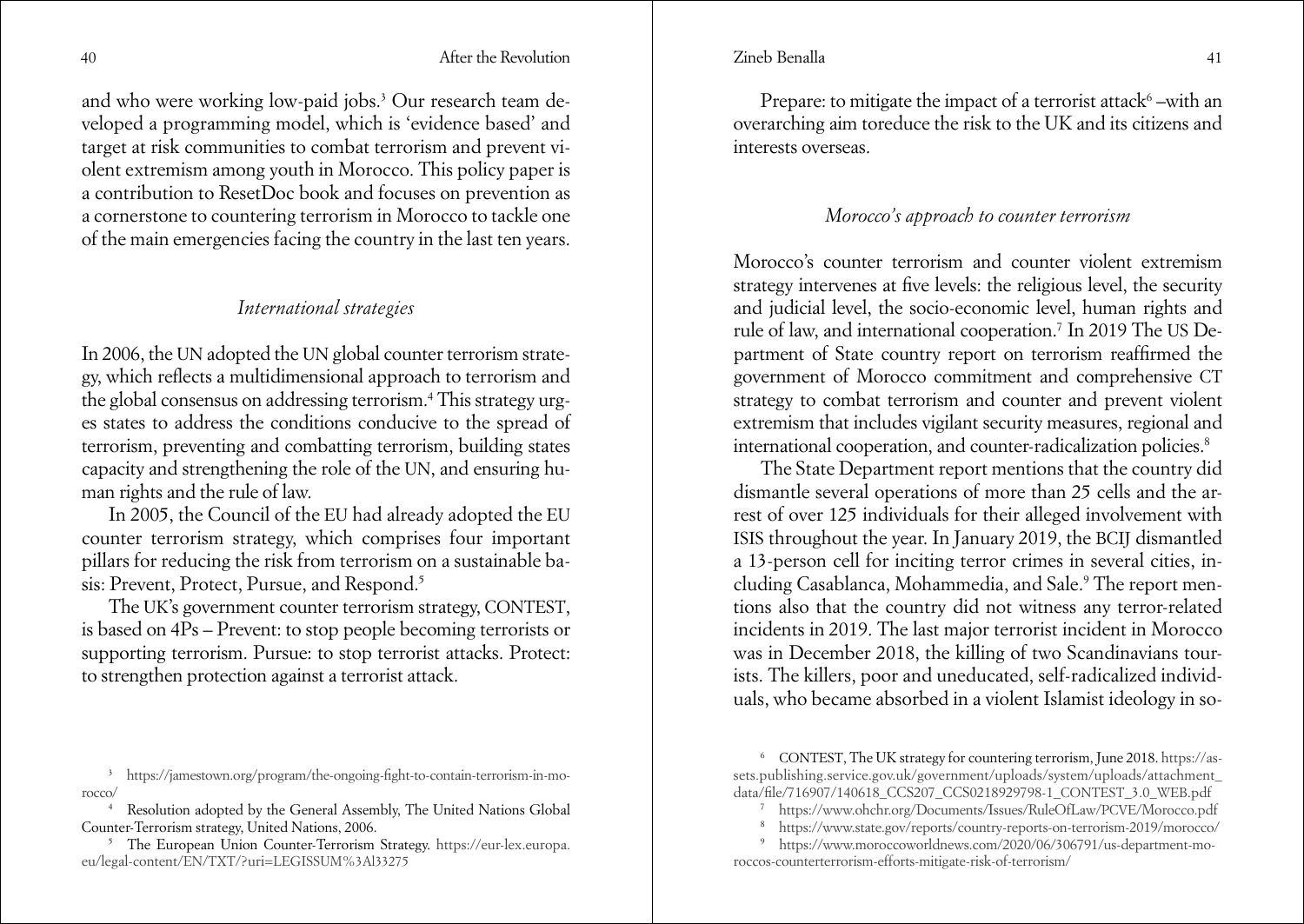cial media and in their cell phones. They pledged allegiance to ISIS and planned the killing of the two Scandinavian tourists and shared their recording on social media. Moroccans are also considered as one of the main suppliers of fighters to ISIS. Based on 2019 official statistics by the BCIJ in Morocco, 1600 Moroccan combatants joined Syria. 785 joined "ISIS", 100 joined "Cham Al Islam", 52 "al-Nosra" and 500 died. About 300 minors and 200 women and children joined and about 59 women returned to Morocco with 13 children.<sup>10</sup> Morocco's government decided to accompany its counter terrorism approach with a program dubbed "Moussalha" (reconciliation), seeking to reintegrate prisoners convicted of terror-related activities into society.13 The reintegration of returnees in Moroccan society is today one of the main challenges facing the Moroccan government and Moroccan society.

### *A sustainable counter terrorism in Morocco*

Prevention is fundamental in any comprehensive and multidimensional CT strategy because the pursue and respond streams which mainly involve security agencies can not by themselves address the complex nature of violent extremism, such as the grievances, and the ideologies that contribute to the violent radicalisation, mobilisation and recruitment of individuals and groups. Therefore, understanding the context, root causes and factors of violent extremism is necessary to prevent and counter violent extremism and radicalisation on a sustainable basis, using evidence and targeted interventions specific to a country, and a region. The UN plan of Action for Preventing Violent Extremism highlights the presence of certain recurrent factors, which are common

among many countries and regions and which lead sometimes in isolation and sometimes in combination with other factors to radicalisation and violent extremism. However, radicalisation is a complex concept and the factors that lead an individual to becoming radicalised are highly complex and varied and differ from one individual to another. The most well-known radicalisation model is the 'Push/Pull framework'<sup>11</sup>. Push factors are structural /environmental conditions that can create grievances prompting individuals to support violent extremism. Pull Factors are those which make violent extremist ideas and groups appealing or more proximate factors of violence. This model is used in USAID programming. However, there is another model used by EU programmes. The model examines: structural motivations, enabling factors, groups network dynamics and individual incentives<sup>12</sup>.

\_ *Structural motivators* – for example, repression, corruption, unemployment, inequality, discrimination, a history of hostility between different identities, external state interventions in the affairs of other nations.

\_ *Individual incentives* – for example, a sense of purpose (generated through action in line with perceived ideological views), adventure, belonging, acceptance, status, material temptations, fear of repercussions by VE entities, expected rewards in the afterlife.

\_ *Enabling factors* – for example, the presence of 'extreme people and groups' (including religious leaders, individuals from social networks, etc.), access to 'radical' online communities, social networks with VE associations, a comparative lack of state influence, an absence of familial support.

<sup>10</sup> [https://fr.le360.ma/societe/vers-un-retour-des-marocaines-de-daech-detenues](https://fr.le360.ma/societe/vers-un-retour-des-marocaines-de-daech-detenues-en-syrie-201714)[en-syrie-201714](https://fr.le360.ma/societe/vers-un-retour-des-marocaines-de-daech-detenues-en-syrie-201714)

<sup>&</sup>lt;sup>11</sup> The Development Response to Violent Extremism and Insurgency: Putting Principles into Practice" USAID Policy, USAID, September 2011. [www.pdf.usaid.](http://www.pdf.usaid.gov/pdf_docs/Pdacs400.pdf) [gov/pdf\\_docs/Pdacs400.pdf](http://www.pdf.usaid.gov/pdf_docs/Pdacs400.pdf)

 $\overline{12}$  Strengthening Resilience to Violent Extremism (STRIVE II) in Kenya. [https://](https://rusi.org/sites/default/files/strive_ii_manual_final_web_version.pdf) [rusi.org/sites/default/files/strive\\_ii\\_manual\\_final\\_web\\_version.pdf](https://rusi.org/sites/default/files/strive_ii_manual_final_web_version.pdf)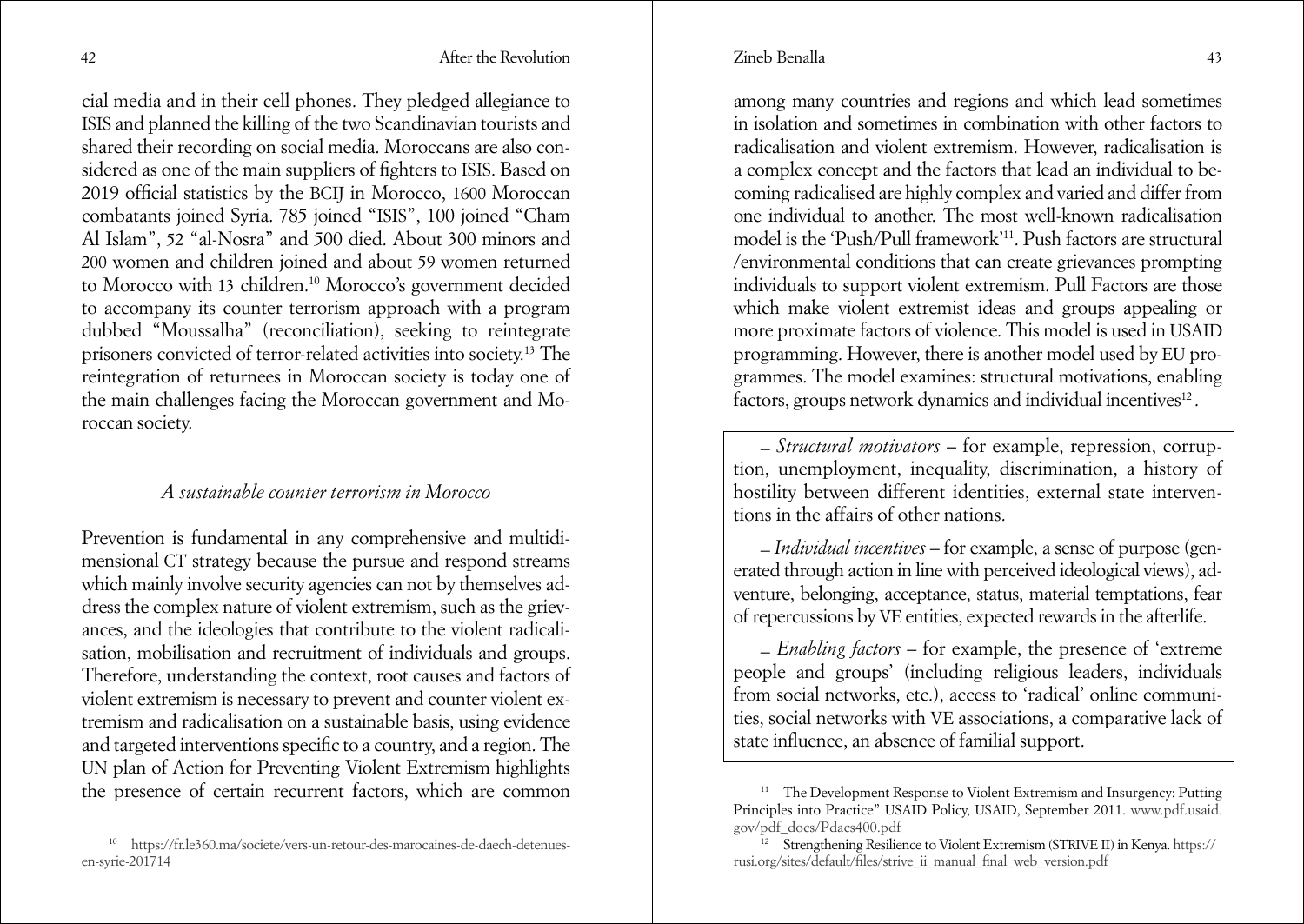<span id="page-22-0"></span>\_ *Group-based dynamics* – for example, peer pressure, values and norms of groups that contribute and encourage recruitment, radicalisation and support for VE.13

A key issue mentioned above and faced by the Moroccan government is a growing population of impoverished, politically, and socio-economically excluded youths, who are more susceptible to radicalization. Most of cells dismantled by BCIJ are youth with little formal education and who were working low-paid jobs<sup>14</sup>. Therefore, strengthening the preventive pillar in Morocco's CT and P/CVE strategy is key to prevent youth from being radicalised. Furthermore, allocating a *youth prevention fund* that recognizes that the marginalisation of youth in Morocco is detrimental to building sustainable peace and preventing violent extremism, will have a long term positive impact on peace and stability in Morocco. In that vein, our research team developed a programming model, which is 'evidence based' and target at risk communities to prevent violent extremism among youth in Morocco.15 We use both the radicalisation 'Push/Pull factors' model and the structural motivations, enabling factors, groups network dynamics and individual incentives in our field research to understand radicalisation among youth in Morocco. This programming model is based on thorough research both qualitative and quantitative in communities that experienced a high recruitment of ISIS ('at risk-communities') in Morocco. Our pattern recognizes that the root causes of terrorism and violent extremism vary significantly across countries and communities, and promotes responses that are grounded in local realities.

<sup>13</sup> Strengthening Resilience to Violent Extremism (STRIVE II) in Kenya. https://rusi.org/sites/default/files/strive\_ii\_manual\_final\_web\_version.pdf 14 [https://jamestown.org/program/the-ongoing-fight-to-contain-terrorism-in-mo-](https://jamestown.org/program/the-ongoing-fight-to-contain-terrorism-in-morocco/)

[rocco/](https://jamestown.org/program/the-ongoing-fight-to-contain-terrorism-in-morocco/)15 Eirene Associates.Int Model. <http://www.eireneassociates.com/>

The Algerian Puzzle: Between Social Liberation and System Adaptation

*Pasquale Ferrara*

I would like to start my remarks by contesting the metaphor of the seasons (Spring, Fall, and Winter, without ever mentioning the Summer) related to the Arab uprisings since 2010.

In general, I find the narrative of the 'failure' of the socalled Arab Springs very superficial. The reasons for the social malaise in the region are still present, and go back, in their current form, to at least twenty years. The UNDP Arab Human Development reports have been consistently highlighting the sense of alienation and lack of social empowerment in the region, including the insufficient level of human security.

The causes of the setbacks of the processes of change, or 'revolutionary waves', are many and often external – trans-nationalized civil wars (Libya, Syria), proxy wars (Yemen), political restoration (Egypt), geopolitical constraints (Iraq), international or regional exposure (Lebanon).

In my opinion, we must look at the Algerian events of 2019 in the wider context of the 'Mediterranean streets' (the Arab popular movements). This new wave of protests (that includes Sudan, Lebanon, Iraq and to some extent Iran) is part of a process of political and social change that is advancing painfully and in a non-linear way.

In 2019 it was very clear that the rotation at the top of the governance does not necessarily imply the collapse of the system, as the Egyptian case amply demonstrated. In Algeria and Sudan,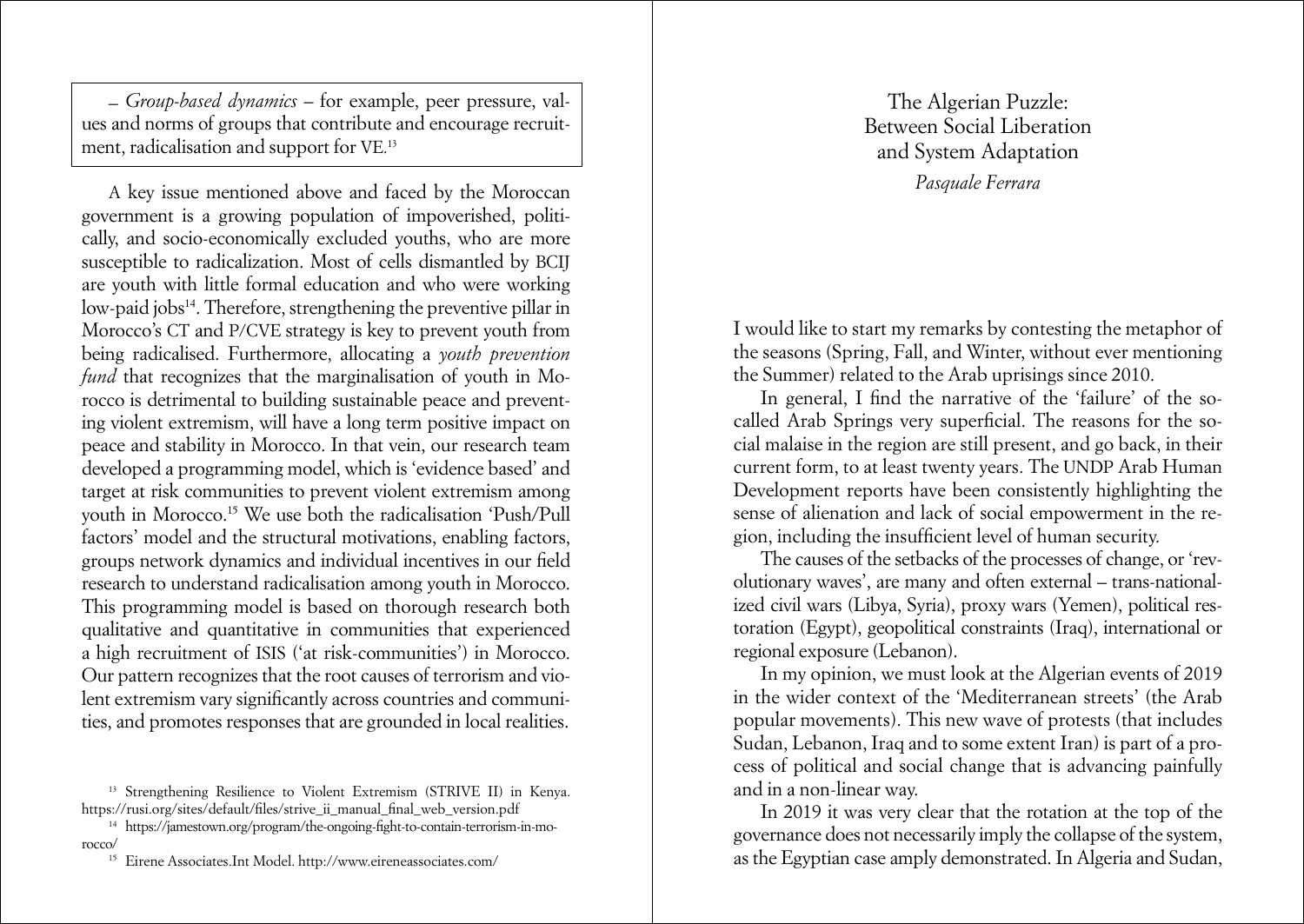### 46 After the Revolution Pasquale Ferrara and the Several After the Revolution Pasquale Ferrara 47

respectively, the fall of Abdelaziz Bouteflika and Omar al-Bashir represented only the beginning of two different processes.

More importantly, the change demanded in the MENA region goes far beyond the model of electoral democracy and requires, instead, profound socio-economic reforms, as the cases of Iraq and Lebanon clearly demonstrate.

As for Algeria, millions of people (in a given Friday, according to official sources, 18 million Algerians would take the street) have chosen the path of public demonstrations in a predominantly peaceful way and without direct ideological or religious references.

More than a demand for democracy in its legal and formal meaning, it has been a question of social justice and accountability of the ruling elites.

In Algeria and elsewhere people ignored and even challenged the narrative of order and disorder (terrorism, civil war, nationalist rhetoric, conspiracy theories, ethnic and religious fractures) that paralyzed civil society for many years. These mechanisms suddenly stopped to work as inhibiting factors, and at any rate, they were overtaken by other priorities, such as human security and legal security (rule of law).

As for the agenda setting, the 'claims' of the Algerian street have been:

\_ separating the military from the civilian dimension, even though the Army in the country is generally respected and enjoys popular support;

\_ fight against corruption (kleptocratic oligarchs and 'deep state' interests) that led to a sort of operation 'clean hands' with less than perfect judiciary procedures;

\_ ending the dilapidation of national resources (especially oil and gas, but also some opposition to shale gas exploitation in the south);

\_ liberalization of the social, civil, cultural and media fields;

\_ demand for real jobs and employment opportunities (dignity as a socio-political program);

\_ generational change not only in the political-institutional camp but also in the economic and social field;

\_ a real participatory political system, especially in favor of the youth and women.

As for the 'features' of the popular movement, we can identify the following elements:

\_ the choice to adopt peaceful modalities of protest (also from the side of the security forces);

\_ the absence of a preexisting political organization before the mass mobilization;

\_ fragmentation and improvisation;

\_ the difficulty (or reluctance) to express a unitary leadership ("there is only one hero, the people", reads one of the slogans of the Algerian street);

\_ the unwillingness to negotiate with the ruling elites without pre-conditions ("dégage" – get out! – was another typical slogan);

\_ distrust of the process of representative democracy for lack of trust in its governance.

It was, borrowing from Charles Tilly<sup>1</sup>, a 'revolutionary situation', which did not produce a 'revolutionary outcome'*.* The concept and practice of revolution are rooted in the Algeria society since the war of Independence in 1962, but the movement of 22 February 2019 looked more like a social liberalization movement than a political revolution. After the national shock of the black decade (*la décennie noire*) in the '90s with the internal terrorism and the military and para-military reaction of the system, in 2019 the Algerians were able to re-occupy public places both physically and metaphorically as the public sphere. The fall of Bouteflika was the direct consequence of the *hybris* of the regime, challenging and potentially humiliating an entire nation with the fifth mandate of a sick President

<sup>1</sup> See Charles Tilly, From Mobilization to Revolution (Reading, MA: Addison-Wesley, 1978).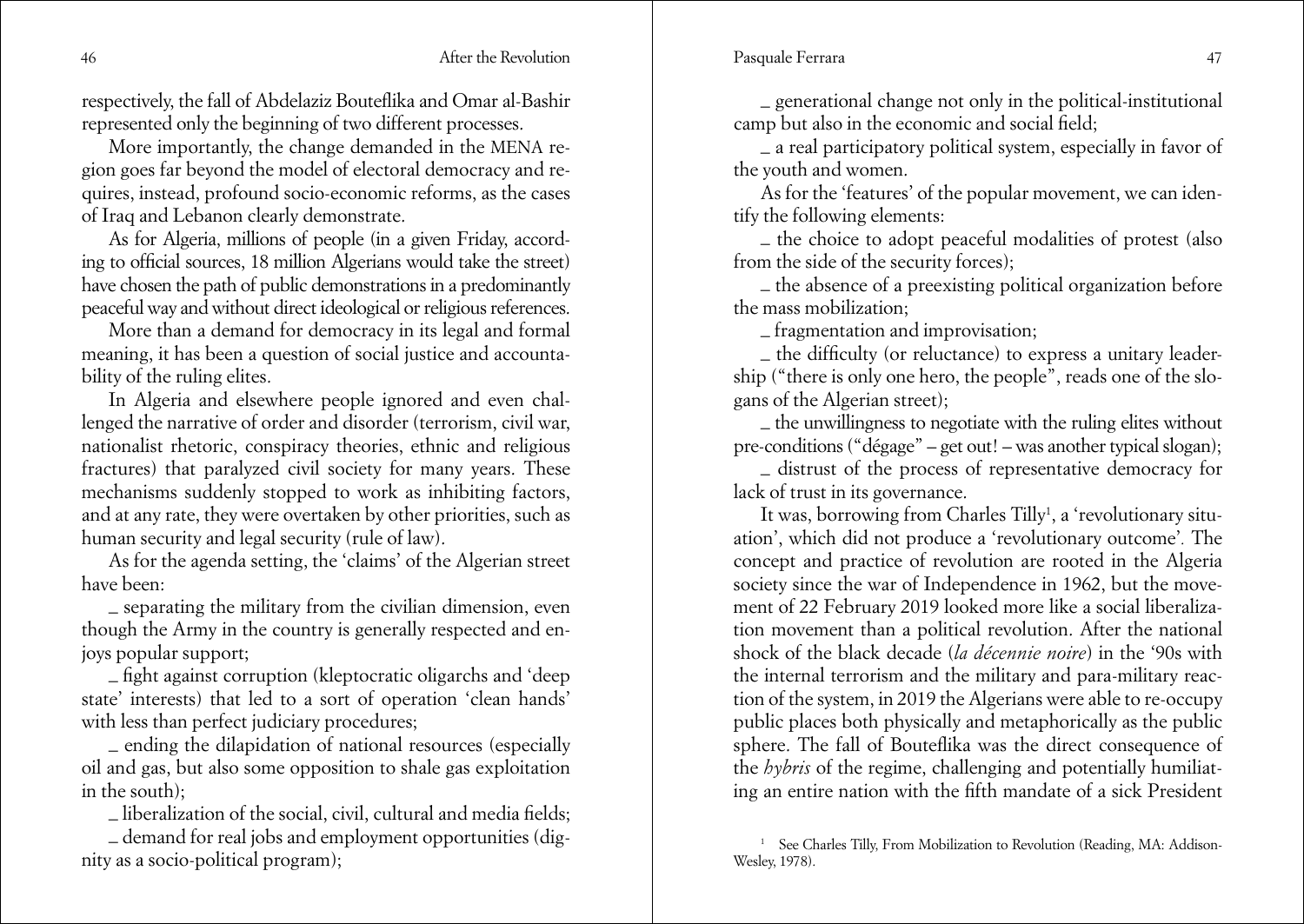### Pasquale Ferrara

already unable to fulfill the forth. One popular joke that I particularly like said the "an election without Bouteflika is like a world cup without Italy" (referring ironically to the exclusion of the Italian football team from the FIFA World Cup in 2018).

Nevertheless, the popular movement (al-Hirak) brought about profound changes in the governance and induced a process of reform that is still in progress. Whatever we think of this political dynamic (whether we can call it a transition or a mere adaptation), the popular movement has not been able to complete its own transition 'from streets to seats'. Today it appears heavily damaged and weakened both for not having been able to take up the challenge of the presidential elections in December 2019, and for having been jeopardized by the restrictions imposed as a consequence of the pandemic.

The system (*le pouvoir*) played a masterful game. It had some ground in accusing the popular movement of asking for a 'designation' of unelected 'wise men' with an unclear task, while, with a peculiar reversal of roles, the Army was requesting an 'election'.

In comparison to the Tunisian case, the recent constitutional reform did not happen through an ad hoc convention (National Constituent Assembly), but was an emanation of institutions and consultative bodies not recognized as representative enough by the popular movement, which, quite contradictorily, rejected any attempt to be involved.

Before the recent evolution, the Algerian political system was classified as a hybrid system (competitive authoritarianism?). Now the elements of hybridization increased even more. Significant changes occurred in the political-institutional system after Bouteflika; however, they do not entirely reflect the much deeper changes that have taken place in society in terms of transformation of political culture.

Echoing the title of a book edited by Luis Martinez and Rasmus Alenius Boserup already in 2016 (*Algeria Modern: From Opacity to Complexity2* ), the expression "a more open society in a less closed political system" seems to describe well the current state of Algerian evolution.

One peculiar feature of the Algerian popular movement was that of requesting systemic changes and a complete refoundation of the policy as a precondition, postponing the economic reforms to a second stage. The conventional wisdom among the analysts is that the outgoing Algerian complex oligarchy was able for decades to buy social peace by a generous scheme of subsidies and welfare measures. However, there is a strong consensus even in the popular movement about maintaining the social character of the Algerian economy vis-à-vis ideas of liberalization and globalization. I just want to point out that many sectors of the popular movement strongly opposed the new law on hydrocarbons, approved in December 2019. They considered that reform, more open to foreign investments, as the product of a delegitimized political class; however, to some extent this was also a manifestation of 'economic sovereignism' on the Algerian natural resources. However, maintaining the present level of social protection in the economy would imply, in absence of international loans by financial institutions (that the present ruling parties do not intend to seek), high fiscal internal revenue. This would be impossible without a drastic diversification of the economy towards industrial production and services. The softening of the restrictions to foreign investments (in particular keeping the limitation of the 49/51 rule as an exception, applicable only to strategic sectors, like energy and defense) seems to go in that direction. The current Algerian governance is very aware of the economic and financial chal-

<sup>2</sup> See Luis Martinez and Rasmus Alenius Boserup (eds.), *Algeria Modern: From Opacity to Complexit*y (London: Hurst Publishers, 2016).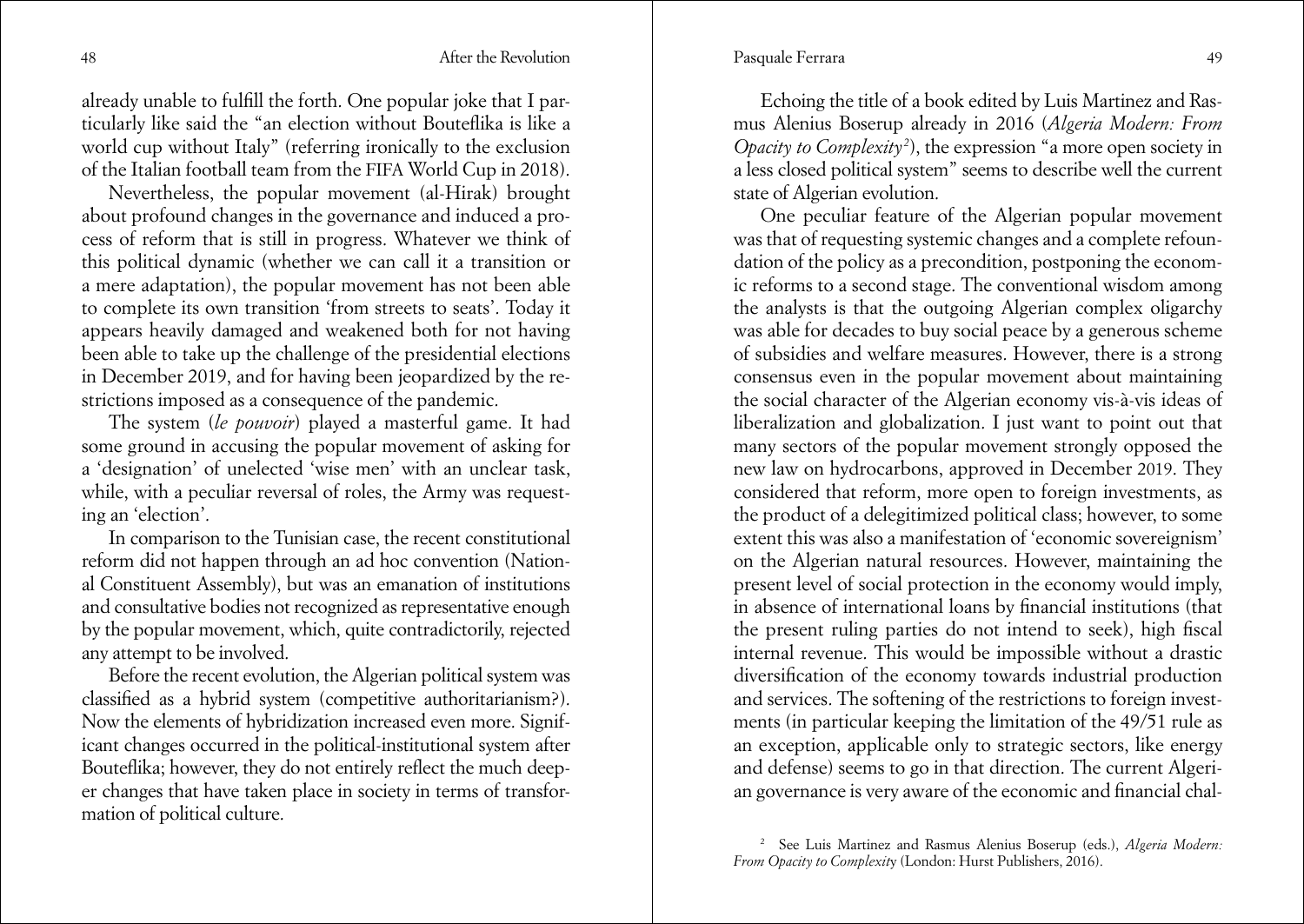<span id="page-25-0"></span>lenges ahead; therefore, I do not believe in predictions of bankruptcy and in the melting down of the system, which showed, on the contrary, a high level of resilience even in the dramatic situation of the pandemic.

In conclusion, was the 22 February movement a missed opportunity? History will tell us, but for sure in the near future the popular movement should take some risks and engage in the political process, especially in the case of parliamentary elections in 2021. At some point, peoplehood should rejoin statehood.

# The Arab Spring a Decade Later: A Balance Sheet  *Lisa Anderson*

Ten years ago – on December 17, 2010 – a small-town Tunisian street vendor set himself ablaze in frustration at official neglect and indifference, sparking the biggest and most consequential uprisings in the Arab world in 75 years. Rulers in Tunisia, Egypt, Yemen and Libya were turned out of office; Bahrain and Syria's regimes barely clung to power while other governments throughout the region anxiously responded to popular unrest with generous packages of economic, social, health and educational benefits and stepped-up domestic repression.<sup>1</sup>

In the subsequent years, turmoil has continued to roil the region. Civil wars have wracked Libya, Yemen and Syria and millions of people have been forced from their homes: the conflict in Syria alone displaced over half of the country's population. Soon, Lebanon, Turkey and Jordan – even war-wracked Yemen and Libya – were to house the world's largest populations of displaced persons and forced migrants. Turkey was the largest host country in the world, with 3.7 million refugees, mainly Syrians. Two other countries with Syrian borders – Jordan and Lebanon – also featured among the top 10, together with Pakistan and Iran, as the principal hosts of migrants from

<sup>&</sup>lt;sup>1</sup> "The Saudi response to the 'Arab spring': containment and co-option", Open Democracy, 10 January 2010. [https://www.opendemocracy.net/en/5050/saudi-re](https://www.opendemocracy.net/en/5050/saudi-response-to-arab-spring-containment-and-co-option/)[sponse-to-arab-spring-containment-and-co-option/](https://www.opendemocracy.net/en/5050/saudi-response-to-arab-spring-containment-and-co-option/)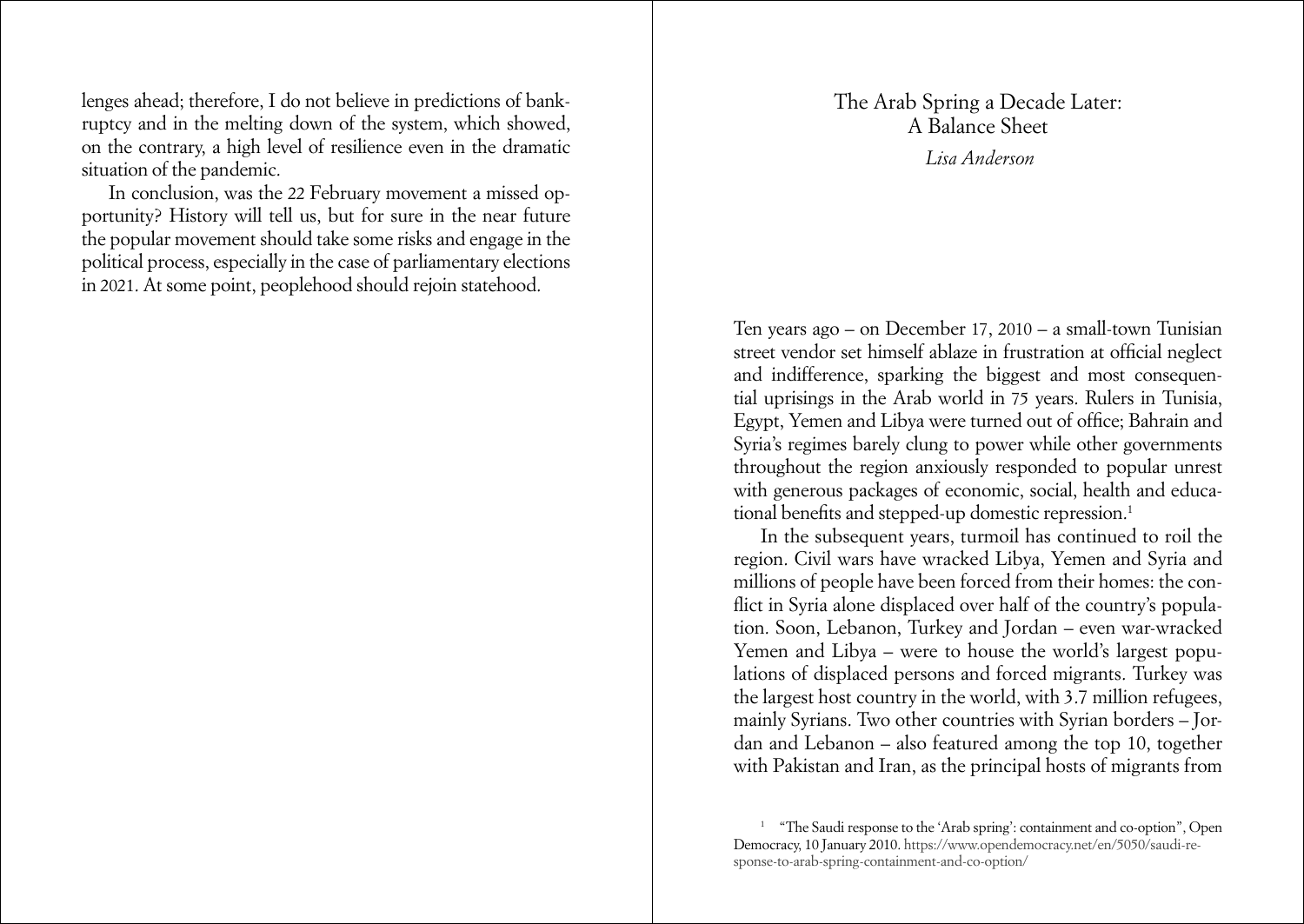### 52 After the Revolution Lisa Anderson Essay, 2006, 2014, 2016, 2017, 2018, 2019, 2017, 2018, 2019, 2017, 2018, 20

Afghanistan, thesecond largest origin country of refugees. <sup>2</sup>

If the consequences of the Arab uprisings seem to have been calamitous within the region, they were hardly less appalling elsewhere. By the middle of the decade, Europe's concern that such refugees would spill into the heart of the continent fed nativist populist movements from the UK to Hungary. Among the less savory outcomes of the uprisings has been the exposure of Europe's deep ambivalence toward its ostensibly liberal values. Responses to the refugee crisis of 2015, when thousands of Syrians and others fleeing devastation across the Muslim world tried to make their way to Europe, revealed deep-seated and widespread mistrust of Muslims across Europe. In a Bertelsmann Stiftung survey in 2017, half the respondents in Germany and Switzerland and 40% of the British said they viewed Islam as a threat; in France 60% of the population said they thought Islam incompatible with the West. <sup>3</sup>

The hypocrisy revealed in European responses to the Middle East's humanitarian crises was entirely consistent with the bankruptcy of American claims to high-minded attachment to liberty and freedom, that was dramatically exposed during the uprisings. For decades, the countries that counted themselves among the victors in the Cold War pursued 'democracy promotion'. The George W. Bush Administration's rationales for its invasion of Iraq in 2003 were varied but always included a commitment to a vision in which, as Bush himself put it, "governments respond to the will of the people, and not the will of an elite. [In which] societies protect freedom with the consistent and impartial rule of law... allow for healthy civic institutions – for political parties and labor unions and independent newspapers

and broadcast media... [and] secure the rights of property... prohibit and punish official corruption, and invest in the health and education of their people... Liberty" he assured us, "is the design of nature, liberty is the direction of history".4

Bush's successor, Barack Obama, echoed these sentiments. Speaking in Cairo<sup>5</sup> in 2009, he proclaimed his "unyielding belief that all people yearn for certain things: the ability to speak your mind and have a say in how you are governed; confidence in the rule of law and the equal administration of justice; government that is transparent and doesn't steal from the people; the freedom to live as you choose. These are not just American ideas; they are human rights. And that is why we will support them everywhere".

Confronted with the opportunity to actually put those sentiments into action during the uprisings, however, the US – and its European allies – were immobilized by interests – interests in stability, in security, in economic access – and perhaps bigotry as well. Virtually everywhere they failed to honor the values they had so strenuously advocated.

Small wonder that the election of Donald Trump was welcomed across the region. A transactional deal-maker with no patience for moralizing, he seemed, perhaps oddly to his detractors in the US and Europe, to be straightforward and clear-eyed. The peoples of the Middle East and North Africa who had protested government corruption and incompetence could expect no succor from the United States or its allies. They were on their own, as they actually had been all along; now it was simply undisguised by empty pieties.

Amazingly, people across the Middle East nonetheless took courageous and often dangerous stances against governments

<sup>2</sup> "World Migration Report 2020", Iom On Migration. [https://www.un.org/](https://www.un.org/sites/un2.un.org/files/wmr_2020.pdf) [sites/un2.un.org/files/wmr\\_2020.pdf](https://www.un.org/sites/un2.un.org/files/wmr_2020.pdf)

<sup>&</sup>lt;sup>3</sup> "A Source of Stability? German and European Public Opinion in Times of Political Polarisation". Bertelsmann Stiftung, [https://www.bertelsmann-stiftung.de/](https://www.bertelsmann-stiftung.de/fileadmin/files/user_upload/EZ_eupinions_03_2017_ENG.pdf) [fileadmin/files/user\\_upload/EZ\\_eupinions\\_03\\_2017\\_ENG.pdf](https://www.bertelsmann-stiftung.de/fileadmin/files/user_upload/EZ_eupinions_03_2017_ENG.pdf)

<sup>4</sup> White House, 2003, November 6. [https://georgewbush-whitehouse.archives.](https://georgewbush-whitehouse.archives.gov/news/releases/2003/11/20031106-2.html) [gov/news/releases/2003/11/20031106-2.html](https://georgewbush-whitehouse.archives.gov/news/releases/2003/11/20031106-2.html)

<sup>5</sup> White House, 2009, July 4. [https://obamawhitehouse.archives.gov/the-press](https://obamawhitehouse.archives.gov/the-press-office/remarks-president-cairo-university-6-04-09)[office/remarks-president-cairo-university-6-04-09](https://obamawhitehouse.archives.gov/the-press-office/remarks-president-cairo-university-6-04-09)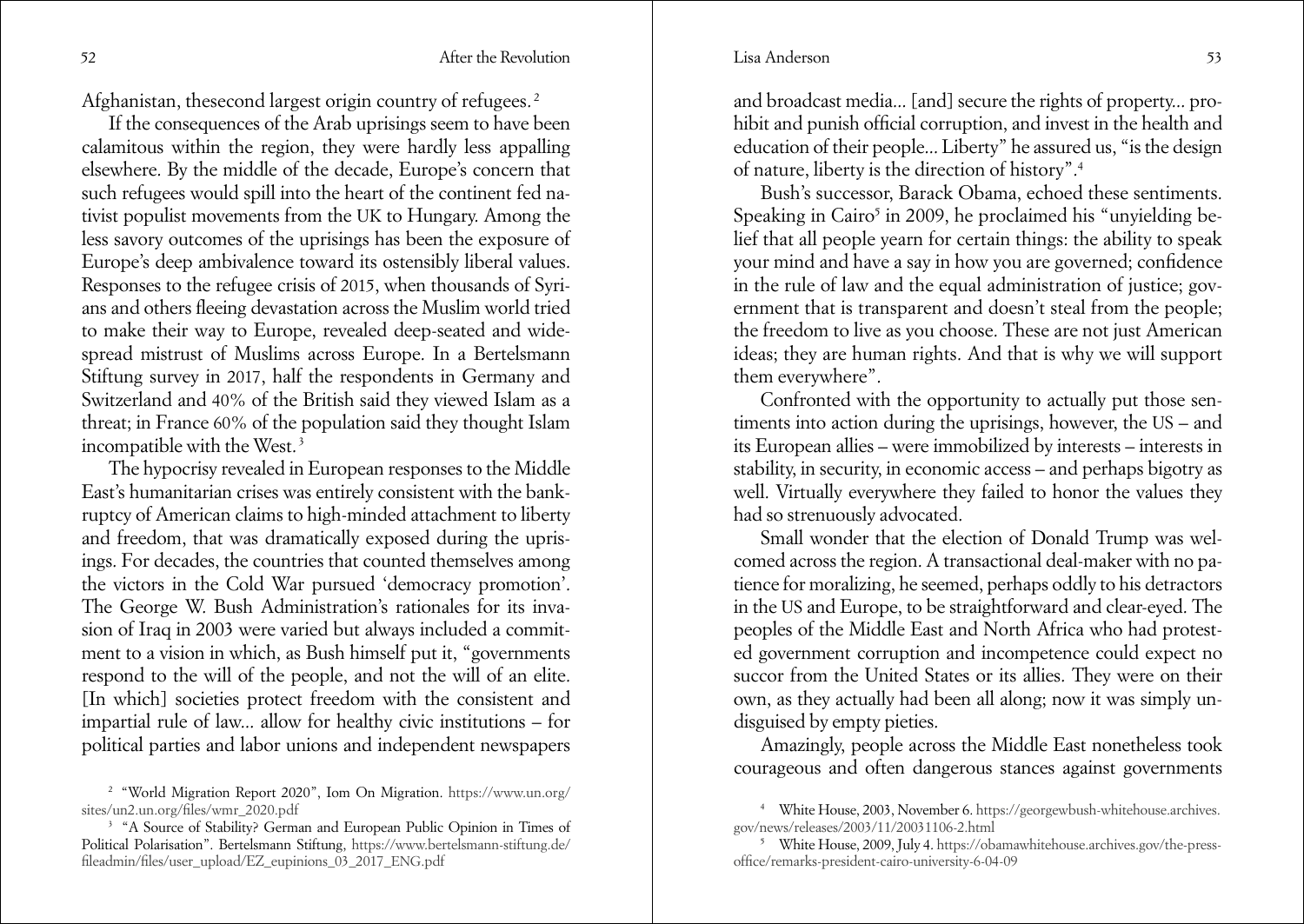that still harbored delusions that they could get away with corrupt and negligent rule. Sudan and Algeria, which had been calm in the early years of the decade, saw popular protests that brought down rulers in 2020, and the Moroccan government also confronted serious political unrest, while Iraq and Lebanon witnessed cross-sectarian protests against corrupt and incompetent governing classes. And the story is yet to be written in Libya, Syria, Yemen and even Egypt.

From a distance, it often looks as if the hopes of the Arab Spring have congealed in a cold and dark winter, but that does not tell the full story. The Trump administration has reshaped the American posture in the region in ways that will present new challenges – and perhaps opportunities – for the administration of President-elect Joe Biden, as much by acknowledging truths as by changing policies. Despite Trump's promises, US troops are still entangled in quagmire-like conflicts, from Afghanistan and Iraq to Syria and Somalia.6 But his recent recognition of Moroccan sovereignty in the western Sahara ends the coy pretense of US even-handedness in this dispute. So too, his move of the US Embassy in Israel to Jerusalem also made public what previous administrations had pretended to deny – that the US was Israel's advocate, not an "even-handed" broker.

Trump's orchestration of the normalization of Israel's relations with the United Arab Emirates and Bahrain represented little more than confirmation of what was widely understood: the two-state solution to the Israel-Palestine conflict was dead. This demise was made possible by the weakness of what used to be called the "steadfastness front" anchored in now-shattered Syria,

and the new-found confidence of Gulf rulers who had managed to escape substantial domestic upheaval. But the strength of an arrangement based on tactical agreement over Iran as a common enemy and shared authoritarian disdain for popular sentiment is unlikely to satisfy populations still aspiring to the demands of the 2011 uprisings: "Bread, freedom, and social justice".

The balance sheet of the uprisings in the Arab world a decade on is difficult to calculate. Obviously, the debit side is long: the loss of lives and of livelihoods across the region is painful to behold. In Lebanon alone, the economic tailspin threatens several of the best universities in the region; in Libya, a war economy has become so deeply rooted that it is hard to imagine its replacement with genuinely peaceful prosperity.

In Egypt, Trump's "favorite dictator" borrows from a playbook written in the Gulf, pursuing reform that obscures deep domestic repression and cronyism – features of politics that threaten to cripple the reforms themselves. And I have not even mentioned the humanitarian toll of conflict in Iraq, Syria or Yemen.

Yet perhaps there is something still to be calculated on the credit side of the ledger. The struggle to remake the Middle East is not over, and more and more it is clearly a struggle waged not by outside powers but within the region itself.<sup>7</sup> This is not always good, productive or pretty. The mischievous role of regional powers in prolonging and exacerbating conflicts in Yemen, Libya and Syria is obvious: these so-called proxy wars are damaging to patrons and clients alike. But there are increasingly battles *within* the region; the inability of the world's Great Powers to exercise the authority once associated with that designation is apparent for all to see.

<sup>6</sup> "Outgoing Syria Envoy Admits Hiding US Troop Numbers; Praises Trump's Mideast Record", Katie Bo William, 2020, November 12, [https://www.defenseone.](https://www.defenseone.com/threats/2020/11/outgoing-syria-envoy-admits-hiding-us-troop-numbers-praises-trumps-mideast-record/170012/) [com/threats/2020/11/outgoing-syria-envoy-admits-hiding-us-troop-numbers-prais](https://www.defenseone.com/threats/2020/11/outgoing-syria-envoy-admits-hiding-us-troop-numbers-praises-trumps-mideast-record/170012/)[es-trumps-mideast-record/170012/](https://www.defenseone.com/threats/2020/11/outgoing-syria-envoy-admits-hiding-us-troop-numbers-praises-trumps-mideast-record/170012/) ; "Trump Orders All American Troops Out of Somalia", Helene Cooper, 2020, December 4, [https://www.nytimes.com/2020/12/04/](https://www.nytimes.com/2020/12/04/world/africa/trump-somalia-troop-withdrawal.html) [world/africa/trump-somalia-troop-withdrawal.html](https://www.nytimes.com/2020/12/04/world/africa/trump-somalia-troop-withdrawal.html)

<sup>&</sup>lt;sup>7</sup> "The Arab Uprisings Never Ended", Marc Lynch, January/February 2021, [https://www.foreignaffairs.com/articles/middle-east/2020-12-08/arab-uprisings-nev](https://www.foreignaffairs.com/articles/middle-east/2020-12-08/arab-uprisings-never-ended)[er-ended](https://www.foreignaffairs.com/articles/middle-east/2020-12-08/arab-uprisings-never-ended)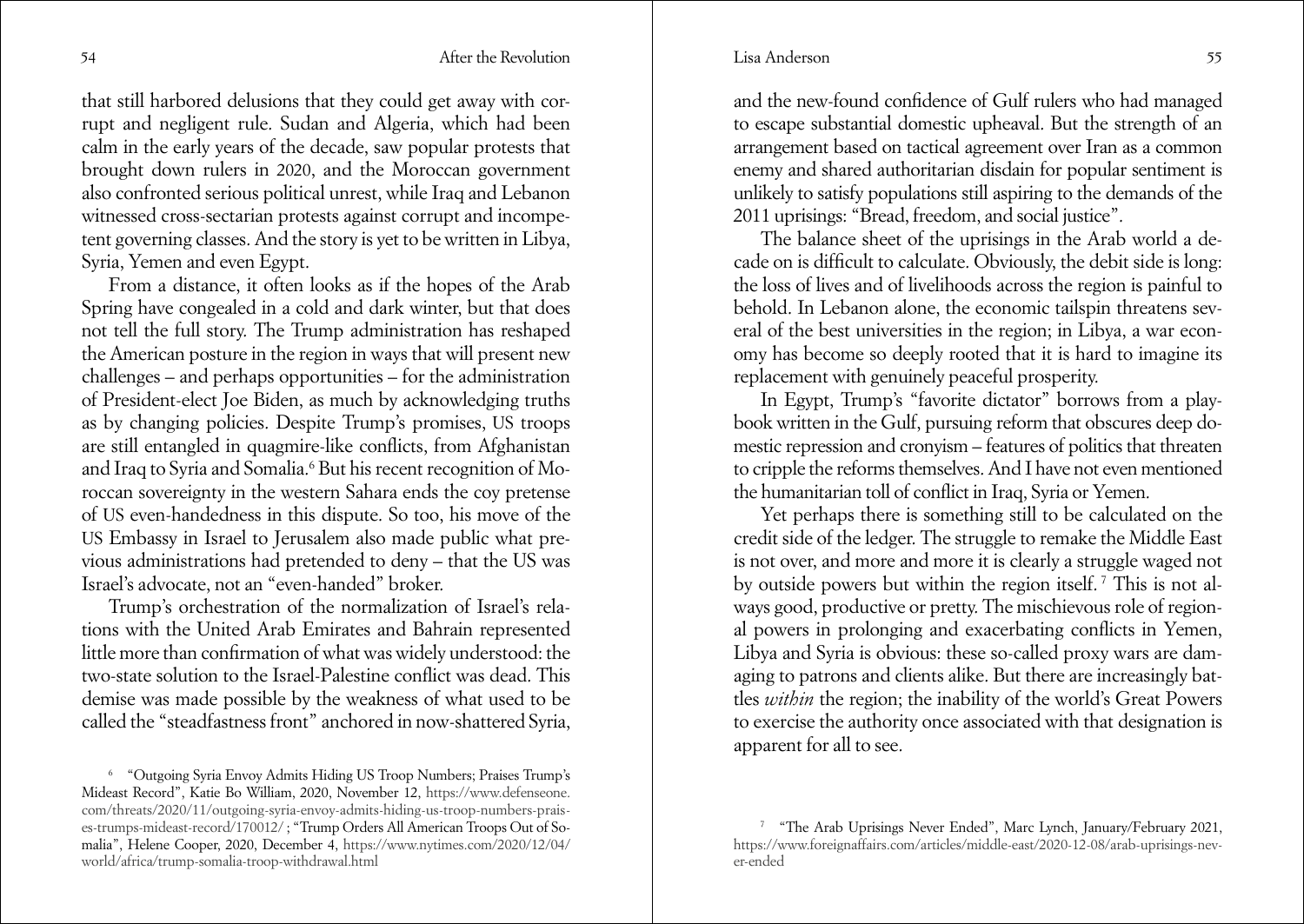The incompetent and bumbling responses of the erstwhile industrial powers to the Covid-19 pandemic merely confirm what the Arab Spring laid bare: both the regimes that depend on the Great Powers and the people who are cowed by them are sorely mistaken. In the Middle East, the pandemic, as the recent United Nations Secretary-General report on the impact of Covid-19 in the Arab world puts it, has "magnified many decades-long challenges [including] violence and conflict; inequalities; unemployment; poverty; inadequate social safety nets; human rights concerns; insufficiently responsive institutions and governance systems; and an economic model that has not yet met the aspirations of all". <sup>8</sup> But these problems were not made by the pandemic and they will not be solved when the pandemic subsides. What will be left is governments whose failures are manifest and peoples who are learning how to take things into their own hands.

The UN report is subtitled "An Opportunity to Build Back Better". In some ways, this sounds like delusional wishful thinking: the pandemic will be responsible for "an estimated 5% contraction in the economy; one quarter of the population falling into poverty; 17 million jobs lost when 14.3 million adults of working age were already unemployed; and heightened risks for the 55 million people in need of humanitarian assistance, including the 26 million refugees and internally displaced persons".

But why not credit the efforts of the young revolutionaries of a decade ago, those who rose up to call attention to negligent, corrupt, incompetent government? If there is a chance of "building back better" it will not be thanks to good will on the part of Western powers now revealed to be both disingenuous and inept, as Europe's frantic inaction in Libya suggests, or even enlightened local governments, which seem to be in short supply. Instead, the legacy of the Arab uprisings will be realized in the growing appreciation of the value of self-reliance, of perseverance, of engagement and vision. Libya, Syria, Yemen must construct governments that are accountable not to foreign patrons but to local constituents. Existing governments, like those in Egypt and Saudi Arabia, which are trying to juggle reform and repression, must be held to account. When and where this happens, it will be thanks to citizens who seize opportunities, work long hours, and demand what is rightfully theirs – and this is the legacy of the movements of 2011. "Bread, freedom and social justice" are still powerful aspirations – and without the expectation that international patrons will help serve them up, the peoples of the region might just produce them themselves.

(This article was firstly published on the Institut Montaigne's website on the  $17<sup>th</sup>$  of December 2020 and was kindly conceded to ResetDOC for use in this publication)

<sup>8</sup> "Policy Brief: the Impact of Covid-19 on the Arab Region", July 2020, [https://](https://www.un.org/sites/un2.un.org/files/sg_policy_brief_covid-19_and_arab_states_english_version_july_2020.pdf) [www.un.org/sites/un2.un.org/files/sg\\_policy\\_brief\\_covid-19\\_and\\_arab\\_states\\_eng](https://www.un.org/sites/un2.un.org/files/sg_policy_brief_covid-19_and_arab_states_english_version_july_2020.pdf)[lish\\_version\\_july\\_2020.pdf](https://www.un.org/sites/un2.un.org/files/sg_policy_brief_covid-19_and_arab_states_english_version_july_2020.pdf)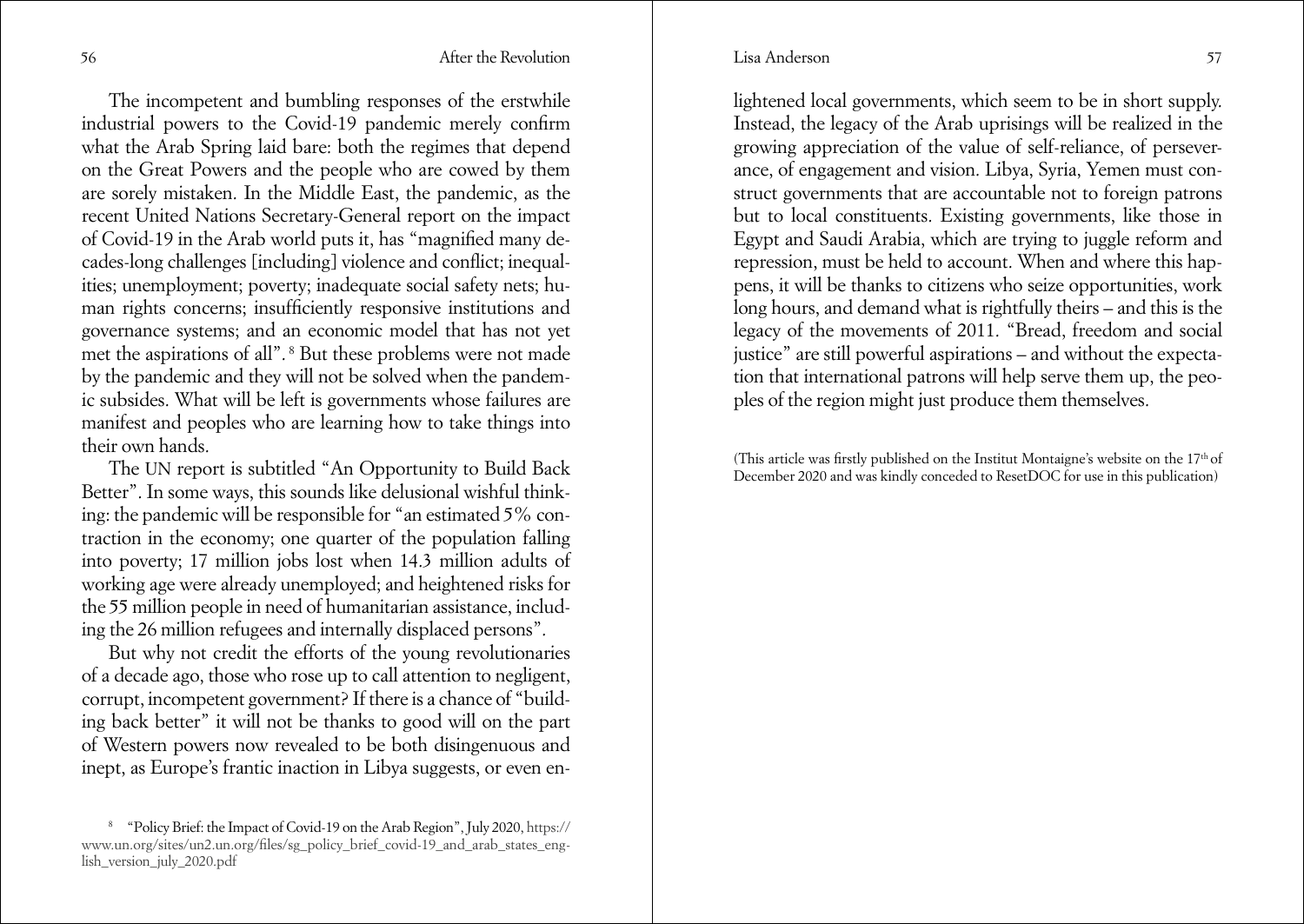Arab Turmoil between Change and Resistance *Stefano M. Torelli*

# *Introduction*

<span id="page-29-0"></span>Ten years after the so-called Arab Springs, it is possible to draw an initial, albeit partial, account of what has really changed in the Middle East and North Africa region as a result of these movements. Definitely, changes – even epochal changes – have taken place. And, no doubt, the very first months of 2011 presaged the arrival of a new season for the region. Hopes for democratic change in Tunisia, Egypt, Libya and other countries in the region were initially partly satisfied with the processes of political and institutional change that were beginning to produce their first effects. However, in the medium to long term, it became clear that even this brief but intense season of change would be partly betrayed by reactionary pressures and partly exploited by the regional powers, which saw in this moment of crisis and power vacuum an opportunity to gain ground on their adversaries and change the regional balance in their favour. The historic clash between the Arab monarchies of the Gulf and Iran has thus taken on the tones of a real regional conflict, with obvious negative repercussions in two theatres such as Syria and Yemen. At the same time, actors such as Turkey, which until the first decade of the 2000s presented itself as a model to follow, has been put in difficulty and has found itself having to retreat to the internal front, accelerating a process of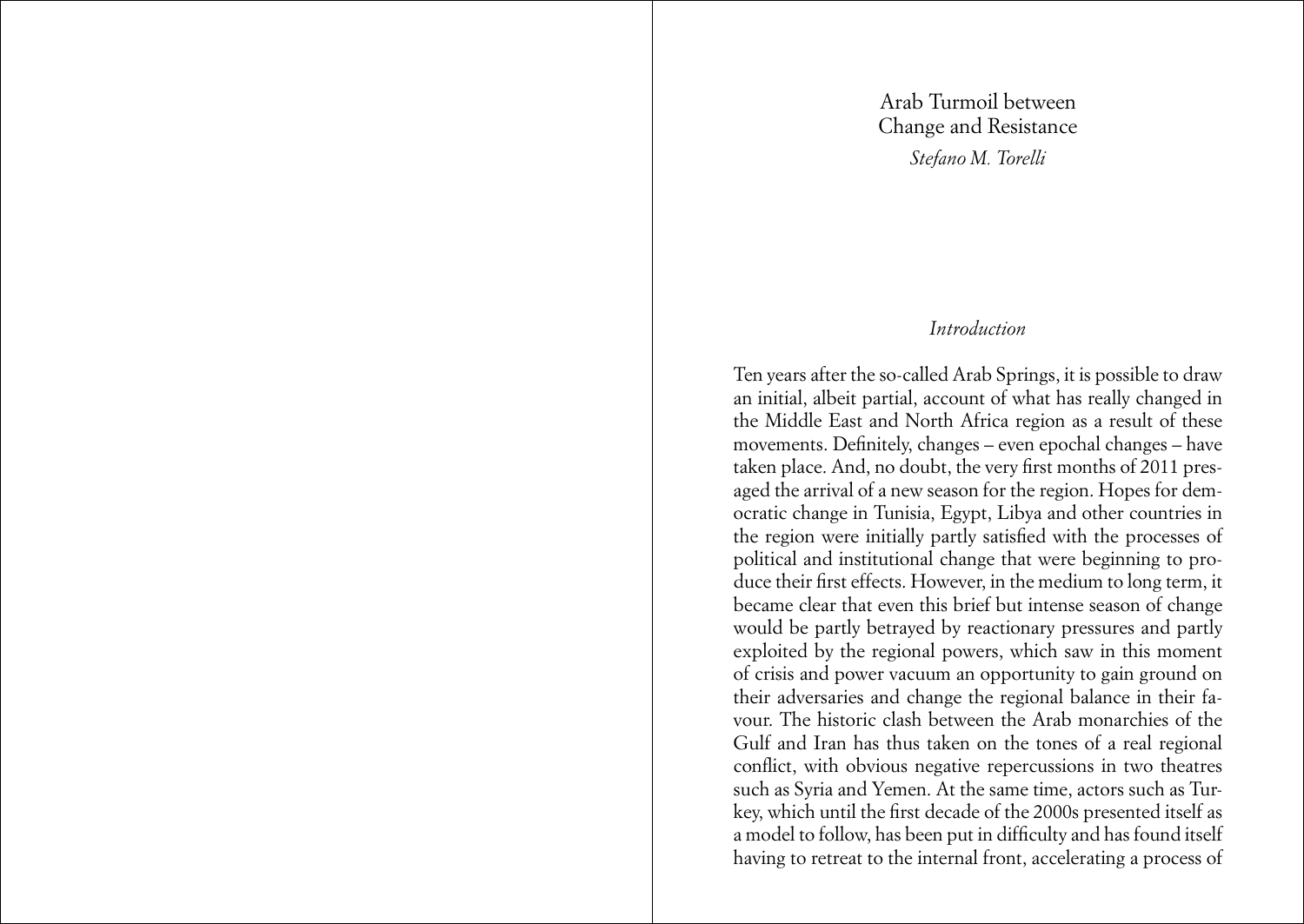### 60 After the Revolution Stefano M. Torelli 61 After the Revolution 61

authoritarianism that has set the country back two decades in terms of freedom and respect for human rights. The same can be said for Egypt, which after two years of democratic transition has once again seen the army rise to the forefront, through the repression of dissent and the instrumental use of the category of 'Islamic terrorism' as a pretext for the elimination of political opponents. That same political Islam represented by the Muslim Brotherhood, which finally saw the possibility of testing itself in government, was harshly repressed and exploited by Cairo and other regional powers such as Saudi Arabia and the United Arab Emirates, thus creating an unprecedented internal split in the Sunni world, with Turkey and Qatar acting as counterparts to Egypt, the EAU and Saudi Arabia. The combination of the four years of the Trump presidency in the United States has helped to turn back the clock on negotiations with Iran by a decade, while on the other hand Russia's massive entry into the Syrian conflict has allowed the Assad regime and its Iranian allies to maintain their position of power in the heart of the Middle East. While at least three countries (Syria, Libya and Yemen) are still stuck in armed conflicts that have become an expression of regional divisions, other realities continue to suffer from structural problems, such as Lebanon (still too politically fragile and on the verge of economic bankruptcy), Algeria (where an effective transition is struggling to take hold despite popular protest movements), Iraq and Tunisia itself. Tunisia, although at first sight it seems to represent the last faint hope for change and resilience in the whole area, shows all its fragility in its chronic political instability and in the critical socio-economic conditions that, ten years later, are again pushing thousands of Tunisians to emigrate to Europe.

# *Everything needs to change, so everything can stay the same?*

If we look at the political composition of the Middle East and North Africa region today, we might at first glance be tempted to conclude that, in fact, everything has changed so that nothing would really change. The persistence, with small but significant exceptions such as Tunisia, of authoritarian regimes in almost the entire area would be the clearest proof of this. In the same way, the competition between regional powers and the recurring dynamics of conflict and violence seem to delineate a Middle East not so different from that of 10 years ago. However, a more detailed and in-depth analysis would be needed to realise that many things have changed over the last decade, partly as a result of the so-called Arab Springs. Some dynamics, perhaps, have remained similar, but the role of the various actors involved in the great Middle Eastern game, as well as the evolution of certain situations, are in fact elements of absolute novelty within the region. First of all, the nature of the actors who have become protagonists in this new season that followed the Arab Spring. Some countries that were previously, in one way or another, key players in regional politics have been weakened to the point of becoming a sort of booty to be shared out among the regional powers. This is clearly the case with Assad's Syria and Gaddafi's Libya. In their own way, and at different times, both these countries had acted as promoters of regional initiatives and catalysts of alliances, thanks on the one hand to the charisma of their leadership (especially in the case of Gaddafi) and the strategic importance of their country and the system of relations that had been woven over time (this is clearly the case of Syria, at the centre of regional dynamics for almost the entire second half of the last century). It would have been very difficult, in December 2010, to imagine two countries so devastated geographically and politically. The fall of Gaddafi's regime in Libya opened a real chasm that, after a decade, has still not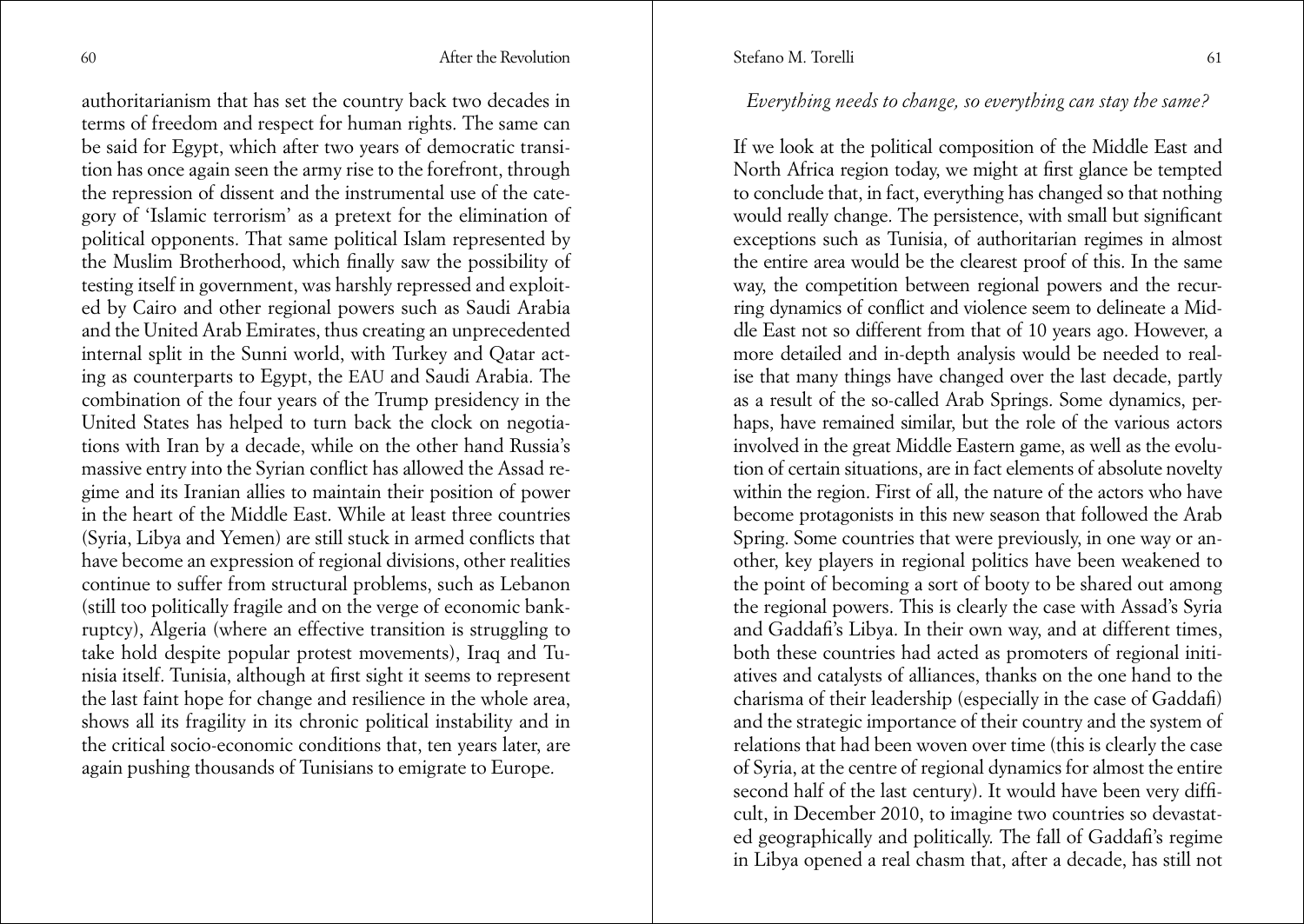### Stefano M. Torelli

been filled by any actor. On the other hand, Libya has become a theatre of battle between the divergent interests of large and medium-sized regional and international powers, which are determined to play a leading role in the region thanks to the influence they can exert on this part of North Africa. Similarly, Syria, far from still representing the balancing act between the different interests that it represented until the beginning of the 2000s, is now the favourite battleground (along with Yemen) in the war between two opposing geopolitical visions of the region, that of Iran and that of the Sunni monarchies of the Gulf. Moreover, it has also become the country on which international actors are betting in order to assert their influence in the region, as clearly demonstrated by Russia's war effort on the side of the Assad regime, in an evidently anti-Western and particularly anti-US key.

# *'Old' and 'new' actors*

On the other hand, to disprove the thesis of change aimed at maintaining the status quo, we have the evolution of certain actors who are in markedly different positions from ten years ago. This is the case, on opposite sides, with Egypt and Turkey, for example. Egypt in 2010 was a tired country, weakened economically and in terms of political authority (if not legitimacy), despite the previous decades in which Cairo was truly the political, cultural and ideological capital of the entire Arab world. Egypt's regional activism during Mubarak's last years in power had lost its momentum and the country was no longer able to express the regional leadership it had exercised for many years. Today's Egypt, on the contrary, is characterised by a marked propensity for regional activism, thanks also to the new network of alliances built up above all with Saudi Arabia and the support of some Western partners, including France, with which it shares commercial and tactical interests

in the Libyan theatre and the Eastern Mediterranean. It must be said, however, that in the face of this newfound external dynamism, from an internal point of view the country seems to have plunged back into a season of authoritarianism and fierce repression of dissent that has cancelled the attempts at democratisation that began after the fall of Mubarak and continued with the election of Muhammad Morsi as President in 2012. The same fate, for different reasons, has befallen Turkey. After a decade of political and institutional reforms and economic growth under the internal impetus of its new leader Erdogan and the external pressure of the European Union, the country was found unprepared for the upheavals that have affected the Middle East since 2011. In particular, the Syrian conflict has helped reopen old wounds such as the long-standing Kurdish question. These changes have occurred at a time of greatest socio-economic difficulty for the country, which in the second decade of the 2000s found itself having to deal with the effects of growth that was disproportionate to its real capacities, with the effect of a crisis that exacerbated internal inequalities. Faced with such a scenario, Erdogan has seen his legitimacy in question and has had to face a series of internal challenges which, culminating in the coup attempt in the summer of 2016, have led him to crack down hard on freedom of expression and human rights. As a confirmation of these dynamics, Turkey and Egypt share, second only to China, the international record in 2020 for the number of journalists arrested, respectively 37 and 27, while in Egypt there has been, since 2013 (the year in which al-Sisi came to power through a coup against Morsi) an unprecedented surge in executions of death sentences, which have gone from almost no longer being carried out, to more than 120 in 2020 alone.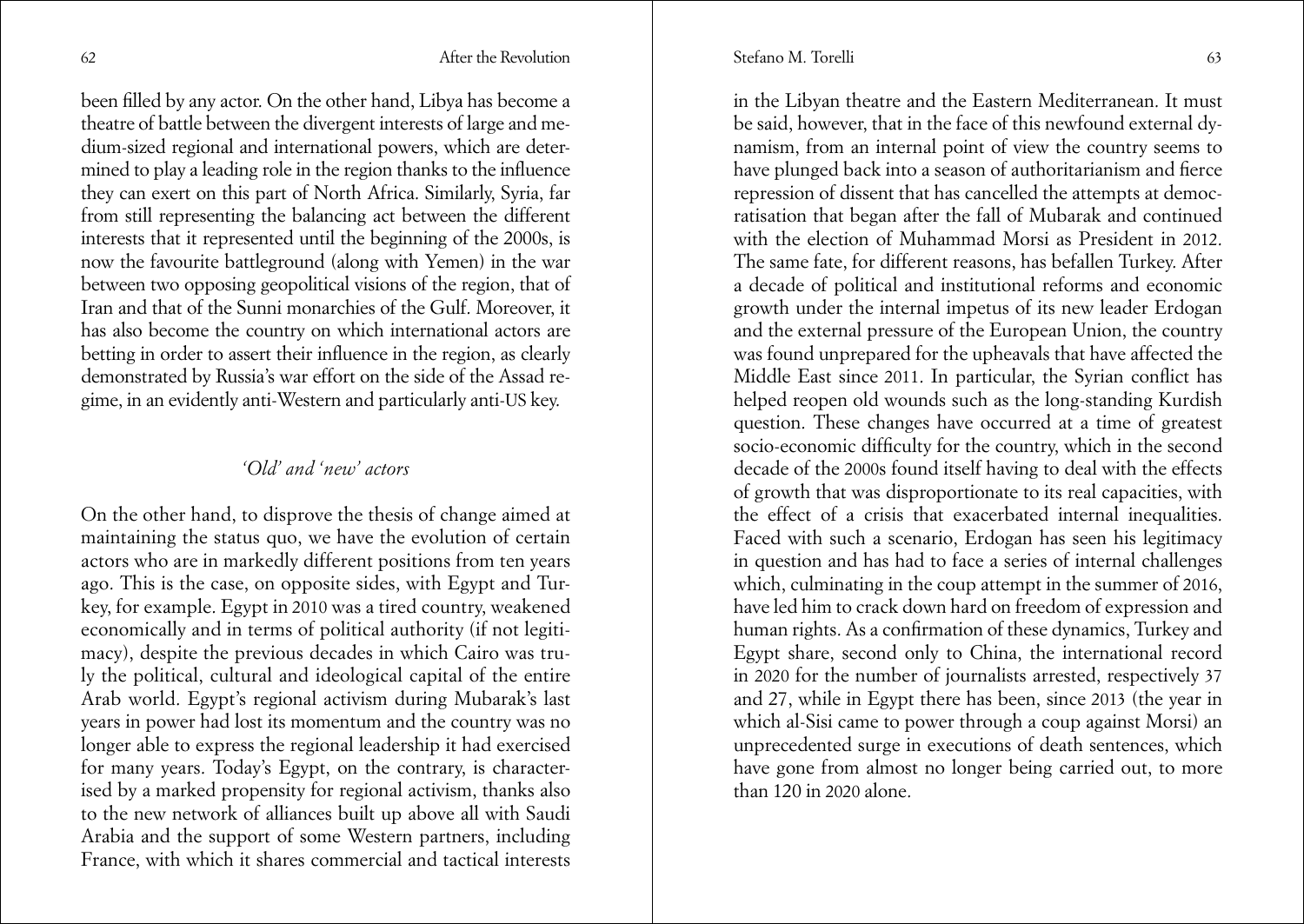### Stefano M. Torelli

64 After the Revolution Stefano M. Torelli Service Communication 65

# *Regional vs. internal dynamics*

In the background, at the regional level, the decade that has just ended is full of novelties and changes. The rift created between the countries of the so-called Sunni bloc, with Saudi Arabia, the United Arab Emirates and Egypt pitted against Qatar and Turkey in the name of different positions on the Muslim Brotherhood and on the new regional geopolitical assets as far as North Africa, raises a topic that has been almost unexplored until now. This issue has to do with power relations within so-called political Islam, in which the more moderate component, which tends to accept democratic mechanisms, has had to come to terms with the Saudi version of a dogmatic official political Islam, such as the Salafist-Wahhabist one, which saw the rise of the Muslim Brotherhood as a threat to its legitimacy. This opposition has become so strong that even the age-old clash against Iran and the so-called Shia axis has been overshadowed. On the other hand, even on this front, it cannot be said that there have been no changes. Taking the opportunity of the Trump presidency in the United States and the permanence in power of a historic 'hawk' like Netanyahu in Israel, the Sunni bloc led by Saudi Arabia has pushed to cancel the historic agreement signed under the Obama presidency between Tehran and the international community, once again taking Iran to the margins of the political scene and forcing it to turn in on itself, in the midst of a new severe economic and social crisis. An economic crisis that, at various latitudes, has affected and continues to affect several countries in the area, causing continuous crises and upheavals, harbingers of possible further instability. One thinks of Lebanon on the broken bank, in which the political and security knots concerning the position of Hezbollah on the one hand and the equally cumbersome Saudi interference on the other have not yet been resolved. And again, think of Algeria in North Africa. While this

country, perhaps the most impenetrable and indecipherable in the whole of North Africa, initially seemed to have survived the 2010-2011 season of uprisings, a number of factors, such as the vertiginous drop in oil prices and the precarious health of its former President Bouteflika, contributed to creating a new political-institutional crisis that was resolved with a change of guard at the top of the institutions and the return of the military to the political scene.

# *Conclusions*

This brings us back to the initial question: has everything changed so that nothing changes? The example of Algeria is emblematic of the thesis that we want to support here: from the point of view of the regional balance of power and geopolitical order, the Middle East of today is very different from that of ten years ago. One need only think of the normalisation of relations between Israel on the one hand and the United Arab Emirates and Morocco on the other; or of the weight of Egypt on the North African chessboard; or of the partial disintegration of the so-called Shiite crescent and the internal tensions within the Sunni world. On the other hand, from the point of view of the political and social dynamics within individual national contexts, the situation still seems very similar to that of recent decades: authoritarianism, inequalities and social conflicts exacerbated by an unprecedented economic crisis. It is precisely in the relations between the governors and the governed that the immobility that characterises the Middle East region is most evident, and the resistance to change can be felt. In this sense, Tunisia is certainly an exception. However, the very experience of the Tunisian democratisation process, precisely because of its exceptional nature and the relatively small weight that Tunisia has on regional dynamics, risks remaining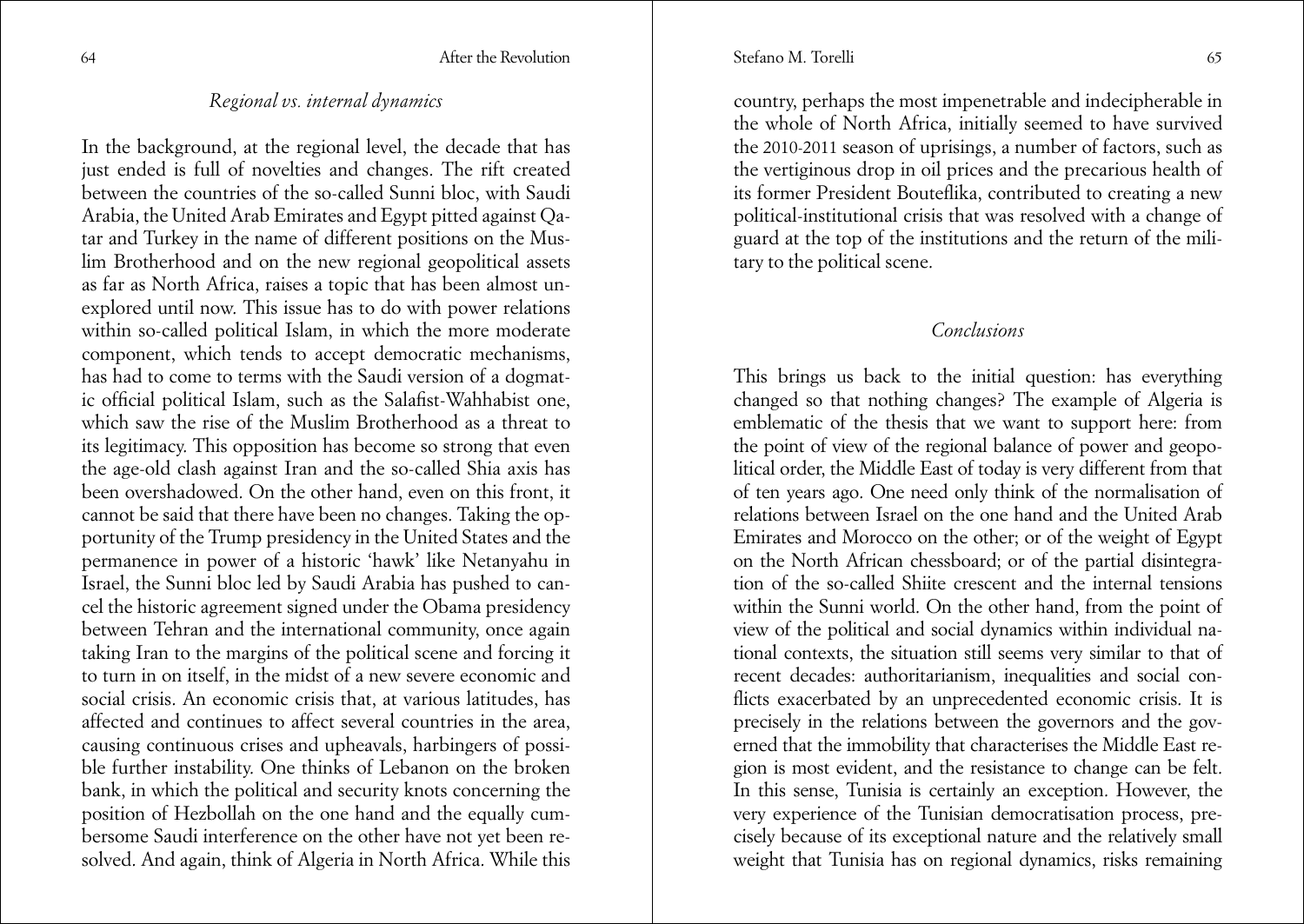<span id="page-33-0"></span>an isolated exception. Not to mention the reactionary impulses that, after the first years of revolutionary euphoria, are beginning to manifest themselves more and more in Tunisia too, with the risk of taking this country too back to the abyss of authoritar ianism. In order to avert such a scenario, the external support of European players could also play an important role. But here too, the policies of the countries on the northern shore of the Mediterranean seem to be driven more by particular interests than by a long-term vision.

Part II

The Tunisian Exception in Context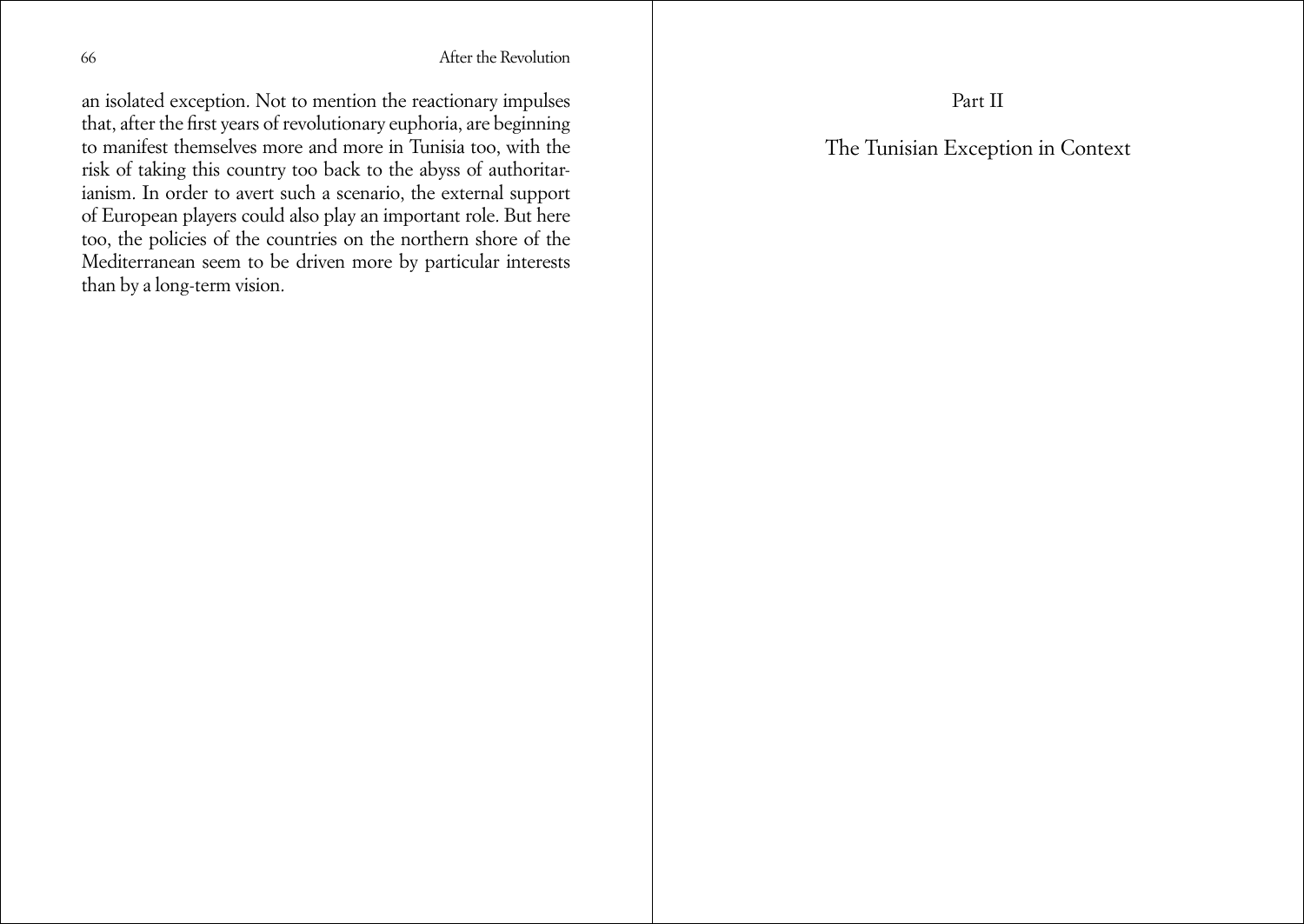<span id="page-34-0"></span>Consociational Democratization: The Tunisian Experience from 2011 to 2019 *Aymen Boughanmi* 

# *Introduction*

In 2011, Tunisia triggered a revolutionary wave that swept through several Arab countries, bringing in the same time hope and despair, constitutional making and state destruction. Though the Arab Spring has since turned into a bloody winter, Tunisia is still struggling to remain faithful to the democratic claims of its revolution. In its new constitution, values such as freedom, equality and transparency are legally guaranteed. For most foreign observers, the succession of free and fair elections that this country witnessed in 2011, 2014 and 2017 promises a bright future for Tunisian nascent democracy. This is arguably the case. The problem, however, is that, on the ground, revolutionary optimism has clearly given way to deep and creeping pessimism as most people feel that, far from improving, the situations have clearly worsened. It seems that both evaluations need nuanced restatement. On the one hand, the pessimist judgement is based upon the illusion that revolution is, by nature, a great political, social and human opportunity. With this assumption, the Tunisian experience can hardly be considered as a success. For many, the occasion has been missed, being stolen by opportunistic elites. The result is an unstable political situation coupled with deep economic difficulties. In other words, Tunisia has lost its assets, such as political stability and a reasonable level of economic growth, in exchange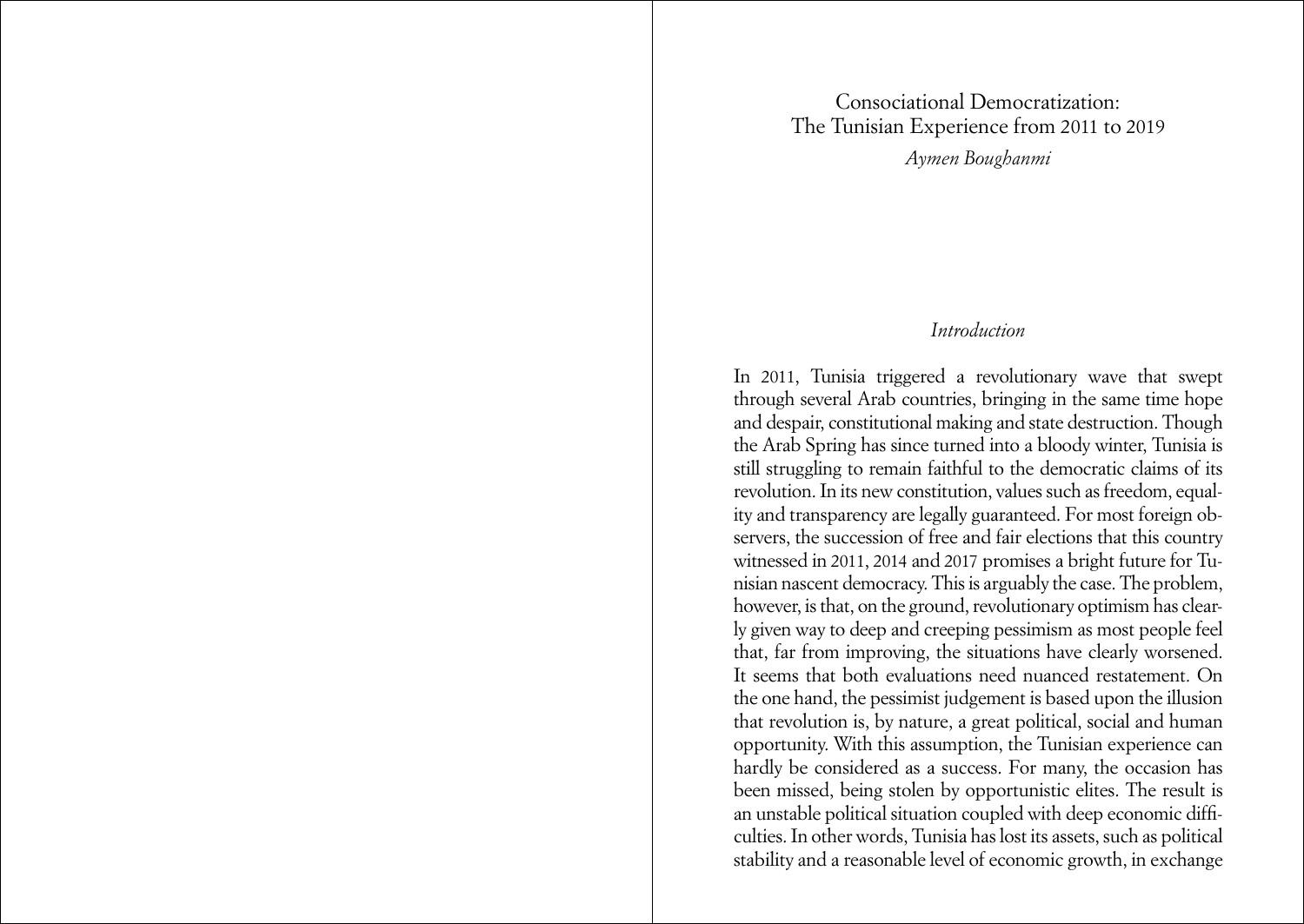### 70 **After the Revolution** Aymen Boughanmi 71

of a democratic facsimile that only benefits old and new elites. However, the idea that revolution is an opportunity is very strange. Its potency is entrenched behind a wall of romantic narratives that seem to completely ignore the reality of revolutions. Worse still is the revolutionary dogma, mainly inherited from Marxism, that celebrates revolutions as a necessary stage towards an end of history, with eventually a reign of true freedom, absolute justice, complete equality and so forth. On the other hand, the optimistic evaluation of the Tunisian experience argues that, contrary to other Arab countries, Tunisia was politically and economically ready for democratization. So, after the revolution, the process only gathered momentum. Carried by this impetus, Tunisia inevitably witnessed some instability and suffered some losses. But all in all, there was never a significant change of course.This narrative understates two momentous questions. The first concerns the nature of the losses Tunisia suffered after 2011. The second is related to the solutions adopted to minimize their effect. Indeed, deeply-rooted conflicts could very possibly have deviated Tunisia from its democratic exception. This danger being still present, it was the action of the elites that coalesced in a momentary consociational settlement that has preserved the so-called Tunisian experience. Understanding this particular elite cooperation might prove useful, especially in a moment of growing frustrations that seem to call for more radical solutions.

# *Tunisian two subcultures*

*1) Compromise: between social necessity and political conspiracy* Despite many acrimonious conflicts, Tunisian post-revolutionary politics managed to limit divisions and to preserve a relative stability. The balance of power between competing forces did not allow any hegemonic solution. In the same time, the comparative density of social networks and the relative stability of

the Tunisian state prevented any complete breakdown of official institutions. As a consequence, public discourse moved very quickly from an open hostility to a cooperative consensus. The most central aspect of this evolution is the role of the parties whose elites epitomized both separation and accommodation. The disproportionate weight of political parties obviously corresponds to the country's political culture. Under Ben Ali, politics and ideologies penetrated, in one way or another, aspects of society with a level of intensity that would have been unacceptable in most democracies<sup>1</sup>. The regime's systematic exclusion of any serious political rivalry paradoxically politicized large spheres of civil society, either through official framing or through hidden political resistance. Education, culture, trade unions and different kinds of institutions were undeniably permeated by political motivations that only waited the end of restriction to burst out<sup>2</sup>. The most affected area was, of course, religion, since the all-embracing Islamic discourse provided the public sphere with a serious opponent to the official political culture. Since the politicization of religion came as a reaction to what was considered to be a project of active secularization, the result was a clear separation between two segmented camps with different practices and institutions. The official denial of this reality showed its limits after the Revolution when the dynamics of politics and civil society proved to be division-generating engines. For example, the liberation of the associative sector after the Revolution has led to a chaotic picture. Usually organized along ideological lines, division has been manifest through the almost systematic dualism with Islamic versus secular associations that, while defending the same cause, adopt different approaches and even use dis-

<sup>1</sup> Steffen Erdle, *Ben Ali's «New Tunisia», 1987-2009: A Case Study of Authoritarian Modernization in the Arab World*, (Berlin: Klaus Schwarz Verlag, 2010), 176-185.

<sup>2</sup> For a broader picture, see Volker Perthes (ed.), *Arab Elites: Negotiating the Politics of Change*, (Boulder: Lynne Rienner, 2004).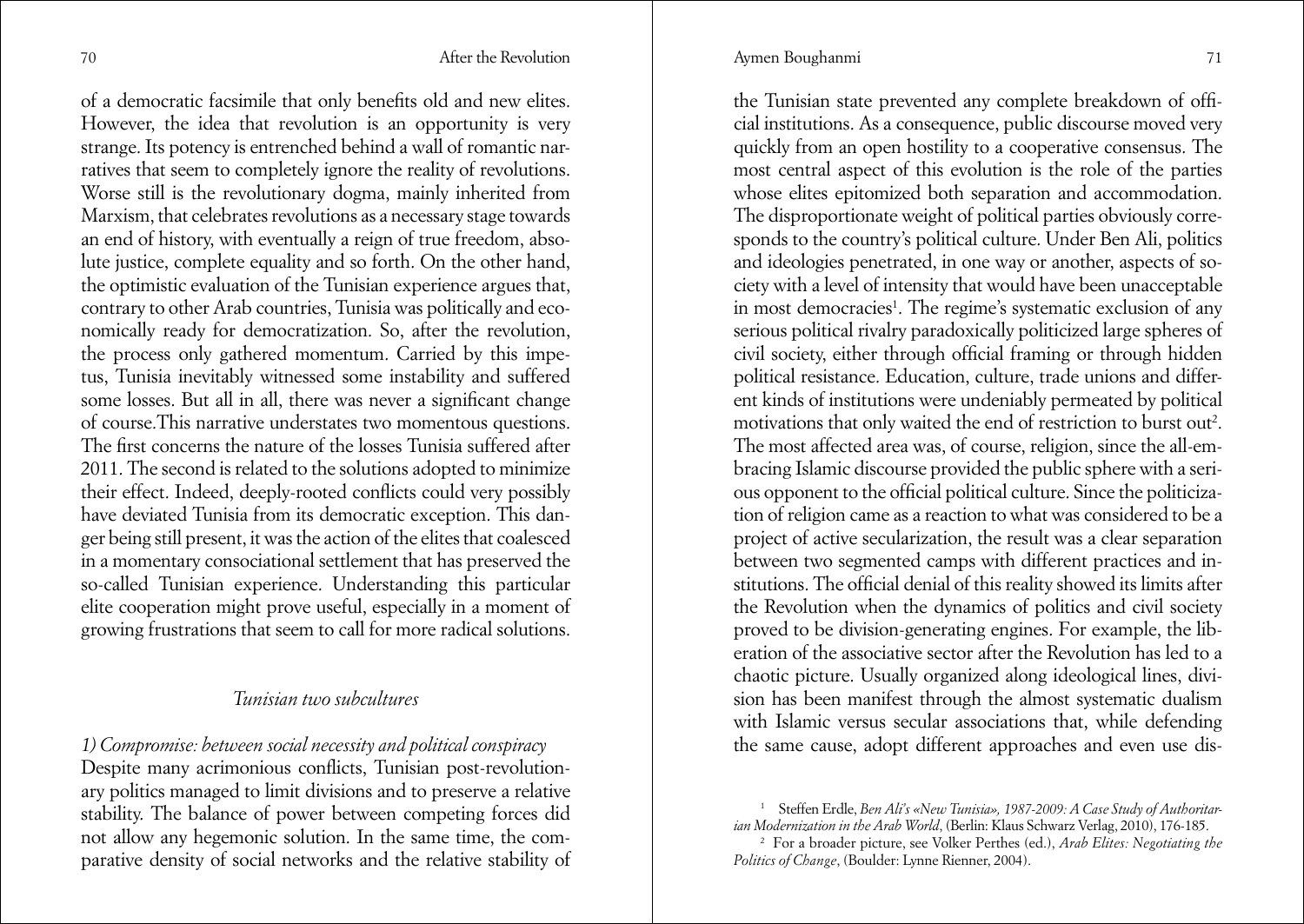tinguishable vocabulary<sup>3</sup>. Therefore, in addition to traditional structural divisions between revolutionaries and counter-revolutionaries, Tunisian post-revolutionary politics revealed the real scope of the religious-secular cleavage that divides different components of society. Its destabilizing served, at the same time, as an incentive for militant mobilization and sectional separatism. The result was that the political competition between elites and counter-elites was fueled by the emergence of two hostile subcultures that dominated public debates<sup>4</sup>. The danger of such a division paradoxically helped limiting post-revolutionary untidy competition by forcing rival elites into co-operation. This cooperation offers many features of what Lijphart named political 'pillarization', which is the heart of consociational democracy<sup>5</sup>. It may be defined as the use of politically segmented subcultures as pillars to build a metaphorical bridge in order to bring society together. McRae summarized consociationalism as an elite solution to intense and durable divisions. In order to avoid fragmentation, elites agree upon protecting the system by mutual

<sup>3</sup> Tunisian political elites have become aware that civil society is a decisive source of power. But this is not exclusive to revolutionary situations. See, for example, Floyd Hunter, *Community Power Structure*, (New York: Anchor Books, 1953).

<sup>4</sup> Taking into account the high level of relations between the two camps, it is important not to understand the separation between these two subcultures in terms of a rigid dichotomy. It is their assumed determination to distinguish themselves from each other that gives the basis of the subcultural analysis. This tendency is institutionalized, for example, in the media and civil society through the articulation of a dual public discourse in almost all matters, ranging from foreign relations to local affairs.

 $5$  It is necessary to say that, in the absence of formal power-sharing arrangements, the Tunisian case cannot represent a perfect example of classical consociationalism. However, the popularity among elites of the idea of consensus as a panacea to Tunisia political disagreements does exhibit serious similarities with the different consociational interpretations. For space constraints, this article limits its analysis to Lijphart's model since he was aware of the difference between consensus democracy and consociational democracy. See Arend Lijphart, *Democracies: Patterns of Majoritarian and Consensus Government in Twenty-one Countries*, (New Haven: Yale University Press, 1984).

compromise and accommodation<sup>6</sup>. It goes without saying that these values are hardly compatible with any revolutionary ambitions. Therefore, it is necessary to account for the conditions and motivations that made Tunisia ready for consociationalism. According to classical interpretations, this outcome can only be the translation of societal structures that impose co-operative strategies for any effective political decision-making. In other words, it is the societal fragmentation that imposes elite co-operation. However, the revolutionary context, with its anti-elitist spirit, may easily reverse the causal relationship. According to this interpretation, political elites act together in order to quickly regain control over the mass. Far from being unavoidable, social diversity being consciously used to create pillars to protect elites' political power<sup>7</sup>. It is the ghost of the mass rather than the risk of division that explains accommodation. In Tunisia, both interpretations can be justified. As already mentioned, the end of authoritarianism revealed a deep societal fragmentation that shocked many intellectuals whose comfortable beliefs were severely questioned when the religious-secular cleavage prevailed over most debates after the Revolution. This result may seem surprising to outsiders not only because this question was not raised during the Revolution itself, but also because most elites pretended to be not interested in this question. By so doing, they could, however, accuse other elites to use identity questions to deepen already existing divisions within society.

<sup>6</sup> Kenneth D. McRae (ed.), *Consociational Democracy: Political Accommodation in Segmented Societies*, (Toronto: McClelland and Stewart, 1974), 5-13.

<sup>7</sup> For example, according to some Marxist authors, consociationalism is a means used by elites to mobilize the masses along identity-related cleavages, thus reducing the class struggle to a secondary issue. For the Dutch example, see Ronald A. Kieve, «Pillars of Sand: A Marxist Critique of Consociational Democracy in the Netherlands», *Comparative Politics*, 13, 3, (1981): 313-337.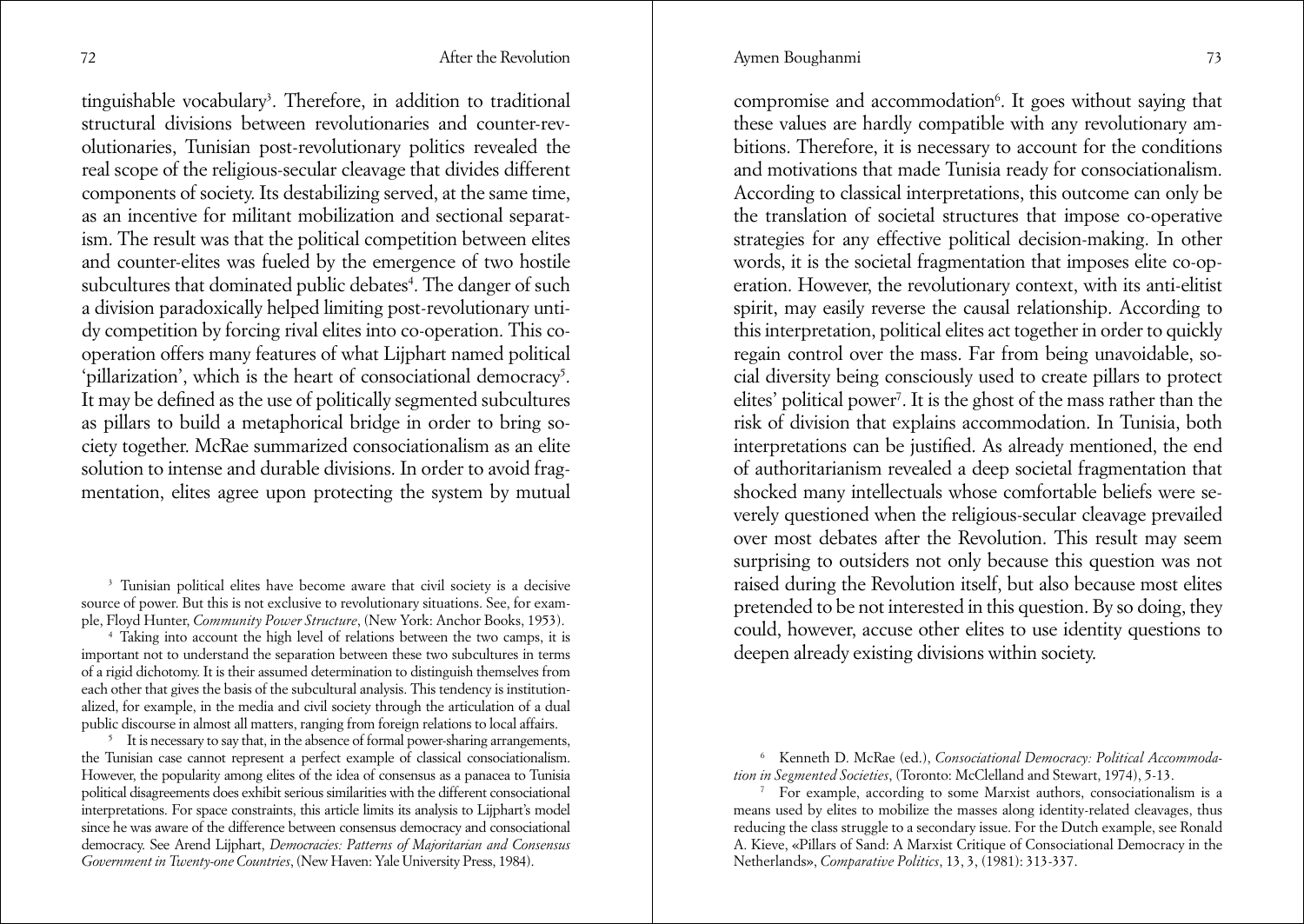# *2) The secular-religious cleavage*

The most visible political subculture is the Islamic movement. Indeed, one way of resisting dictatorship under Ben Ali's regime was to reject its secular schemes, hence the success of forging a relatively coherent Islamic subculture. Its electoral success, especially in 2011 when Ennahda Party gained a predominant position in the Constituent Assembly, forced the other forces to follow in its steps. In addition to its religious background, Ennahda built its discourse on the basis of revolutionary priorities and the need to fight against counter-revolutionary forces. This natural strategy in a revolutionary context helped it securing some secular support, epitomized by the participation of two secular parties in the so-called Troika Government. Nevertheless, the evolution of the vote shows a structuring tendency towards subcultural status that benefited Ennahda at the expense of its allies. Despite a relative drop in its popular support, Ennahda retained a strong second position with almost 30% of the vote in the 2014 general elections. Its two allies, however, suffered much heavier electoral losses since their revolutionary arguments lost their power in favor of an anti-Islamist discourse that structured the second subculture. In other words, their secular stance excluded them from the first subculture, while their alliance with Ennahda prevented them from joining the second. The threat that Ennahda's political success seemed to pose against both the welfare and the societal model of Tunisia offered a rallying cry for other secular forces. They defended Islam and said that religion is supposed to be a subject of consensus providing inspiration and shared values for the whole society. Their active opposition to what they call political Islam, presented as the real source of disagreement, segregation and conflict, benefited from pre-revolutionary positive and negative legacy. Not surprisingly, Ennahda Party reminded Tunisian old elites of their past. After independence, the Destour Party took over much of the activities handled by the colonial authorities, which meant that its prominent members and networks became the political leaders and social institutions of the newly independent state. This was the basis of dictatorship whose official means and exclusive practices prevented its values from falling into a subcultural status. However, the Tunisian identity is not necessarily secular. Although a minority would define themselves as active Islamists, only a smaller proportion of the population would describe themselves as secular. The majority defends the presence of religion in public life, and even some relations between religion and the state. A classical separation of religion and the state in Tunisia is therefore not only unlikely, but also quite impossible in a democratic framework. This reality put secular elites in a very difficult situation after the Revolution. Their ambiguous secularism came under heavy attacks. The multiplicity of their competing ambitions weakened the political cohesion of their subculture, and pleaded against the preservation of sufficient hierarchical control to evolve towards a single and decisive political force. But the dominant, almost hegemonic, status that the old regime's interests enjoyed during the pre-revolution period did not disappear<sup>8</sup>. It only moved from an officially imposed culture to a politically ambitious subculture involved in an untidy political competition to preserve or gain privileges<sup>9</sup>. This loss of predominance was coupled by the threat of a future loss of autonomy. The violent reaction of the secular subculture to Ennahda's 2011 electoral success was due to fears that the religious camp may be tempted to use state power to impose its way of life, hence a strong mobilization to defend the so-called Tunisian societal model.

<sup>&</sup>lt;sup>8</sup> The loss of power does not necessarily mean the loss of its resources, positions and networks. For the distinction between power and these elements in the United States, for example, see William Domhoff, *Who Rules America?*, (Boston: McGraw Hill, 2002).

<sup>9</sup> Erdle, *Ben Ali's «New Tunisia»*, 449.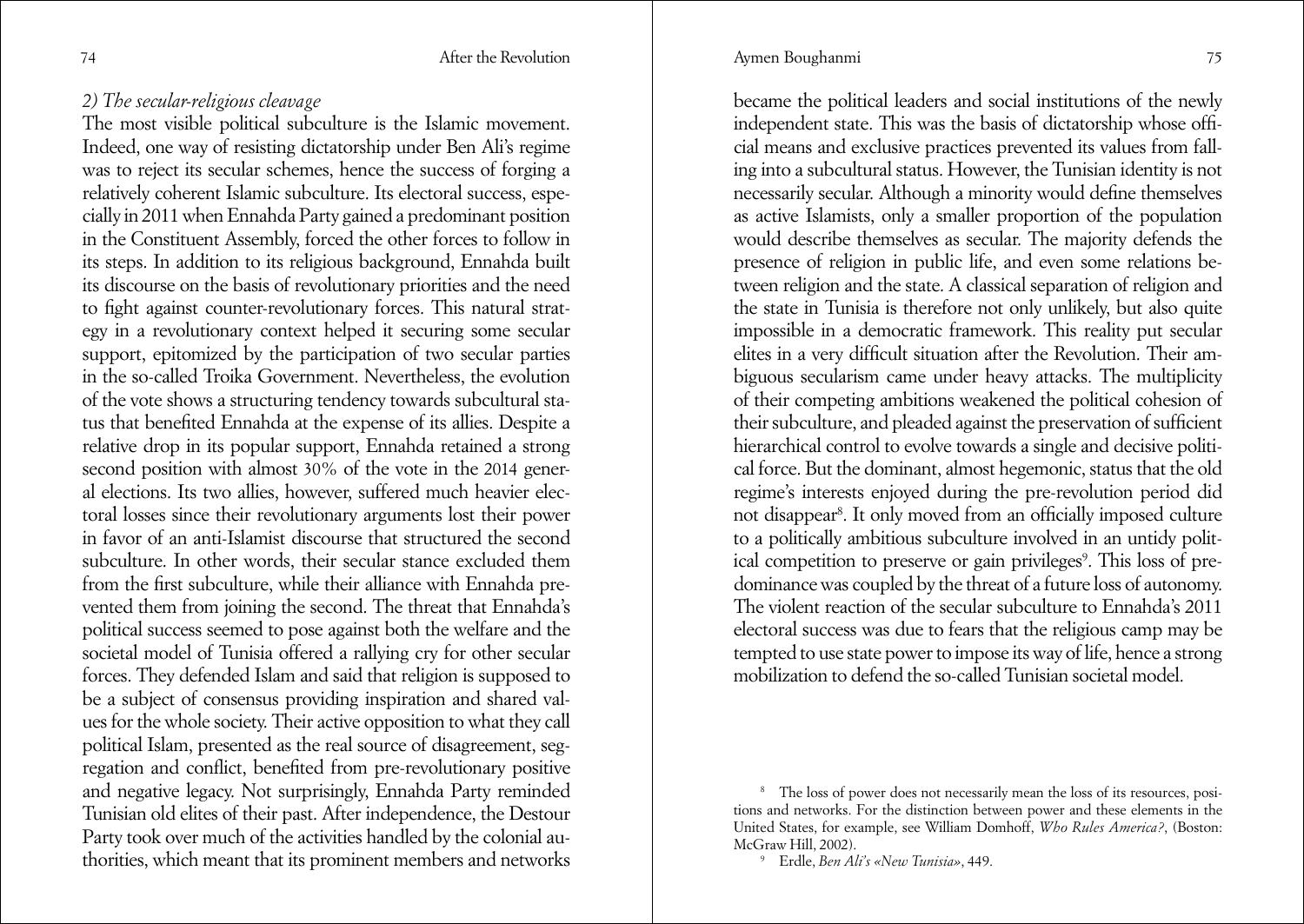### 76 **After the Revolution** Aymen Boughanmi 77

# *Political parties and the dynamic of consociationalism*

*1) 2011: Elitist behavior and the depoliticization of the mass* Despite these societal elements, consociationalism could have hardly been possible without the role of competing elites and their consciousness of their own interests and responsibilities. The process of social segmentation threatened both Tunisian social capital and the achievements of the Revolution. Coupled with revolutionary conditions, societal fragmentation meant that effective government was virtually impossible. But the accommodationist practices of the elites of the two main subcultures imposed a pattern of behavior that emphasized the dangers of separation and, through compromise, showed a commitment to the survival of the state<sup>10</sup>. The dynamic of consociationalism was launched after the repeal of the 1959 Constitution. The need to institute a new constitutional framework gave political competition a structural dimension. It was feared that post-revolutionary Ennahda domination may determine the institutional arrangements in favor of the Islamist subculture. Therefore, though the adequate terminology was not used, consociationalist relations became a constant claim of the secular parties before and after the elections of 2011<sup>11</sup>. On their part, leaders of Ennahda tended to favorably answer such demands. The position achieved by this party after the revolution certainly made it the major player, but put huge pressure on its leaders who felt that any failure would be considered to be their entire responsibility. They

made the first step towards consociationalism when they accepted an extremely proportional electoral system for the elections of the Constituent Assembly in 2011. In the absence of any threshold, this system, which was confirmed by the Constituent Assembly for future general elections, can only lead to lasting and expanding proportionality. Its scope has already affected the distribution of official positions under all governments. But this outcome has been heavily criticized by politicians, intellectuals and journalists whose lack of understanding of consociational requirements has generated deep disillusionment. This feeling was expressed through populist assertions about the failure of the Revolution, and sometimes the urgent need of a second uprising. In reality, contrary to prevailing opinions, proportionality has not yet achieved its full potential. If consociationalism is to be stabilized in Tunisia, it is likely that proportional distribution of public goods and benefits will go far beyond governmental portfolios. For example, it is possible that public funds may become openly allocated according to the relative strength of political parties and the subcultures they represent in official spheres<sup>12</sup>. In the meanwhile, proportionality was certainly the only plausible solution to build governmental alliances. After the 2011 elections, Ennahda's need of coalition partners led it to seek support within the still-highly-fragmented secular camp. This may be considered as the second contribution of Ennahda Party to consociationalism in Tunisia. A third step came after the 2011 elections when Ennahda Party and its allies agreed to give the opposition minority a veto power over the constitution-making process. In order to have a long-run legitimacy, the Constitution needed to be accept-

<sup>&</sup>lt;sup>10</sup> Compromise, whether it takes this form or not, is always necessary for a successful transition. For another style of compromise between state control and free market in Central European countries, see Pasquale Tridico, *Institutions, Human Development, and Economic Growth in Transition Economies*, (Basingstoke: Palgrave Macmillan, 2011), 255-257.

 $11$  For the results of these elections and the reactions they generated, see, for example, Erika Atzori, «Tunisia Leads the Way», *The Middle Eas*t, 428 (December  $2011$   $\cdot$  18

<sup>&</sup>lt;sup>12</sup> Political transitions do not typically follow a linear path from dictatorship to democracy. For a conceptualization of the gray zone between them, see Thomas Carothers, «The End of the Transition Paradigm», *Journal of Democracy*, 13, 1 (2002): 5-21.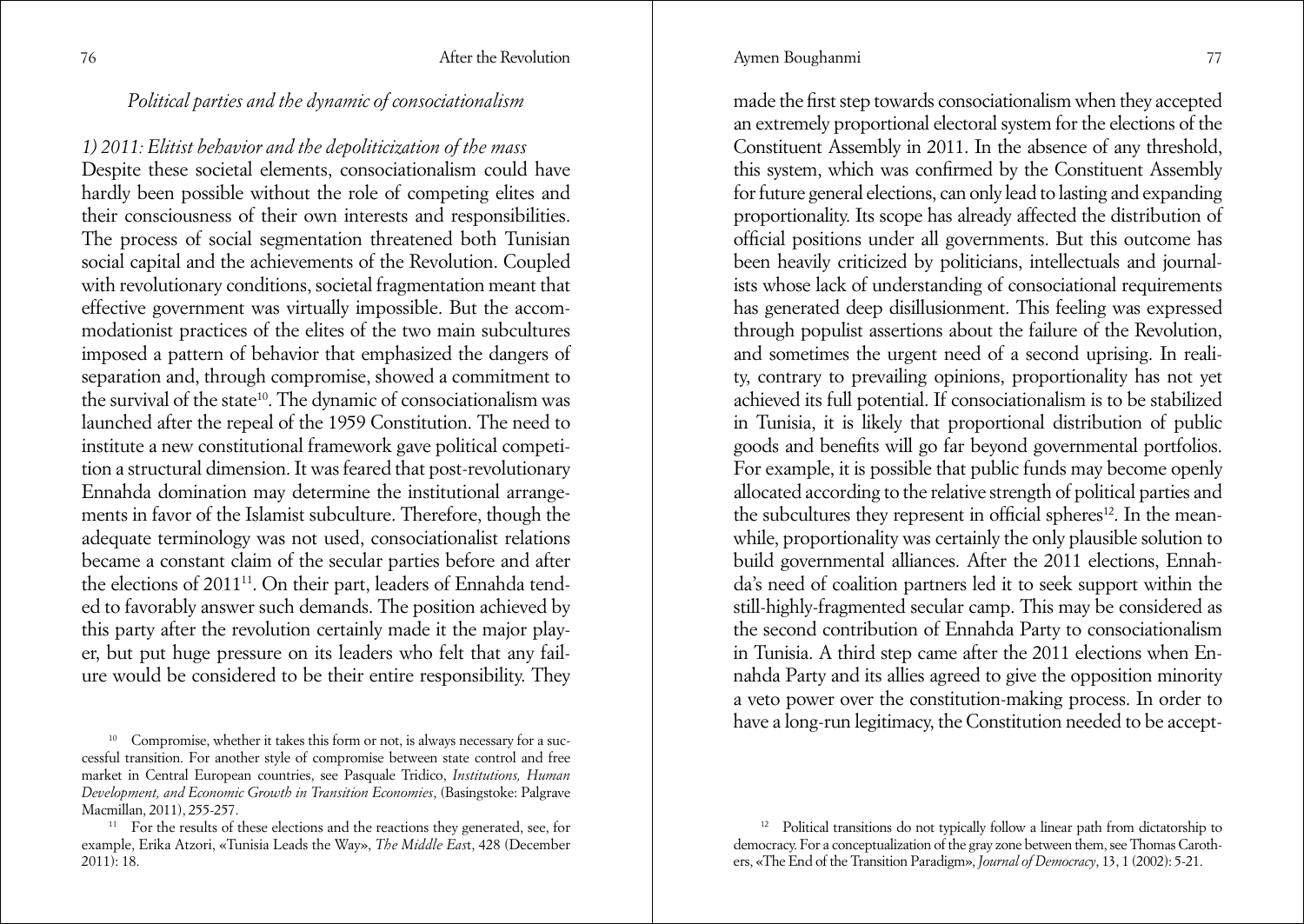ed by both subcultures<sup>13</sup>. The effort such a consensus required shows that both sides were aware that political stability is more important than any circumstantial benefit based upon a shortterm balance of power. Therefore, it was agreed that a majority of 66% was necessary to adopt the new Constitution. Granting both sides veto power over vital subcultural issues, this concession by the political majority of the time can only be explained by an implicit recognition of the necessity to find historical agreements for the most divisive controversies<sup>14</sup>. With these elements, consociationalism, as defined by Lijphart's model, came full circle<sup>15</sup>. Trying to account for some stable democracies in countries with deeply fragmented political scenery, he defines consociationalism as an elite cartel based upon several facilitating factors<sup>16</sup>: elites' large accommodating capacities within their own subcultures, their willingness to transcend structural cleavages, their commitment to the political system, and their consciousness of the perils of fragmentation<sup>17</sup>. In other words, elites' behavior

<sup>13</sup> These steps represent an interesting case of transitional constitutionalism, which is based upon legal restrictions against democratic majoritarianism in order to build a viable democratic rule. Ruti Teitel, «Transitional Jurisprudence: The Role of Law in Political Transformation», *Yale Law Journal*, no 106 (1997).

<sup>14</sup> Since the new Tunisian constitution contains several non-amendable provisions, the effect of this veto power will be long lasting. Added to the proportional electoral system, these provisions serve as a limitation on what democratically elected majorities may do. For the role of constitutionalization in fragmented societies, see Samuel Issacharoff, «Constitutionalizing Democracy in Fractured Societies», *Journal of International Affairs*, 58, 1 (2004): 73-89.

<sup>15</sup> For a summary of these conditions, see Arend Lijphart, «The Puzzle of Indian Democracy: A Consociational Interpretation», *American Political Science Review*, 90, 2 (1996), 258.

<sup>16</sup> For the notion of cartel democracy, see Arend Lijphart, *The Politics of Accommodation: Pluralism and Democracy in the Netherlands*, (Berkley: University of California Press, 1975), 203-201.

<sup>17</sup> One of the main manifestations of consociationalism is the distribution of power across competing forces in a manner that is more or less disconnected from the electoral process. Arend Lijphart, «Consociational Democracy», *World Politics*, 21, 2 (1969), 216.

serves as a remedy for unfavorable political sociology. In a later work, Lijphart expressed the same idea with a more appropriate terminology for the Tunisian case. Four mechanisms ensure a relatively efficient consensus building process: the existence and acceptance of identifiable autonomous subcultures, the resort to grand coalitions, a high level of political proportionality, and the provision of mechanisms ensuring minority veto<sup>18</sup>. It is obvious that, since 2011, Tunisian elites have proven a large propensity for all these factors. The result has been a very quick mutation of the transitional process from a street-dominated revolutionary context to elite-led political arrangements. In other words, elites' co-operation has depoliticized the masses and reduced pressure for radical claims. The constitution-making process was dominated by fears of a return to unilateralism. For example, deliberations concerning the political regime led to the rejection of both parliamentary and presidential systems. It was feared that the adoption of any one of them would lead to a majoritarian system where the opposition is left without any effective influence on the policy-formation process. Bicameralism, the classical solution to create a system of checks and balances, was never seriously suggested. Due to Tunisian recent history, the focus of the debate was the executive power, rather than the legislature. A compromise was found when it was agreed that executive prerogatives are to be divided between the presidency and the government in a mixed political system<sup>19</sup>.

<sup>18</sup> Arend Lijphart, *Democracy in Plural Societies: A Comparative Exploration*, New Haven: Yale University Press, 1977, 24-44.

<sup>19</sup> For some specialists, this choice, despite its shortcomings, is necessary to limit the probability of a return to dictatorship. See, for example, Henry Hale, «Formal Constitutions in Informal Politics: Institutions and Democratization in Post-Soviet Eurasia», *World Politics*, 63, 4 (2011): 581-617.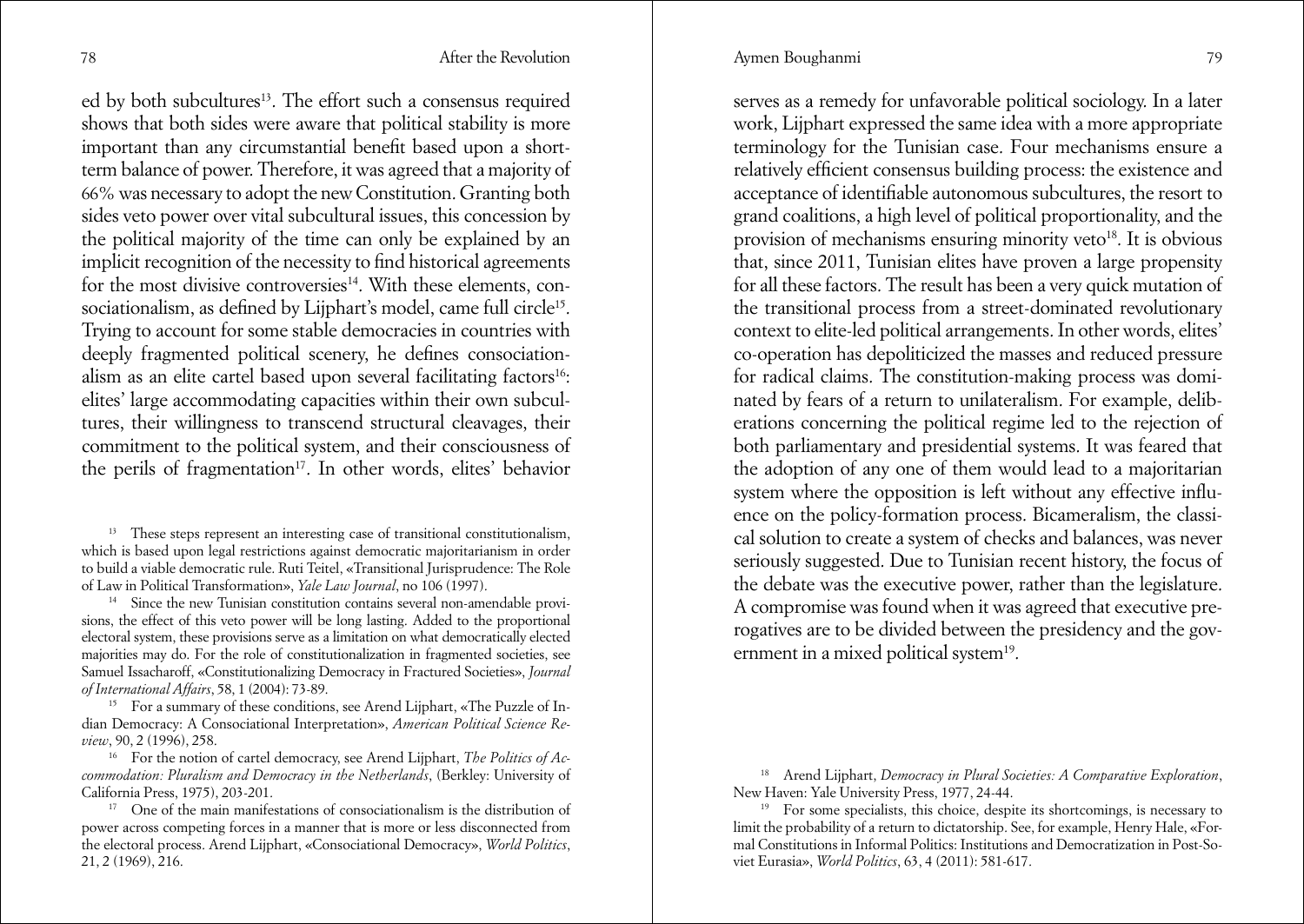# *2) 2014: consensus versus the risks of fragmentation*

In 2014, both general and presidential elections further strengthened the tendency towards consociationalism. Electoral campaigns proved the continuation, and even the deepening, of segmentation. Political discourse was structured around two lines of division: The defense of democracy and the need to defeat counter-revolution versus the promotion of secular values and the crucial fight against Islamism. This divisive campaign translates the pressure of the masses who claim less compromising policies from both sides<sup>20</sup>. It shows also the highly emotional relations between two hostile and mutually exclusive camps. However, the post-electoral political environment revealed the truth about the nature of party competition. It seems that emotionally charged discourses were essentially aimed at mobilizing subcultural masses. With the end of the vote, leaderships were released from this pressure. Their discourse shifted back towards reconciliation. Again, the proportional electoral system acted as a catalyst for more cooperation. The political plurality it led to, with the presence of a relatively high number of parties represented in Parliament, meant that no party was able to reach an absolute majority of seats. But it is necessary to add that consociationalism crucially needs a limited number of relatively big parties that play the major role in negotiations. In this sense, the 2011 and 2014 elections were different only in appearance. In the first case, accommodating practices were based upon one pivotal party, which gave the impression of unbalanced concessions for all sides. In the second, the presence of two big parties led to a grand coalition with a historical partnership between

Ennahda Party and Nida Tounis Party<sup>21</sup>. But the importance of this distinction becomes less significant when the nature of this latter is taken into account. Nida Tounis is a coalition of mainly secular forces that included interests related to the pre-revolution regime. The only significant evolution concerns the scope of consociationalism that seems to have expanded dramatically between 2011 and 2014. With this unexpected alliance, consociationalism now covers, not only the secular-religious cleavage, but also the traditional line of division between revolution and counter-revolution. This move has been a serious test to evaluate the strength of internal solidarity within both subcultures and to measure the influence of their leaders on grass roots. Indeed, whereas these conditions are essential features of Lijphart's model, supporters of both parties in post-revolutionary Tunisia could hardly understand such a rapprochement. As the idea of consociationalism is not yet familiar, conspiracy theory provided what seemed to be a satisfactory narrative that generated more hostility against elites. The status quo and the defense of particular interests were said to be the main principle for cooperation. This narrative was naturally strengthened by parties that remained outside the grand coalition, as their leaders were trying to gain the support of the most disgruntled voters of both sides. In the test of internal solidarity Ennahda Party, and beyond it the Islamist subculture, showed a much bigger predisposition to maintain internal coherence. Despite many signs of internal conflicts, its organizational penetration in its natural environment benefited from relatively strong ideological ties. In addition to the internal structures of the party itself, Ennahda

<sup>&</sup>lt;sup>20</sup> Though truly competitive, such a campaign cannot seriously address the most important economic and social issues. For a theoretical framework, see Andreas Schedler, «The Nested Game of Democratization by Elections», International Political Science Review, 23, 1 (2002): 109-111.

<sup>&</sup>lt;sup>21</sup> Taking into account the fragmented nature of the secular subculture in Tunisia, Nida Tounis itself can be considered to be a consociational party. For a theoretical analysis of intra-party accommodation, as opposed to inter-party accommodation, see Matthijs Bogaards, *Democracy and Social Peace in Divided Societies: Exploring Consociational Parties* (Basingstoke: Palgrave Macmillan, 2014), 1-19.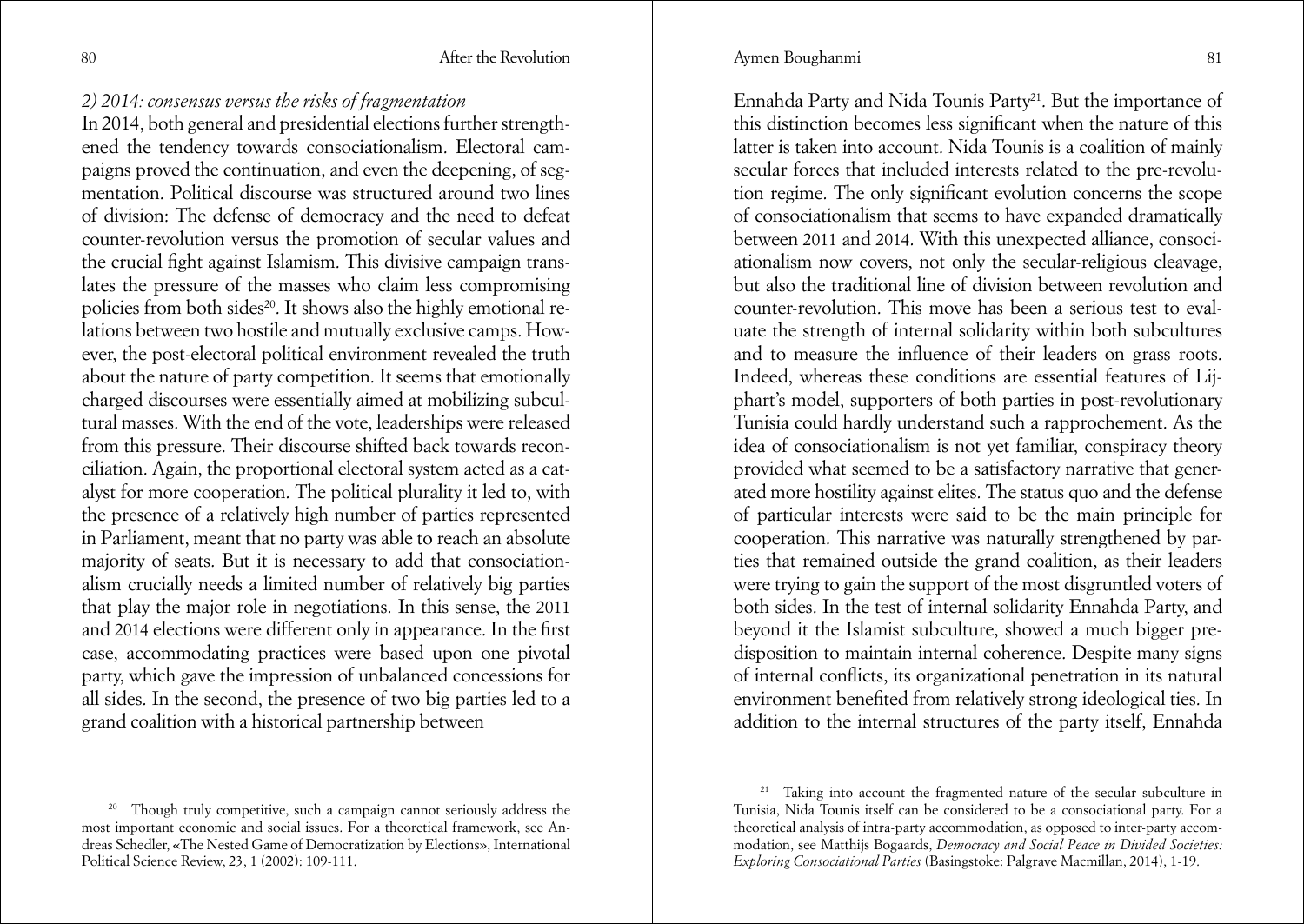disposes of an extensive network of associations that provide a large zone of political integration of forces and individuals beyond the Party's boundaries. With the structural disintegration of Nida Tounis Party after 201422, Ennahda quickly retrieved its first position in Parliament. Nevertheless, it was very difficult for all elites to keep under control the post-revolutionary dynamic of disintegration. It was very difficult to predict the future of any political force especially when economic challenges served as a catalyst to more hostility towards the allied parties<sup>23</sup>. Therefore, no party was completely safe from the post-revolutionary dynamic of disintegration. The example of Nida Tounis showed that consociational solutions could bring the overheated competition within the subculture itself. Its negative electoral strategy in 2014, pointing almost exclusively to the threat posed by Islamists, affected the legitimacy of its leaders when negotiations became necessary. Its quick fragmentation translated the lack of ideological cohesion within the secular subculture. Ennahda's more positive appeal to defend shared values gave this party and its subculture a structural superiority. However, in the long-run, this advantage might be easily lost if consociationalism strengthens the popular view that all politicians are the same. Since ideology has been very efficient for oriented mass mobilization at the phase of conflict and negotiation, the likely decrease of its temperature will certainly reduce Ennahda's internal unity and reveal the limits of ideological solidarity. However serious these

risks may be, there remain at least two incentives for Tunisian elites in establishing this historical partnership. The first is the necessity to overcome the divisive issue of the relation between state and religion by negotiation and compromise in order to live up to the challenges of the domestic and international context, especially with growing concerns about terrorism. The second is the prevailing awareness that democratization does not allow any efficient exclusion; hence a mutual recognition of the need to grant both subcultures a balanced share of influence. The 2014 government coalition maintained many features of the political alliance established after the 2011 elections. In addition to the inclusion of two relatively small parties, it has confirmed big parties' unwillingness to assume exclusive responsibility over reforms and other challenges. In order to reduce popular pressure and to ensure political legitimacy, both coalitions enjoyed a parliamentary majority far beyond the minimum winning requirement. This tendency shows elites' consciousness of the limits of majoritarian democratic legitimacy in a revolutionary context. The inclusion of Afak Tounis and the Free Patriotic Party in the grand coalition of 2014 was not necessary in terms of arithmetic considerations. It simply reflects the strength of consociational values within different elites in the management of post-revolutionary conflicts. According to Lijphart's interpretation, consociational systems typically show a strong need to oversized governments with more parties than traditionally necessary to secure a parliamentary majority<sup>24</sup>. Among other things, this situation ensures the government's immunity against the pressure of rebellious parliamentarians who may be tempted to question elites' accommodating practices.

<sup>&</sup>lt;sup>22</sup> This outcome corresponds to Bogaards' pessimistic approach concerning consociational parties. Despite their apparent strength, they usually prove structurally weak because they are typically over-burdened by their dual functions of representation and accommodation. Bogaards, *Democracy and Social Peace in Divided Societies*, 123-139.

<sup>&</sup>lt;sup>23</sup> Without a sustained economic growth, the new political regime itself may be threatened. See Michael O'Sullivan, Markus Siterli, Antonios Koutsoukis, *From Spring to Revival: Regime Change and Economic Transformation*, (Zurich: Credit Suisse Research Institute, 2011), 5-6.

<sup>24</sup> This is one of several variables that help distinguishing between consociational democracy and consensus democracy. See Paul Pennings, «The utility of party and institutional indicators of change in consociational democracies», in Kurt Richard Luther and Kris Deschouwer, eds., *Party Elites in Divided Societies: Political Parties in Consociational Democracy*, (London: Routledge, 1999), 23.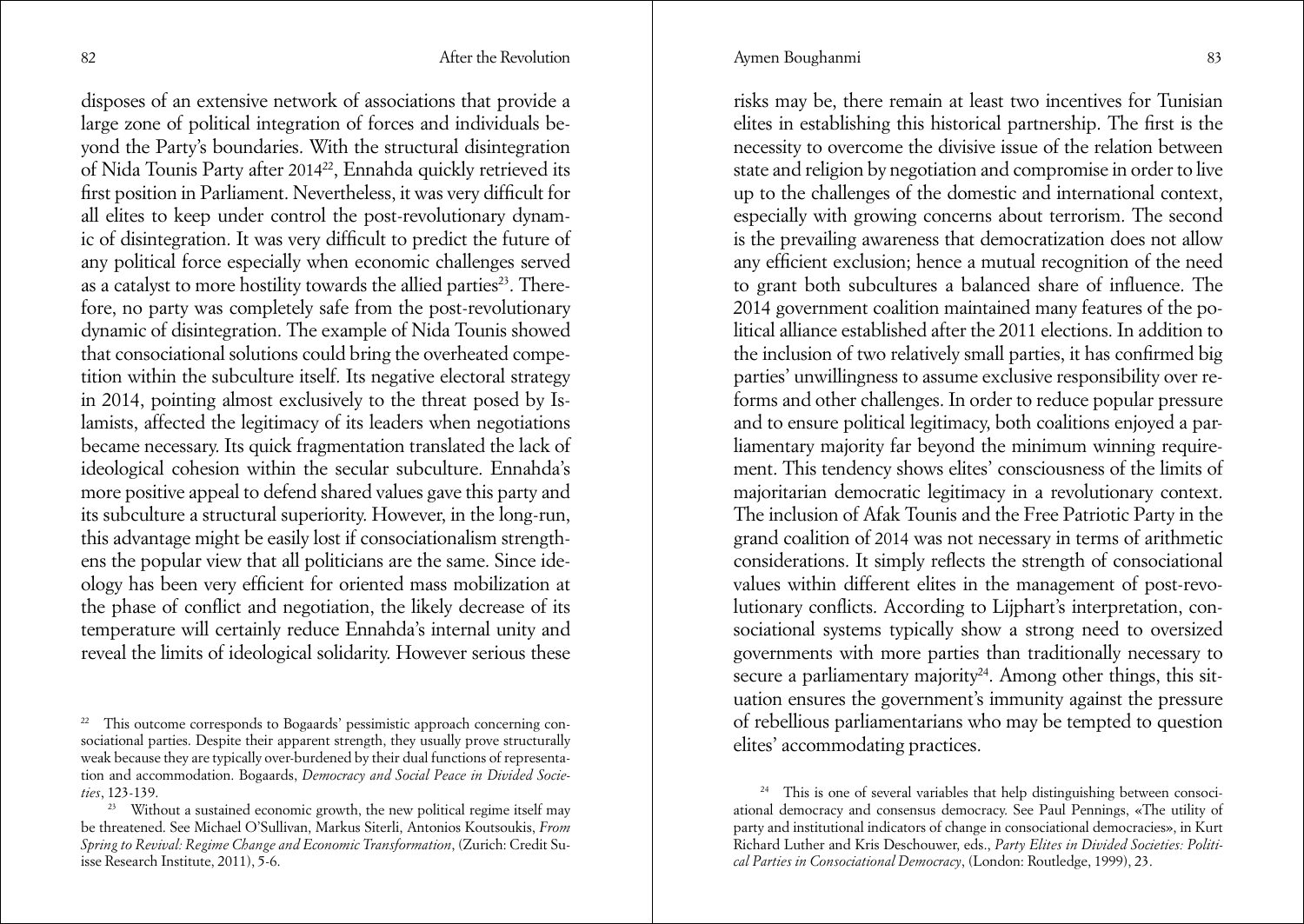# *Conclusion*

Consociational democracy may be a rational solution for the destabilizing competition that usually characterizes post-revolutionary politics. This article has shown that elites' accommodationist behavior in post-revolutionary Tunisia has prevented many dangerous deviations. But this behavior and its consequences deserve further attention and analysis. It may be argued that political instability shows the limits of consociationalism in Tunisia. However, since accommodating solutions are not always efficient, consociationalism intrinsically implies some level of instability. Its aim is simply to avoid that this instability gets out of control. Moreover, the 2019 elections have clearly shown that agreements between competing elites have bred further resentment among the public. The masses believe that consensus has led to the containment of their aspirations and to the abortion of their dreams. The potential populist deviation raises the crucial question of the capacity of consociational practices to help achieve what the people consider to be the true goals of the Revolution, namely economic development and social justice. If the outcome is negative, consociational practices may continue, but their utility will probably decrease with time. With the presidential and parliamentary success of several populist tendencies after 2019, Tunisian consociational political arrangements cannot survive if the economic and social causes of the revolution are not seriously tackled.

### 84 After the Revolution Aymen Boughanmi 85

### *Bibliography*

Atzori, Erika, «Tunisia Leads the Way», *The Middle East*, 428 (December 2011): 18. Badiou, Alain, *The rebirth of history: Times of riots and uprisings*, London: Verso, 2012. Barry, Norman, *An Introduction to Modern Political Theory*, London: Macmillan, 2000. Bogaards, Matthijs, *Democracy and Social Peace in Divided Societies: Exploring Consociational Parties*, Basingstoke: Palgrave Macmillan, 2014.

Carothers, Thomas, «The End of the Transition Paradigm», *Journal of Democracy*, 13, 1 (2002): 5-21.

Coleman, James, «Social Capital in the Creation of Human Capital», *American Journal of Sociology* no 94 (1988): 95-120.

Dahl, Robert, *Democracy and its critics*, New Haven: Yale University Press, 1989. Dennis, Alex and Peter J. Martin, «Symbolic Interactionism and the Concept of Power», *British Journal of Sociology*, no 56 (2005), 191-213.

Diamond, Larry, *Developing Democracy: Toward Consolidation*, Baltimore: Johns Hopkins University Press, 1999.

Domhoff, William, *Who Rules America?*, Boston: McGraw Hill, 2002.

Encarnacion, Omar G.,«Beyond Civil Society: Promoting Democracy after September 11», *Orbis* 47, 4 (2003): 705-720.

Erdle, Steffen, *Ben Ali's «New Tunisia», 1987-2009: A Case Study of Authoritarian Modernization in the Arab World*, Berlin: Klaus Schwarz Verlag, 2010.

Frei, Norbert, *Adenauer's Germany and the Nazi Past: The Politics of Amnesty and Integration*, translated by Joel Golb, New York: Columbia University Press, 2002.

Fukuyama, Francis, «The Primacy of Culture», *Journal of Democracy*, 6, 1  $(1995) \cdot 7.14$ 

Hale, Henry, «Formal Constitutions in Informal Politics: Institutions and Democratization in Post-Soviet Eurasia», *World Politics*, 63, 4 (2011): 581-617.

Hayek, Friedrich A., *Law, Legislation and Liberty, Vol 3: The Political Order of a Free People*, Chicago: The University of Chicago Press, 1979.

Hobbes, Thomas, *Leviathan*, (1st published: 1651), C. B. Macpherson (ed.), London: Penguin, 1968.

Hunter, Floyd, *Community Power Structure*, New York: Anchor Books, 1953.

Huntington, Samuel, «Social and Institutional Dynamics of One-Party Systems», in *Authoritarian Politics in Modern Society: The Dynamics of Established One-Party Systems,* edited by Samuel Huntington and Clement Moore, New York: Basic Books, 1970, 23-40.

Issacharoff, Samuel, «Constitutionalizing Democracy in Fractured Societies», *Journal of International Affairs*, 58, 1 (2004): 73-93.

Kataria, Anuradha, *Democracy on Trial, All Rise!*, New York: Algora, 2010.

Kieve Ronald A., «Pillars of Sand: A Marxist Critique of Consociational Democracy in the Netherlands», *Comparative Politics*, 13, 3 (1981): 313-337.

Koutsoukis, Antonios, Michael O'Sullivan, Markus Siterli, *From Spring to Revival: Regime Change and Economic Transformation*, Zurich: Credit Suisse Research Institute, 2011.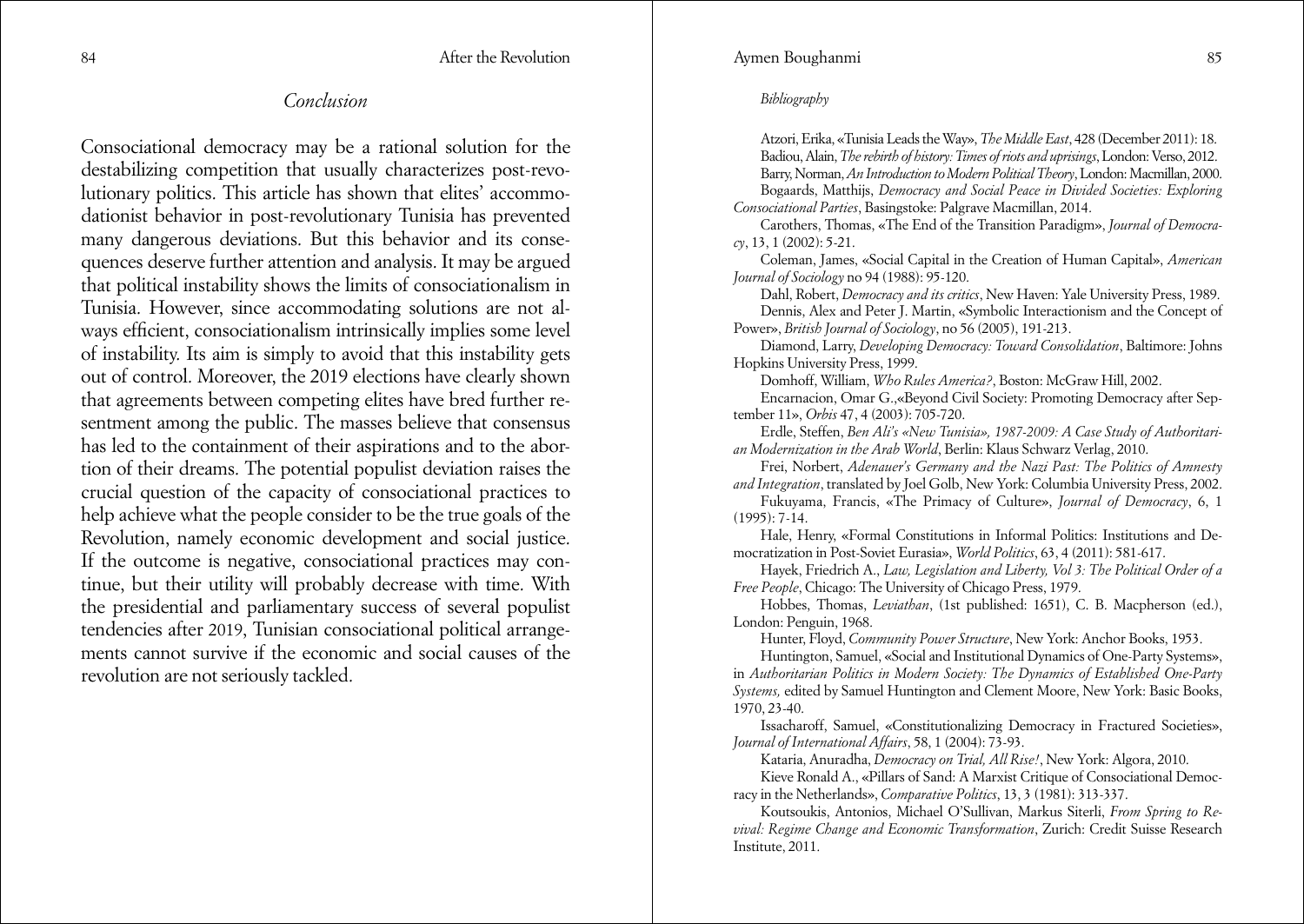### <span id="page-43-0"></span>86 After the Revolution

Kritz Neff J. (ed.), *Transitional Justice: How Emerging Democracies Reckon with Former Regimes, 3 vols.*, Washington D. C.: Institute of Peace Press, 1995.

Lijphart Arend, *The Politics of Accommodation: Pluralism and Democracy in the Netherlands*, Berkley: University of California Press, 1975.

Lijphart, Arend, «Consociational Democracy», *World Politics*, 21, 2 (1969): 207-225. Lijphart, Arend, «The Puzzle of Indian Democracy: A Consociational Interpretation», *American Political Science Review*, 90, 2 (1996): 258-268.

Lijphart, Arend, *Democracies: Patterns of Majoritarian and Consensus Government in Twenty-one Countries*, New Haven: Yale University Press, 1984.

Lijphart, Arend, *Democracy in Plural Societies: A Comparative Exploration*, New Haven: Yale University Press, 1977.

McRae Kenneth D. (ed.), *Consociational Democracy: Political Accommodation in Segmented Societies*, Toronto: McClelland and Stewart, 1974.

Pennings, Paul, «The utility of party and institutional indicators of change in consociational democracies», in *Party Elites in Divided Societies: Political Parties in Consociational Democracy*, edited by Kurt Richard Luther and Kris Deschouwer, London: Routledge, 1999.

Popper, Karl, *The open society and its enemies, vol. 1, The spell of Plato*, New York: Harper and Row, 1963.

Sarmiento, Domingo F., *Facundo, or Civilisation and Barbarism*, (1st published: 1845), Harmondsworth: Penguin, 1998.

Schedler, Andreas, «The Nested Game of Democratization by Elections», *International Political Science Review*, 23, 1 (2002): 109-111.

Taggart, Paul, *Populism*, Philadelphia: Open University Press, 2000.

Teitel, Ruti, «Transitional Jurisprudence: The Role of Law in Political Transformation», *Yale Law Journal*, 106, no. 7 (1997): 2009-2080.

Tridico, Pasquale, *Institutions, Human Development, and Economic Growth in Transition Economies*, Basingstoke: Palgrave Macmillan, 2011.

Versi, Anver, «The Sweet Scent of Flowers», *African Business*, 372 (February  $2011$ ): 54

Vilas, Carlos M., «Prospects for Democracy in a Post-Revolutionary Setting: Central America», *Journal of Latin American Studies*, 28, 2 (1996): 461-503.

Volker, Perthes (ed.), *Arab Elites: Negotiating the Politics of Change*, Boulder: Lynne Rienner, 2004.

Weber, Max, «The Sociology of Charismatic Authority», in *From Max Weber: Essays in Sociology*, edited by Hans Gerth and C. Wright Mills, New York: Oxford University Press, 1946.

Whitehead, Laurence, *Democratization: Theory and Experience*, Oxford: Oxford University Press, 2002.

Yongnian, Zheng, *Will China Become Democratic? Elite, Class and Regime Transition*, Singapore: Eastern Universities Press, 2004.

Tunisian Democracy, Ten Years In *Sharan Grewal*

Ten years after the Arab Spring, Tunisia has emerged as the only success story. While its neighbors collapsed into civil war or renewed dictatorship, Tunisia has broken the mold, transitioning to democracy in 2011 and maintaining it since.<sup>1</sup> Today, Tunisia's President Kais Saied is the only head of state in the region who can claim to have won a free and fair election.

Why has Tunisia's transition to democracy succeeded? Some of the most common explanations argue that Tunisia is a small, homogenous country with a high level of development, a well-educated citizenry, and a culture of tolerance. But we have to look no further than 2013 to see the shortcomings in these theories. In 2013, Tunisia's transition was on the verge of collapse, facing two political assassinations, severe political polarization, and the suspension of the country's sole elected institution. Despite their culture and high level of development, the Tunisian opposition, inspired by Egypt's coup, took to the streets in masse calling for the fall of Tunisia's democratically-elected government.

That crisis put Tunisia's true advantages on full display: its military and security forces stayed out of the fray, its political parties came together to find consensus, and its robust civil so-

<sup>&</sup>lt;sup>1</sup> This essay is an adaptation of: Sharan Grewal, "Ten years in, Tunisian democracy remains a work in progress," *Washington Post*, January 14, 2021, [https://](https://www.washingtonpost.com/politics/2021/01/14/ten-years-tunisian-democracy-remains-work-progress/) [www.washingtonpost.com/politics/2021/01/14/ten-years-tunisian-democracy-re](https://www.washingtonpost.com/politics/2021/01/14/ten-years-tunisian-democracy-remains-work-progress/)[mains-work-progress/](https://www.washingtonpost.com/politics/2021/01/14/ten-years-tunisian-democracy-remains-work-progress/).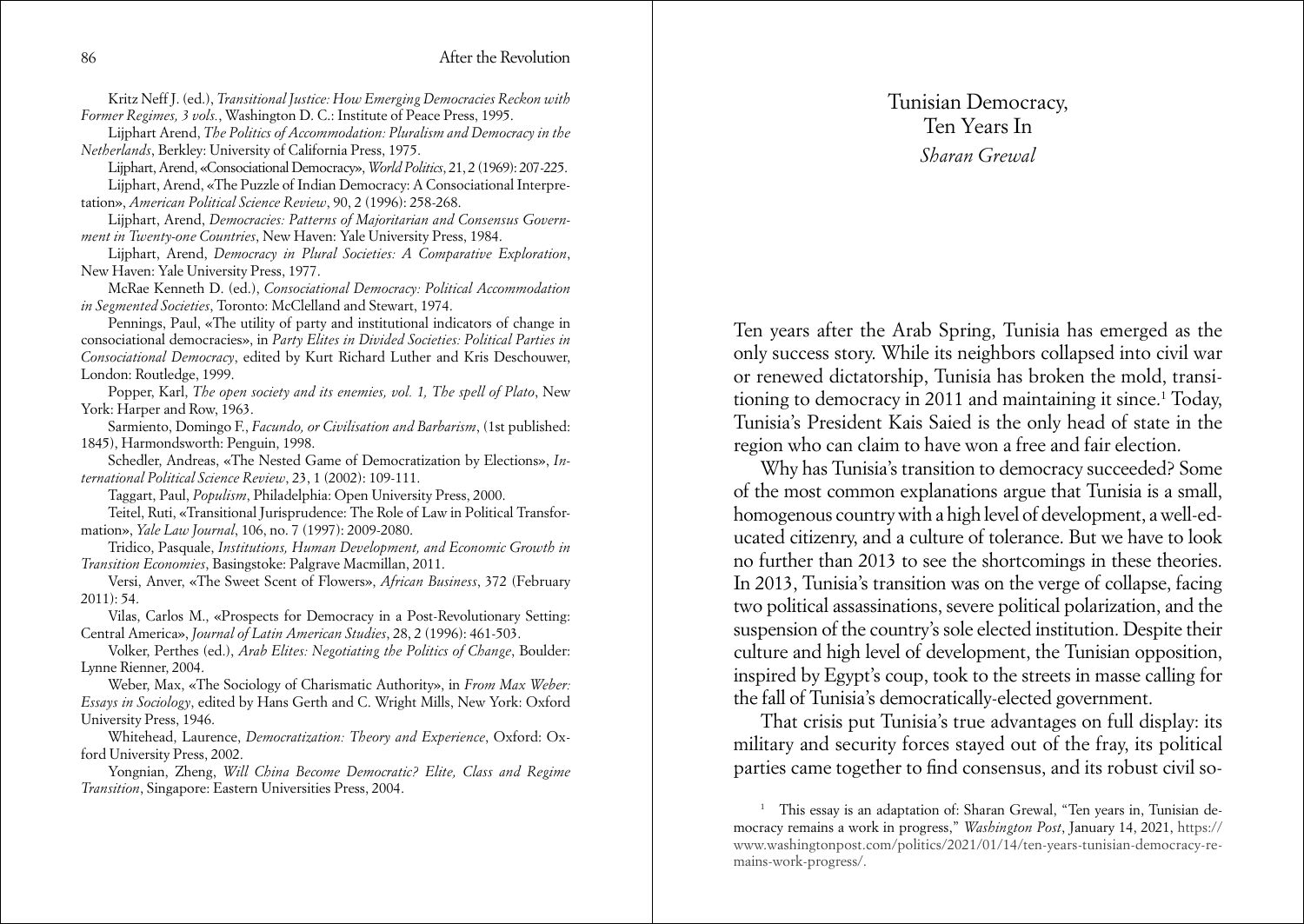Sharan Grewal

ciety helped to mediate the dialogue. Thanks to these features, Tunisia's transition was put back on track. Tunisia has since approved one of the world's most progressive constitutions, held two additional rounds of free and fair elections in 2014 and 2019, and rightfully earned its title as the most democratic country in the Middle East.

But Tunisian democracy is by no means consolidated. By almost every metric, the economy is even worse than that which led to the uprising, contributing to substantial disillusionment with democracy for failing to create jobs and deliver social justice.2 In fall 2020, 87% of Tunisians said that the country is going in the wrong direction, with only 41% agreeing that democracy was the best form of government.3 Police brutality has reemerged, fueling frustration with the political system, while political polarization is growing, nearly approaching 2012-13 levels. Meanwhile, important but divisive reforms such as the creation of a constitutional court, security sector reform, transitional justice, and structural economic reforms, have been all but abandoned.

In this essay, I argue that the failure to consolidate Tunisia's democracy stems from the very same factors that had helped the transition survive its early years. Ironically, each of the factors that proved pivotal in 2013 – a willingness to compromise, a weak security sector, and a powerful civil society – have in their own ways inhibited the consolidation of Tunisia's democracy.

<sup>2</sup> See, e.g., Sharan Grewal, "Tunisian Democracy at a Crossroads," Brookings Institution, February 2019, [https://www.brookings.edu/research/tunisian-democ](https://www.brookings.edu/research/tunisian-democracy-at-a-crossroads/)racy-at-a-crossroads/ p. 2.

<sup>3</sup> International Republican Institute, "A Decade After the Revolution, Tunisians Worried About the Future," January 7, 2021, [https://www.iri.org/resource/](https://www.iri.org/resource/decade-after-revolution-tunisians-worried-about-future) [decade-after-revolution-tunisians-worried-about-future.](https://www.iri.org/resource/decade-after-revolution-tunisians-worried-about-future)

# *The dark side of consensus*

During the transition, Tunisian politicians won high praise for their willingness to compromise and reach consensus. Béji Caid Essebsi, the late president from 2015-2019, and Rached Ghannouchi, the current speaker of the parliament, played a major role in bringing the country together during the crisis of 2013. Despite representing opposite ends of the spectrum, they subsequently formed a grand coalition government that brought together Essebsi's secular party Nidaa Tounes and Ghannouchi's Islamist party Ennahda between 2015-2018.

But consensus also had its dark sides.<sup>4</sup> The emphasis on consensus in the grand coalition government meant that controversial but essential demands, such as transitional justice, security sector reform, and structural economic reforms, were largely abandoned. Too much consensus left supporters of both sides disenchanted with compromise and moderation, and supportive of new, more extreme parties in the 2019 elections. Frustration with Essebsi's alliance with Ennahda fueled the rise of Abir Moussi's Free Destourian Party, which calls openly for a reversal to authoritarianism – and currently 'leads' in the polls.<sup>5</sup>

<sup>4</sup> For more, see Nadia Marzouki, "Tunisia's Rotten Compromise," *Middle East Research and Information Project*, July 10, 2015, [https://merip.org/2015/07/](https://merip.org/2015/07/tunisias-rotten-compromise/) [tunisias-rotten-compromise/](https://merip.org/2015/07/tunisias-rotten-compromise/); Sarah Yerkes and Zeineb Ben Yahmed, "Tunisia's Political System: From Stagnation to Competition," Carnegie Endowment for International Peace, March 28, 2019, [https://carnegieendowment.org/2019/03/28/](https://carnegieendowment.org/2019/03/28/tunisia-s-political-system-from-stagnation-to-competition-pub-78717) [tunisia-s-political-system-from-stagnation-to-competition-pub-78717;](https://carnegieendowment.org/2019/03/28/tunisia-s-political-system-from-stagnation-to-competition-pub-78717) and Sharan Grewal and Shadi Hamid, "The dark side of consensus in Tunisia: Lessons from 2015-2019," Brookings Institution, January 2020, https://www.brookings.edu/re-<br>search/the-dark-side-of-consensus-in-tunisia-lessons-from-2015-2019/.

<sup>5</sup> Anne Wolf, "Snapshot – The Counterrevolution Gains Momentum in Tunisia: The Rise of Abir Moussi," Project on Middle East Democracy, November 18, 2020, [https://pomed.org/snapshot-the-counterrevolution-gains-momentum-in-tu](https://pomed.org/snapshot-the-counterrevolution-gains-momentum-in-tunisia-the-rise-of-abir-moussi/)[nisia-the-rise-of-abir-moussi/](https://pomed.org/snapshot-the-counterrevolution-gains-momentum-in-tunisia-the-rise-of-abir-moussi/); and *Mosaique* FM, "Législatives : Le PDL en tête des intentions de vote," December 15, 2020, [https://www.mosaiquefm.net/fr/actual](https://www.mosaiquefm.net/fr/actualite-national-tunisie/835231/legislatives-le-pdl-en-tete-des-intentions-de-vote)[ite-national-tunisie/835231/legislatives-le-pdl-en-tete-des-intentions-de-vote](https://www.mosaiquefm.net/fr/actualite-national-tunisie/835231/legislatives-le-pdl-en-tete-des-intentions-de-vote).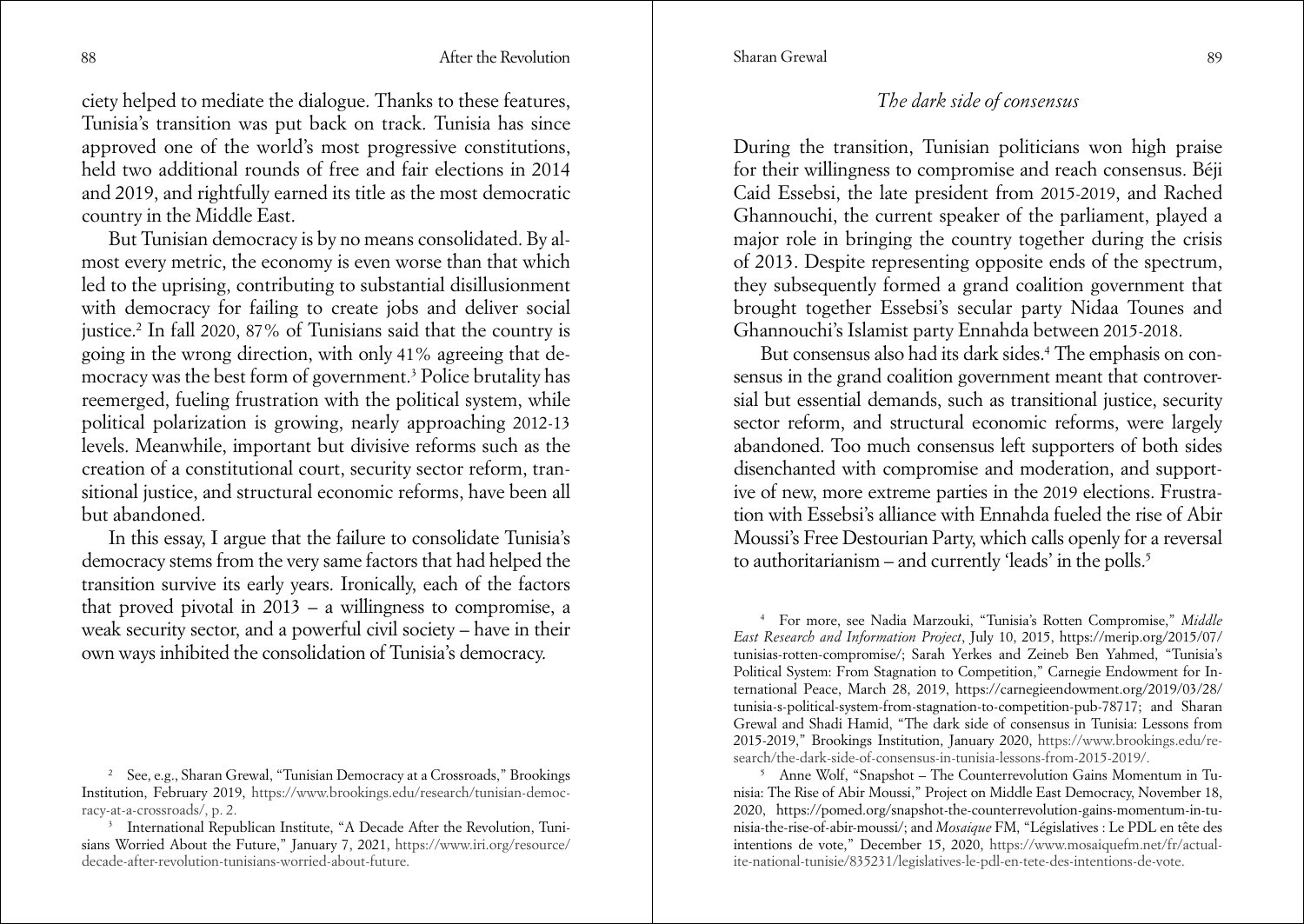### Sharan Grewal

Meanwhile, on the other end, Ennahda has lost ground to the Karama Coalition, a pro-revolution, hardline Islamist party most recently involved in scuffles in the parliament. The fractured, polarized, and almost theatrical nature of the parliament today poses a major threat to the democratic transition, with renewed calls for the president to dissolve the assembly and revert back to a presidential system. Ironically, consensus politics produced precisely the polarization and political instability it was designed to avoid.

### *Security over economy*

A second element that aided but then constrained Tunisia's transition is its divided security sector. Former autocrats Habib Bourguiba and Zine El Abidine Ben Ali had fragmented the security sector, marginalizing the military and privileging the police, national guard, and presidential guard.6 This counterbalancing was a major advantage during the revolution and transition, as the marginalized military stepped aside from Ben Ali and subsequently allowed the transition to proceed without any vested interests. Moreover, counterbalancing meant that without the military, the internal security forces could not on their own preserve Ben Ali nor stage a coup and thwart the transition in 2013.

But Tunisia's unique security sector has also constrained the transition. The small military and lack of coordination with the security forces created an initial security vacuum, permitting

<sup>6</sup> See also Risa Brooks, "Abandoned at the Palace: Why the Tunisian Military Defected from the Ben Ali Regime in January 2011," *Journal of Strategic Studies* 36:2 (2013), 205-220; Hicham Bou Nassif, "A Military Besieged: The Armed Forces, the Police, and the Party in Bin 'Ali's Tunisia, 1987-2011," *International Journal of Middle East Studies* 47:1 (2015), 65-87; and Sharan Grewal, "A Quiet Revolution: The Tunisian Military After Ben Ali," Carnegie Middle East Center, February 24, 2016, [https://car](https://carnegieendowment.org/2016/02/24/quiet-revolution-tunisian-military-after-ben-ali/iucz)[negieendowment.org/2016/02/24/quiet-revolution-tunisian-military-after-ben-ali/iucz](https://carnegieendowment.org/2016/02/24/quiet-revolution-tunisian-military-after-ben-ali/iucz).

an attack on the US embassy in 2012, two political assassinations in 2013, and three major ISIS attacks in 2015. These terrorist attacks in turn dampened political will to pursue security sector reform, permitting Tunisia's police forces to continue to commit abuses that fuel grievances toward the political system today. Moreover, these attacks also incurred major economic costs, cratering the tourism sector. Even most importantly, they redirected the priorities of the state budget. Figure 1 shows that the share of the budget going toward the ministries of interior and defense has grown rapidly over the past ten years, while the shares for the ministries of education, health, social affairs, and employment have all either remained stagnant or even decreased. Accordingly, the economic demands for bread and social justice that fueled the 2011 revolution have gone largely unfilled, while politicians instead try to strengthen the fragmented security sector.



Figure 1: Tunisian budgetary priorities, 2009-2019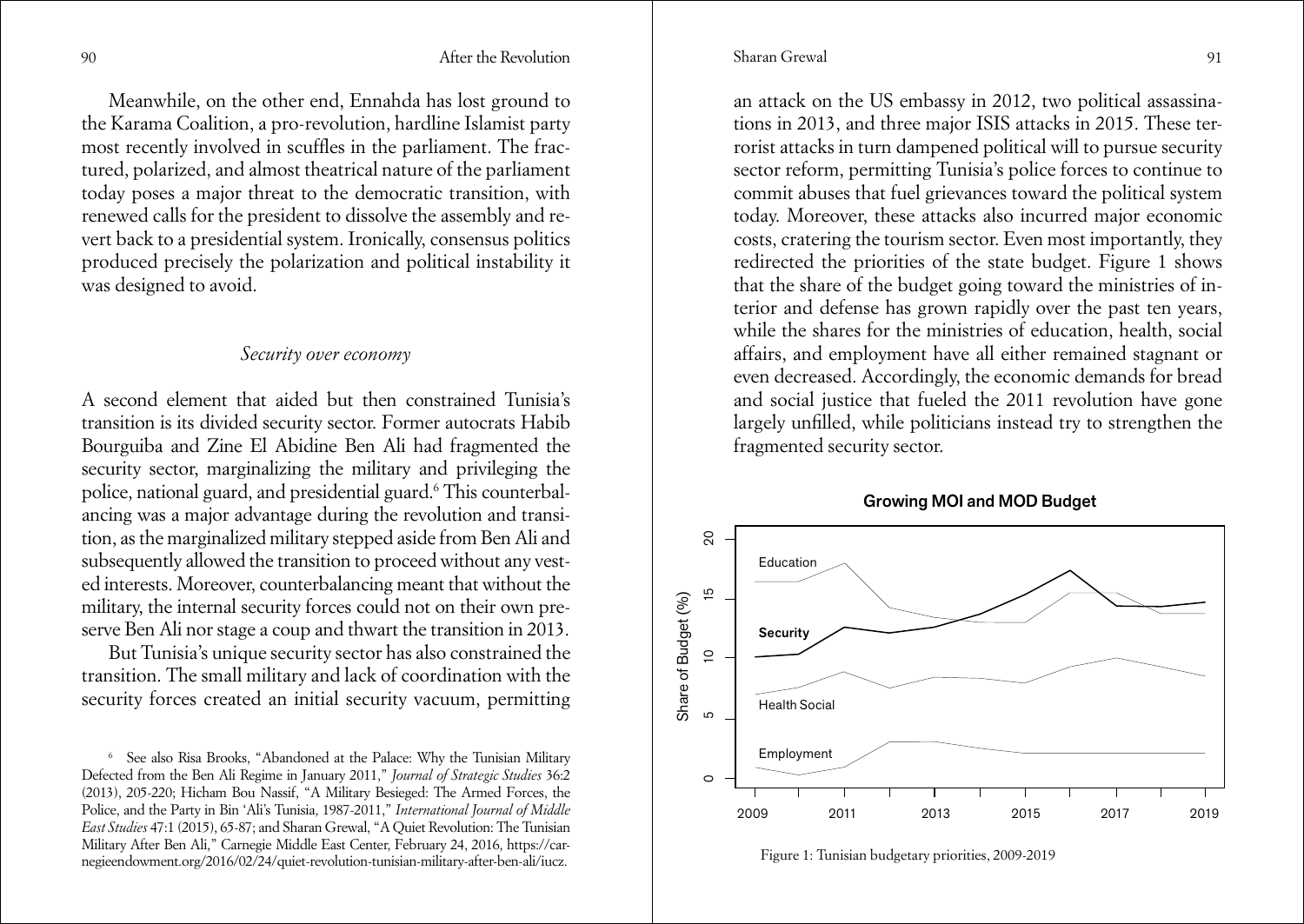# *The dual faces of civil society*

<span id="page-46-0"></span>Finally, Tunisia has earned praise – and even a Nobel Peace Prize – for its strong civil society. It features both a powerful Tunisian General Labor Union (UGTT), and a united business sector in the Tunisian Union of Industry, Trade, and Handicrafts (UTICA). These institutions, along with the Order of Lawyers and the Tunisian Human Rights League, came together in the Quartet and mediated the National Dialogue in 2013, putting the transition back on track during its most critical moments. But the power of the UGTT and UTICA has also constrained the transition. In the spirit of consensus, Tunisia's elected governments have sought to please both sides – the labor union and the business sector – when trying to craft economic policy. The result, however, has been an inability to take bold economic action in either direction. As one senior parliamentarian observed during the 2015-2018 unity government: "The UGTT does not agree with UTICA on privatization or taxation reform. [Without agreement] the reforms were blocked."7 Other than the occasional anti-corruption drive, Tunisia's economic policy has been largely on auto-pilot, with no government brave enough to pursue a bold economic agenda. Tunisians accordingly continue to view their government as doing little or nothing to solve the economic crisis, while their grievances remain ready any day to bubble over once more into mass protests against the system. In sum, Tunisia may be the one democracy to emerge from the Arab Spring, but major challenges remain, among them a sluggish economy, police brutality, political polarization, and disillusionment with the system. Paradoxically, each of these challenges have been exacerbated by the very factors that helped Tunisia's democracy survive in the early years of its transition. Its drive for consensus, weak security sector, and powerful civil society help to explain both why Tunisia has succeeded and why it has not yet consolidated.

# Post-revolutionary Tunisia at 10: Pitfalls of the 'Twin Tolerations' *Ruth Hanau Santini*

The post-revolutionary trajectory in Tunisia in the past decade has defied simple dichotomies and binary oppositions (revolution/counter-revolution; democracy/authoritarian resilience; success/failure) and has featured both chaos and freedom.

The country has advanced through arguing and shouting, replicating in some ways and forms elements of deliberative and participatory democracy within a prolonged cycle of instability. Partially limiting the post-revolutionary structural instability, post-2013 politics of consensus has had its pitfalls, mostly related to the maintenance of a status quo attitude vis-à-vis structural reforms which risked polarizing both the political spectrum and civil society at large. Examples of contentious issues included progress of transitional justice, the implementation of the constitutional court, the fulfillment of socio-economic promises, embedded in the 2014 new constitution. In addition to failing to address the above-mentioned dossiers, the consensus politics, epitomized by the Ennahda-Nida Tounes' cohabitation and the personal relationship established between its two leaders, Rachid Ghannouci and now defunct former President of the Republic Béji Essebsi, has engendered frustration and paved the way for an increasingly polarized political spectrum. This peaceful coexistence, which political scientist Alfred Stepan famously envisaged and advocated for under the label of 'twin tolerations' – mutual respect between political authorities and religious lead-

<sup>7</sup> Interview with author, Tunis, January 17, 2019.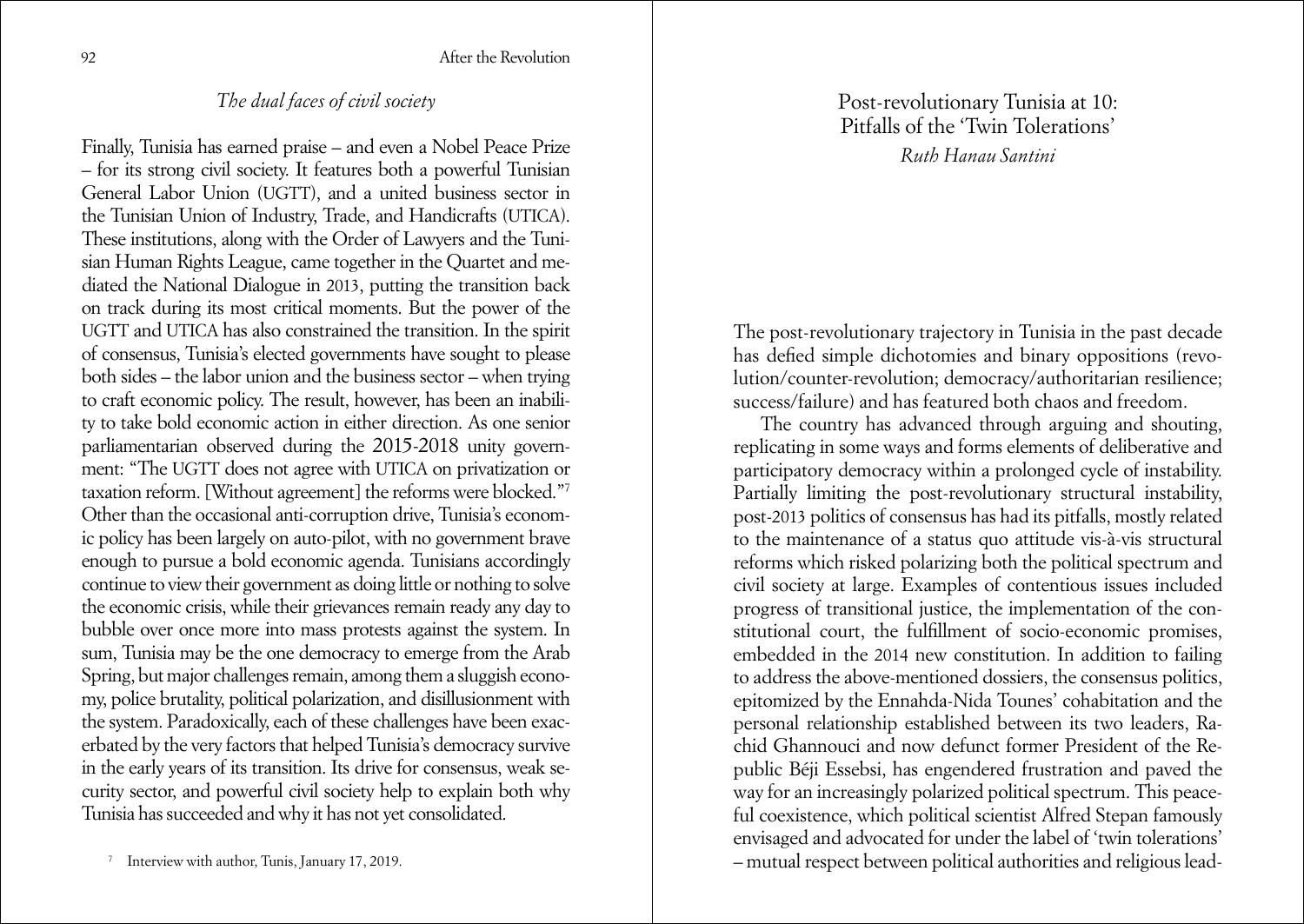### Ruth Hanau Santini

ers – has contributed to the political, social and economic stalemate that has suspended the country's political trajectory, especially, but not only when it comes to social and economic rights.

The convergence between electorally opposed parties, as was the case between Ennahda and Nida Tounes, which entered into a coalition government, has stabilized the country's trajectory both domestically and in terms of international projection. It has also, however, generated increasingly widespread criticism and it has opened up a space for divergent views, ideologies, positioning and personalities. In the last few years, new prominent political parties have emerged, including Qalb Tounes, led by former tycoon Nabil Karoui, the hardliner islamist al-Karama and the old regime nostalgic Free Destour party. Al-Karama rejects the idea of any compromise with old regime figures and is voted by those who stand for sovereignty over natural resources -in stark contrast and polemic with the former colonizing power, i.e. France- and endorses the slogans of the 2010-2011 revolution. On the other hand, the Free Destour Party, led by a former ancient regime figurehead, Abir Moussi, advocates the eradication of islamists and re-legitimizes the legacy of former president Ben Ali and key features of his dictatorship, including state security forces' human rights' abuses.

While on paper, the newcomers could not be more different – a corrupt crony personal political party, a revolutionary and pro-sharia islamist party and an openly Ben Ali era nostalgic and anti-islamist party- they have partially reduced the distance between them and have replicated similar dynamics as to those previously criticized between Ennahda and Nida Tounes. This rapprochement has taken place after the elections between Ennhada and Qalb Tounes and subsequently also between Qalb Tounes and al-Karama, who are now in a coalition government. Some think the same will sooner or later also take place between al-Karama and the Free Destour, after the next elections and if the need will arise to enter into a new coalition.

Political polarization, in other words, has increasingly been part of a tactical posturing, and it has been used instrumentally by political parties before the elections in order to increase mobilization and electoral turnout. After the elections, softer tones have been adopted, compromises have been struck, normalization of political relations has taken place. This has enabled a peaceful political trajectory to continue, but has alienated voters and increasing sectors of the Tunisian civil society as the tactical hypocrisy displayed by most political parties has become apparent to all.

In parallel to the rapidly diminishing trust in political institutions and in politicians, two additional phenomena have manifested themselves: social and political polarization and a diminished religiosity.

The disillusion with the politics of transition has manifested itself with decreasing levels of electoral turnout, which has passed from 67% at the 2014 legislative elections and 60% at the 2014 presidential elections, to 41% at the 2019 legislative elections and 50% at the 2019 presidential elections. This has corresponded to a particularly accentuated weakening of establishment parties, including islamist parties in government, and a growing fragmentation in party politics with the proliferation of dozens political parties. The decline of mainstream islamist parties is part of a larger trend across the Arab world: where they can compete in elections, they have shifted from an average of 35% of votes in 2013 to 20% in 2019. In the case of Tunisia, Ennahda declined from 37% of the votes in the aftermath of the revolution in 2011, to 27% at the legislative elections in 2014 and 18% at the 2018 legislative elections. This can be best explained by the failure of political Islam to offer a consistent project inspired by Islam, which has left a vacuum that either Salafi or more hardline islamist parties have filled or expanding Islamic charities on the ground, which increasingly interpret their function not as much in philanthropic terms but as a form of political activism.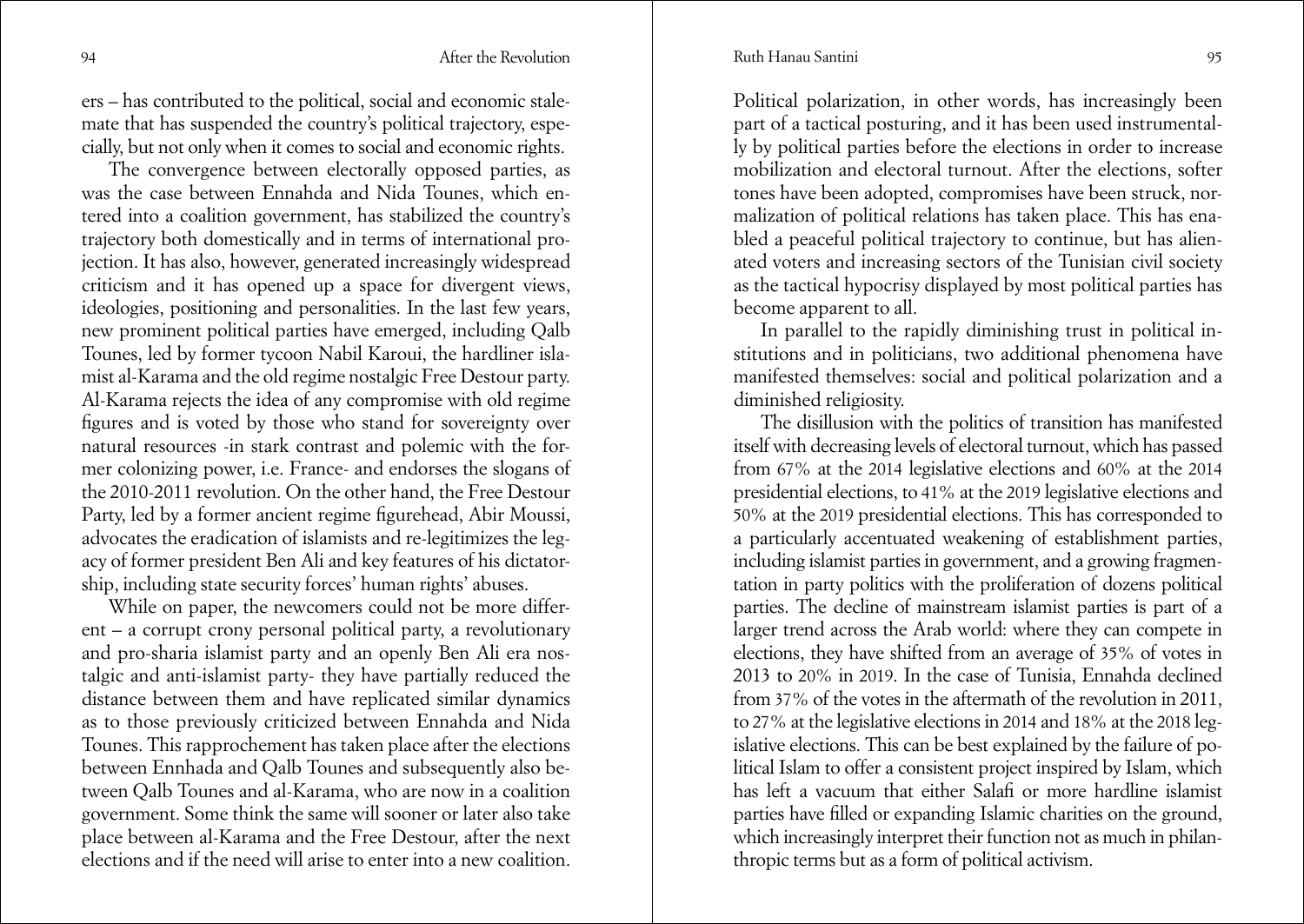<span id="page-48-0"></span>When it comes to the decline in religiosity, according to the 2019 Arab Barometer, half of the Tunisian youth does not identify with any religion. While there is no deterministic arrow indicating a march towards the secularization of Tunisian society, and the trend could stay as it is or it could pinpoint to trends of increasing pockets of religious radical views, the staggering percentage of respondent not identifying as religious partially ties with the loss of legitimacy of the main islamist party, Ennahda, and its post-2011 transformation, at least in terms of public perceptions, of an establishment party.

The fragmentation of the religious camp within the public and political sphere is also motivated by the unaddressed socio-economic grievances which keep boiling up and shake the countries in cyclical waves of country-wide protests. In the latter part of 2020, also as a consequence of Covid-19 related restrictions, with a direct impact on key economic sectors, for instance tourism, the country has registered over 1600 episodes of socio-economic protests. The unchanged political economy of the postrevolutionary setting regularly leads to simmering frustration which erupts as unfulfilled promises keep being repeated and relaunched without much substantiation, thereby aggravating feelings of disrespect and cultural marginalization. If left unaddressed, it will be these grievances, which we are observing in full display across the country in the early weeks of 2021, rather than political polarization or the politics of consensus, that will trigger new revolutionary movements.

# How has Tunisia created a *real* democracy? *Radwan Masmoudi*

"Those who would give up essential Liberty to purchase a little temporary Safety deserve neither Liberty nor Safety", wrote Benjamin Franklin in the 18<sup>th</sup> Century. Translated into modern terminology, this would become: "Those who give up basic freedoms to purchase a little stability deserve neither freedom, nor stability". So, the main point with which I would like to begin is that for the last 50 years the main problem in the Arab world has been the nature of regimes that are extremely oppressive, dictatorial, and out of touch with their population. The people, and especially the younger generations are fed up. They have been fed up for the last 10 or 20 years and I think they are still fed up now and I think they will continue to be fed up over the next 10 or 20 years.

They are starting, and they will continue to demand their rights; to be treated as citizens rather than as guests in their own country: their right to dignity, their right to freedom, their right to equality, their right to justice. The regimes are not able to address these demands and these needs, so they resort ever increasing oppressive measures to silence the people. Of course, they do this in the name of providing stability, but the simple fact is that they are buying time until the next explosion. It is a fake stability. I have been saying this for 20 years in Washington, D.C., and in Tunisia, it is a fake stability because these regimes are inherently unstable, because they lack legitimacy and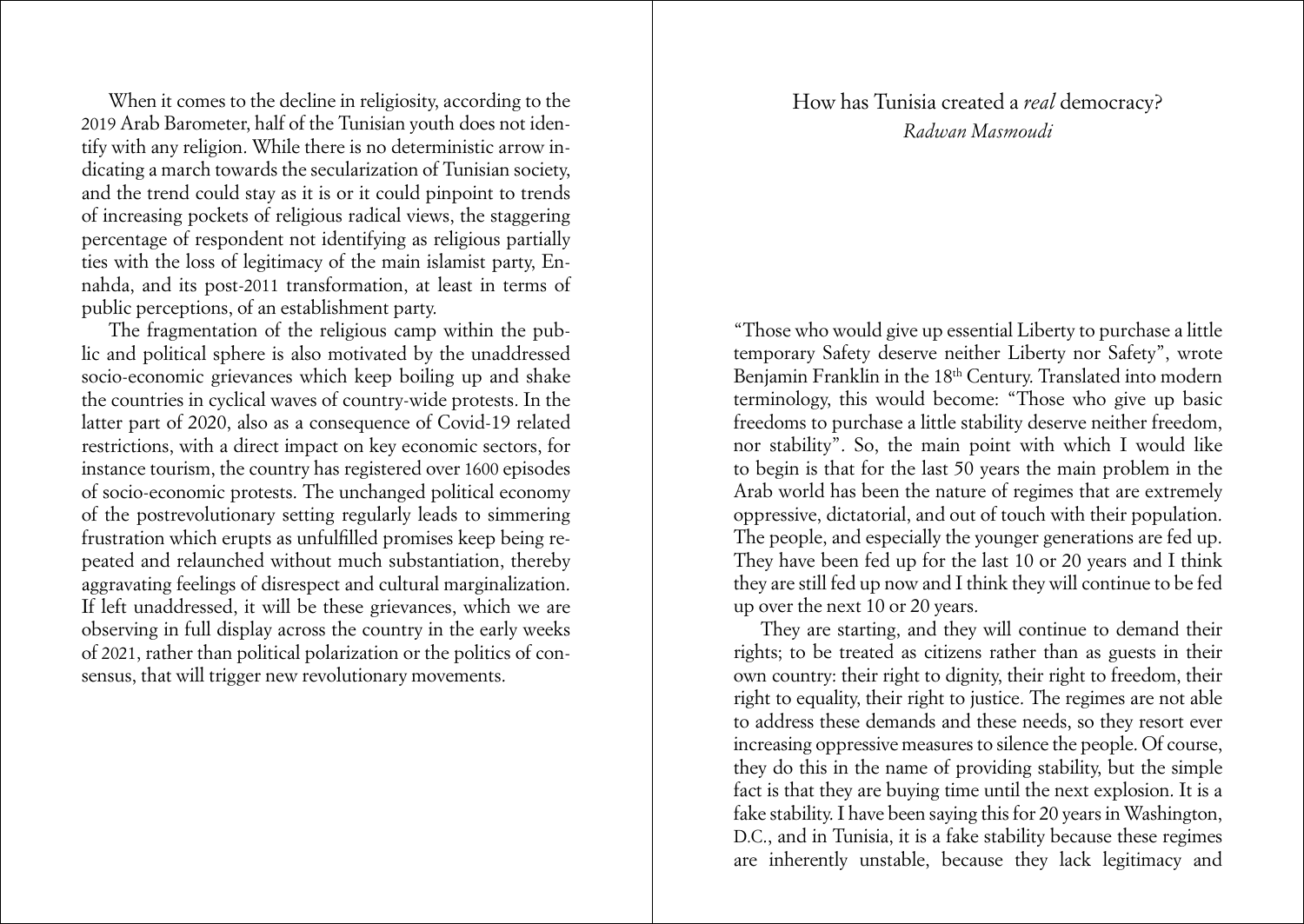### 98 After the Revolution Redwan Masmoudi 99 Radwan Masmoudi 99

popular support, and because in the global village in which we live today, the masses want their rights, want dignity and freedom, and they are increasingly unwilling to be treated as second class citizens or guests in their own country.

Since 2000, and especially since 9/11, regimes increasingly use terrorism as a justification for these oppressive measures. They claim that the main challenge or threat is Islamist in nature and that these Islamists – and they use the word "Islamist" very vaguely – which are sometimes referred to as political Islam, are somehow tied to the threat of extremism and terrorism. They try to tie political Islamic movements or political parties that are based on religious values to terrorism and extremism. They therefore argue that these parties must be excluded from political life and that this exclusion is justified by the need for stability and the fight against extremism and terrorism. This is grossly misleading and dangerous for three reasons. First of all, the rising oppression and lack of freedoms and human rights is often the biggest reason for the rise in extremism and terrorism, because when people lose hope in peaceful change, they turn to violence and despair. So, these regimes and their repressive nature, are in fact the main reason for why we have violent and extremist movements. Because people have lost hope in peaceful change and their ability to peacefully express their opinions or change the political system. Secondly, Islamist movements, sometimes referred to as political Islam, have become very vague and dangerous labels used by politicians and ruling elites to justify exclusion and therefore dictatorship because it is impossible to establish a real democracy while excluding the largest or one of the largest political movements in the country. Lastly, Islamist movements run the gamut. They are very different in their natures, in their views and their objectives, in the means used to achieve their objectives. While some of them are indeed radical, extremist, and sometimes even violent, many have increasingly adopted the values and

principles of democracy, human rights, and also reject violence as a means to resolve political conflicts.

Tunisia remains a big success on the political front and the only success so far among the five countries of the Arab Spring, or the Arab Revolutions, of 2011, even though Tunisia is still facing major challenges on the economic and social fronts, now compounded by the worst pandemic in almost 100 years. The relative political success in Tunisia, in my opinion, can be explained by two factors. The first is that the military in Tunisia has always been nonpolitical and does not want to get involved in politics. Even during Bourguiba and Ben Ali, the military has always stayed away from politics, and this has given space and time for politicians to resolve their differences through political means. The second, is that the dialogue between the moderate Islamist party, Ennahda and the secular democratic forces in Tunisia started more than 20 years before the revolution and continued after the revolution, and this dialogue allowed them to work together rather than against each other, through consensus and compromise towards achieving the objectives of the revolution. I think these are the two main reasons why Tunisia has succeeded so far. Initially, in the 1970s, Ennahda party was close to the Muslim Brotherhood but was one of the first Islamic parties and movements to adopt the values and principles of democracy and human rights and declared this position in their first press conference in June 1981. This was 40 years ago, and 30 years before the revolution. In those 30 years Ennahda was the main victim of oppression in the dictatorship of Ben Ali and even under Bourguiba before him, and this led most of their leaders and thinkers to become even more attached to the ideals and principles of freedom and democracy, becoming, for most of them, synonymous with life itself. Hundreds and thousands of leaders of Ennahda had to flee the country and lived for two or three decades in the West,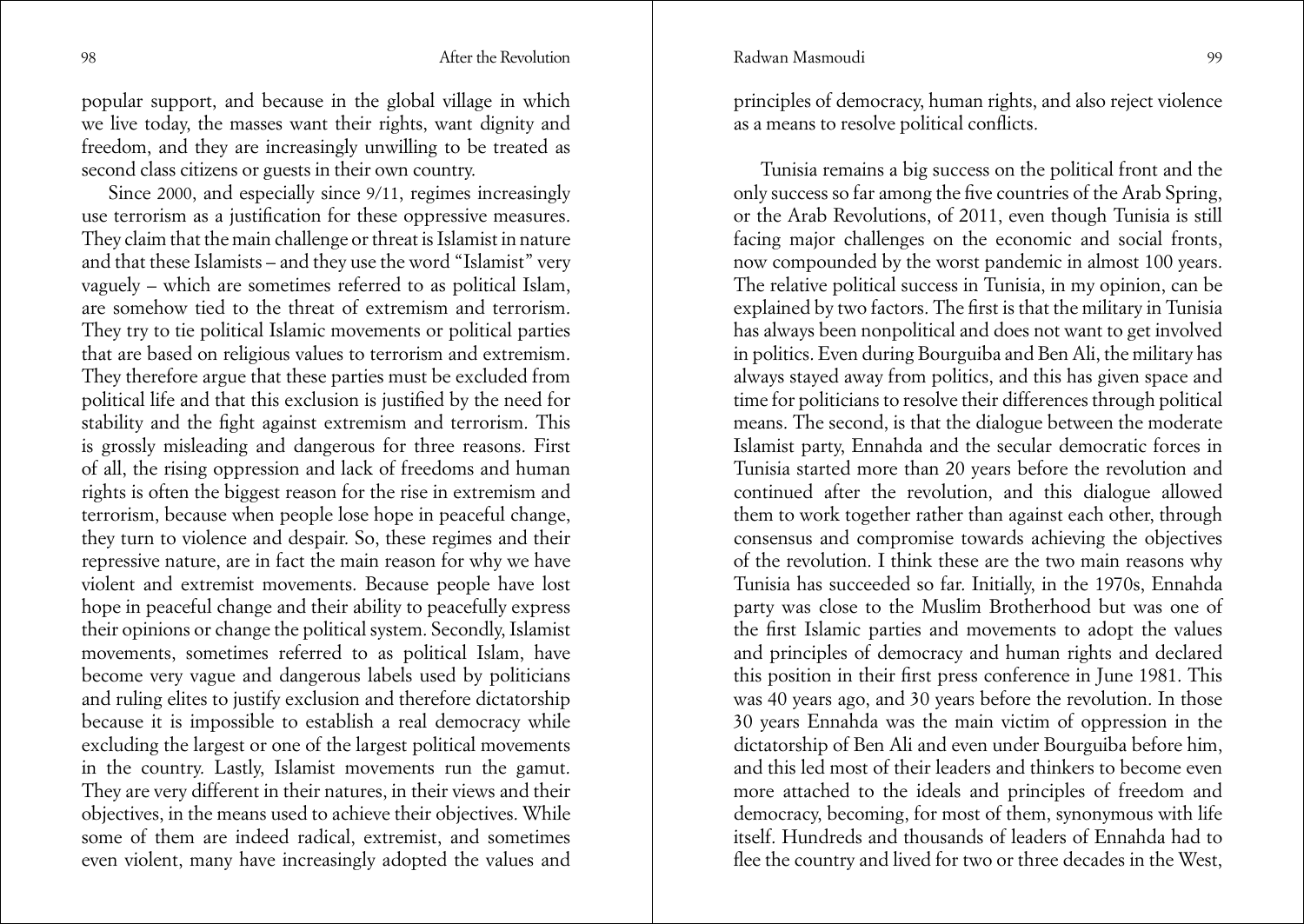### Radwan Masmoudi

mainly in Europe, Canada, and the United States, and therefore had firsthand knowledge and experience with democracy and how it works. I believe this made them more attached to democracy, despite the fact that democracy is never perfect and that there are also shortcomings and criticisms to some of the excesses of democracy that they saw in the West. On the question of the role of religion in politics, our societies, including in Tunisia, are divided mainly in two camps, one secular camp that believes that religion should have no role at all in the public sphere and that it is only a matter of a relationship between the person and God. And that has nothing to do with politics or with the public life or social life. And the conservative Islamic camp that believes that religion, of course, here we are talking about Islam, should provide guiding principles and values for our society in general, including in politics, economics, and social behavior. Of course, they also differ on what that means, but in general, they do not want laws to contradict Islamic values and principles. Some Islamist parties go even further and say that all laws should be based on Islamic values and Islamic texts. Islamist parties and political Islamic parties have different ideas and opinions on what that means and what a so-called Islamic State should look like. For the past 20 years, and especially since the revolution, Ennahda has been moving from an Islamic- -Islamist party to a modern Muslim Democratic Party that is trying to reconcile the values of Islam and democracy. So instead of being only an Islamic or Islamist party based only on religious values and religious texts, a Muslim Democratic Party tries to be based on both Islamic values on one hand and democratic values on the other, this means that Islamic laws, values, and texts need to be restudied and reinterpreted to be more in line with democratic values and with popular belief in general. But also, that democratic values and institutions must be respectful of Islamic values and principles. This is not an easy process, but I believe it is an essential process in order for democracy

to become viable in an Arab Muslim society. The people must not feel that they have to choose between their faith, religious values, and the democratic values on which the State and the government is built. Democracy is not just a set of laws and institutions or even elections, it is also a culture and a set of values that must be adopted and accepted by the majority of the people. To do so, they cannot, and they should not feel that they have to choose between these values, rather they should feel that they are compatible with their own culture and with their own religious values. This process was started with the revolution and especially during the first two or three years after the revolution. When Tunisians had to write a new constitution for *all* Tunisians. And the key word here is for *all Tunisians*. Ennahda and other secular democratic parties had to negotiate a new constitution sentence by sentence and quite often word by word. This was a difficult and long process, but ultimately led to a constitution with almost unanimous support: 200 out of 217 members of the constituent assembly voted for it. This process of negotiation, compromise, and consensus building continues to this day and the fact that Ennahda was able to join and govern in a coalition with Nidaa Tounes between 2014 until 2019 and later with Qalb Tounes since 2019 until now, was, I believe, a key reason why the democratic process and transition remained on course, despite all the challenges and difficulties.

I would say that democracy would be impossible if we try to exclude the Islamists or Islamist parties, especially those that do not advocate or condone violence. That is my main point; excluding Islamic parties or Islamist parties is simply a dead end and a death sentence to democracy, because there is no way any country in the Arab world can really become a democracy if they exclude the Islamic parties such as the Muslim Brotherhood, for example. Such an exclusion would automatically end the democratic process and lead to a return to dictatorship, similar to what we are seeing today in Egypt. Similarly, the Islamists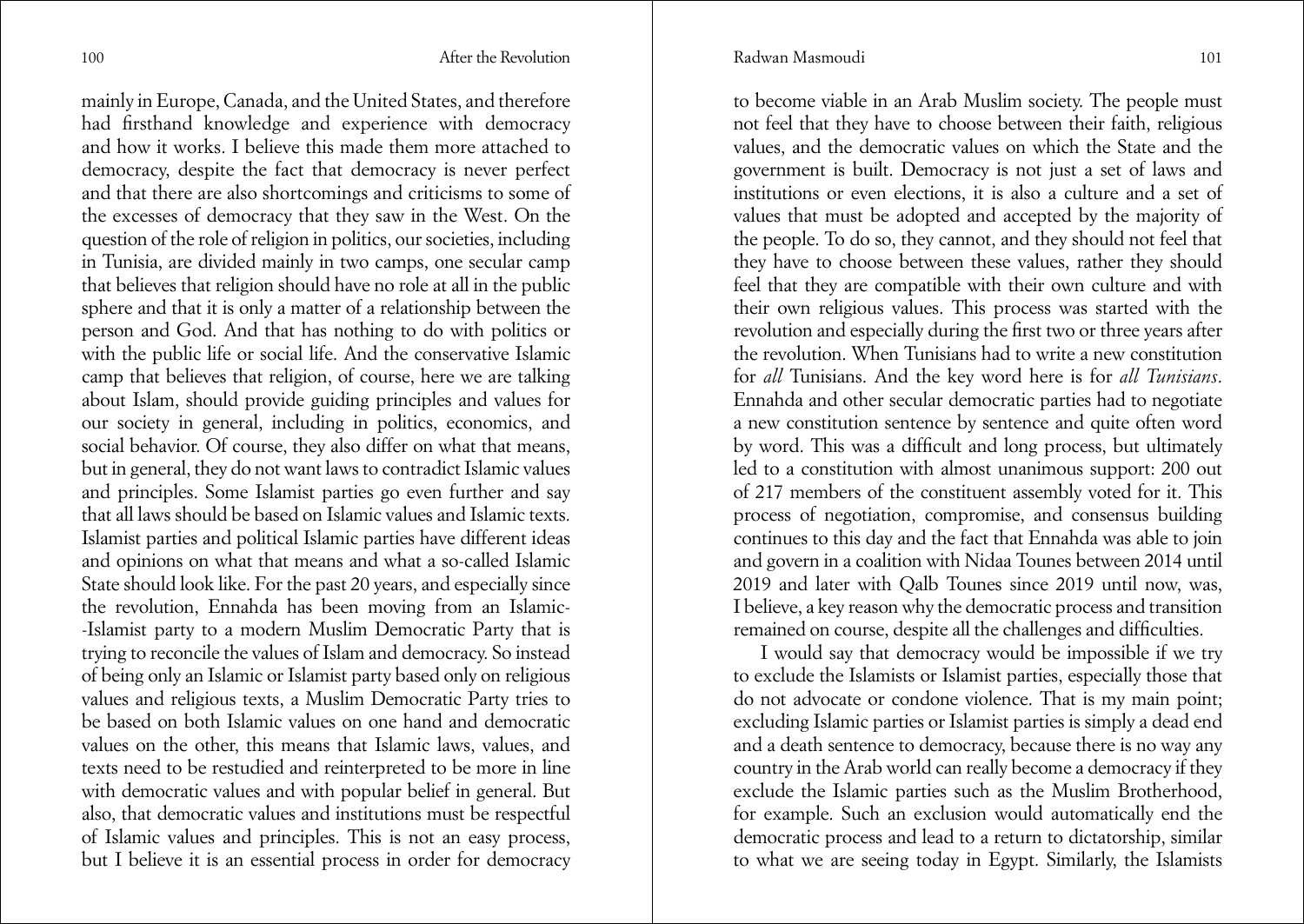<span id="page-51-0"></span>must also understand the values of democracy, compromise, dialogue, and consensus. While they cannot be and should not be excluded from the political process, they also must be inclusive and try to govern in a coalition with other secular democratic parties so that a majority of Tunisians feel at ease about their rights, and about the direction that the country and the government is taking. I call this building a United National Front for Democracy because neither the Islamic party alone nor the secular parties alone can really defend and establish democracy during a difficult transition period, so we need to build this consensus, and this united front for democracy in Tunisia or in other Arab countries. These are, I think, the main lessons from the Tunisian exception, and this is our gift to the Arab world and indeed to all of humanity and especially our neighbors to the north. Through our patience and perseverance, which has been tested many times in the past and is being tested today as we speak, Tunisians have so far proved that democracy is indeed possible in the Arab world.

# What Role for Islamist Parties in Tunisia's Democratic Future? *Jonathan Laurence*

To what extent can we consider Tunisia as a model for the region? In many ways, it is quite different than its neighbors: it is smaller, it has fewer people, it does not have a hegemonic military, and unlike the Egyptian Freedom and Justice Party or the Turkish or Moroccan Justice and Development Parties, the Tunisian Ennahda Party has nowhere near a majority of votes. The birthplace of the Arab Spring appears to offer a tantalizing third way for Islamist participation in the democratic process. It is potentially a Goldilocks outcome, between electoral majoritarianism on the one hand, and anti-democratic militarism on the other.

There are some positive indicators in Tunisia's experience with parliamentary democracy to date. The country is more than a year into its second parliamentary session since the Constituent Assembly. Some degree of political alternating unmistakably took place during the recent elections, avoiding the creation of a new political caste that would simply replace the "ancien régime." This includes the new president, Kaïs Saïed, who rose as a virtual unknown to the highest office in the land. Around 70 percent of parliamentarians sitting in this session were elected for the first time. After five decades of somewhat autocratic secularism and a decade of transition, the coalition governments have made strides towards achieving the coexistence of democracy and Islam. That is incarnated by the landmark 2014 constitution that passed in the Constituent As-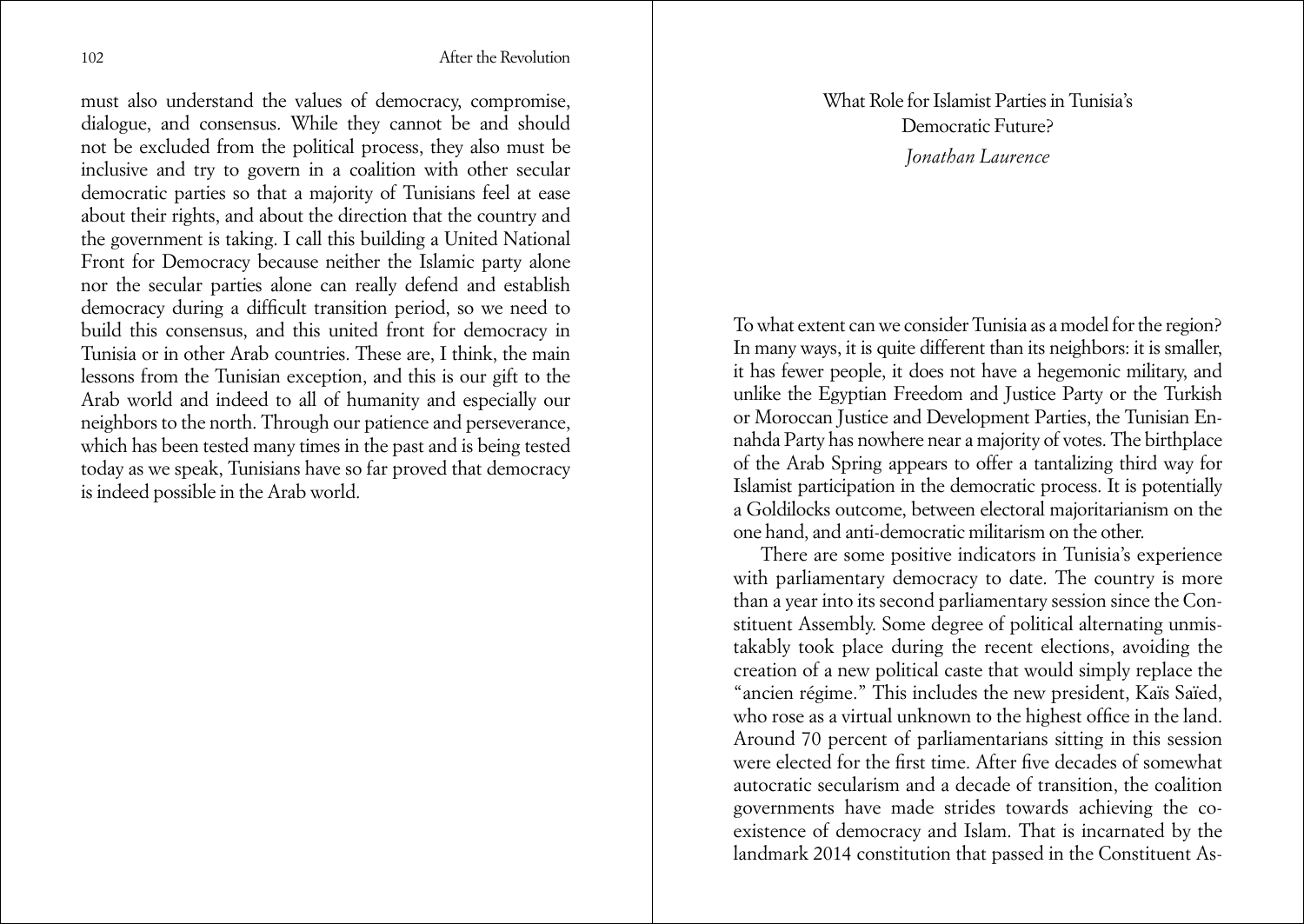sembly by a vote of 200 to 16 and marked an impressive compromise protecting religion, freedom, religious freedoms, and the neutrality of mosques.

Tunisia became the first Arab country in more than three decades to receive a ranking of three or better for political rights on the seven-point Freedom House scale.1 Yet in poll after poll, Tunisians say that they are unhappy. Gallup recently revealed that Tunisians are among the tensest and saddest populations polled in the entire world.2 Nearly half of Tunisians responded in the survey that in the previous day they had experienced emotional pain, tension, anxiety, or anger. (Tunisia ranks eighth out of 145 countries in the Gallup Global Emotions poll.) So, even if Tunisia has escaped the extremes of, say, Egyptian political outcomes, they are psycho-socially speaking, in the same company, within this group, as war-torn Iraq and Afghanistan, mentally speaking. So, what are the roots of this? Unemployment and poverty have clearly been exacerbated by Covid-19. Corruption and poverty have not disappeared, the rage from the revolution is still there, but it is lined increasingly with despair. Now, the silver lining is that they have more channels through which to express this discontent, but there is, above all, I think, a sense of stalemate. Tunisian political elites, much as in my own United States and in many other countries around the world, remain deeply divided and polarized. There have been more than 10 governments in eight years. In an interview with al-Jazeera, the former president, Moncef Marzouki, said that what killed the revolution "was the long political transition. We lost time and political questions and neglected economic and social ones, making it easier for counterrevolutionaries".

The revolution exposed a deep-seated State-Islam cleavage that remains wide open because for all the proud secular milestones that were achieved under President Bourguiba in the 20<sup>th</sup> Century, it was the country's political Islam party, Ennahda, that emerged as the largest single party in post-revolutionary Tunisia. In the Constituent Assembly elected shortly after the revolution, they received three times the size of the vote of their closest competitor. Some of the challenges associated with integrating Ennahda, and other Brotherhood parties in the region, may find useful analogies in the experience of the Italian republic during the Cold War. Historically, Italy has known high degrees of polarization between nationalists and papal loyalists, monarchists and republicans, fascists and communists and so on. In the postwar period, Italy was also coping with the reality of having the West's largest Communist Party, as well as a violent leftist fringe that appealed to an international audience. Like the Muslim Brotherhood today, the Communist Party at the time was banned outright in several countries, including in West Germany, for example. What the Italian Communist Party witnessed in the early 1970s is similar to what the Ennahda Party is witnessing in the early 2010s. The Communist Party saw, after the electoral victory of Salvador Allende in the Chilean elections of 1973, that the Western democracies stood by, or worse, encouraged the coup by General Agosto Pinochet in September of that year. Shortly thereafter, Italian communist leaders sought out a Historic Compromise to bring the Italian Communist Party inside the governmental majority. The intentions were laudable, but we know what fate befell that attempt. Violent extremists, or indeed some cynical combination of skeptics of compromise, committed acts of terror that would take away any appetite for a coalition. This culminated with the assassination of the leader of the Italian Christian Democrats, Aldo Moro. Now, there are echoes here of the dynamic between Ennahda and perhaps Ansar al-Sharia. There were moments in the post-revolutionary pe-

<sup>1</sup> <https://freedomhouse.org/country/tunisia/freedom-world/2020>

<sup>&</sup>lt;sup>2</sup> [https://www.gallup.com/analytics/324191/gallup-global-emotions-re](https://www.gallup.com/analytics/324191/gallup-global-emotions-report-2020.aspx)[port-2020.aspx](https://www.gallup.com/analytics/324191/gallup-global-emotions-report-2020.aspx)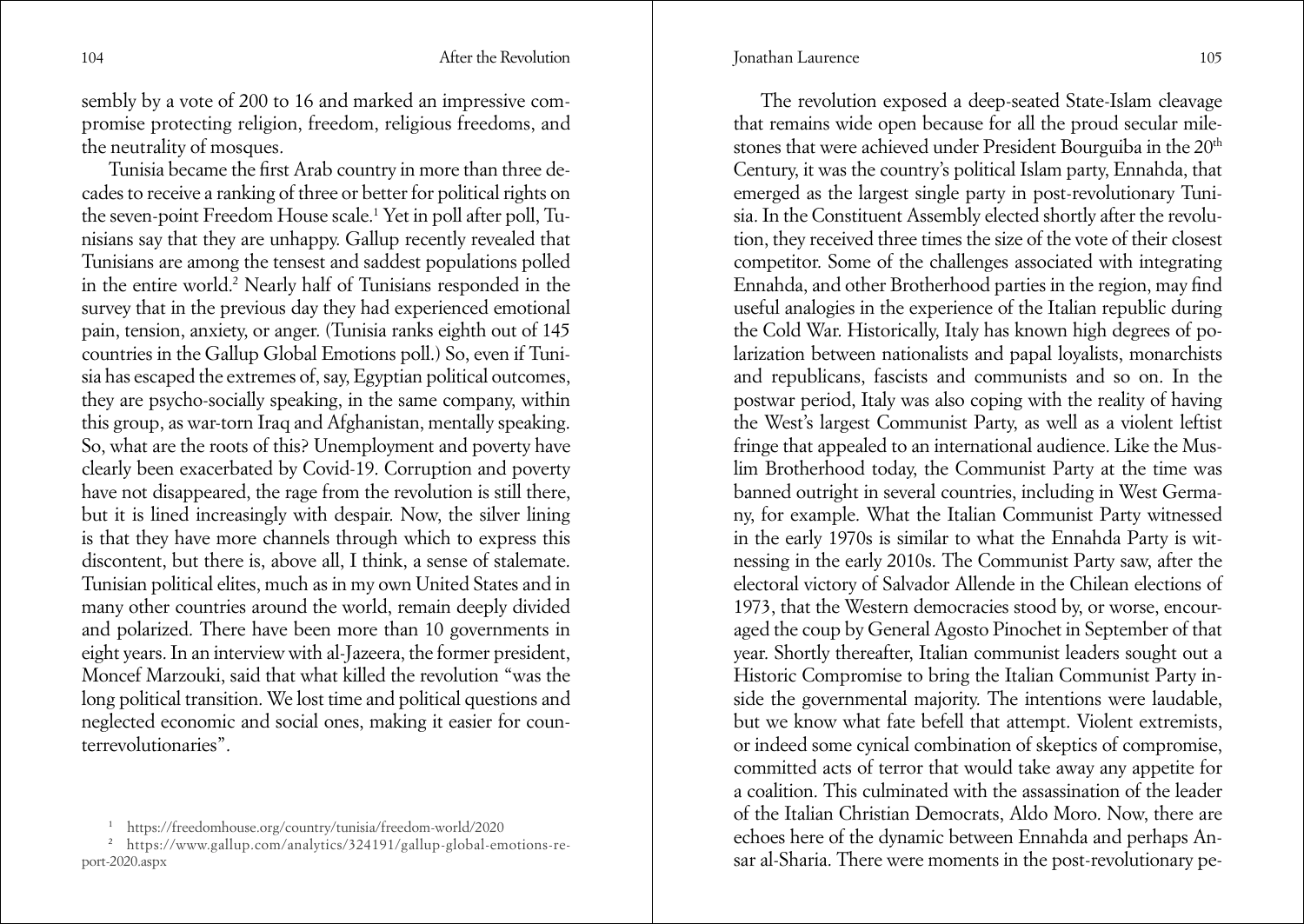riod of extreme tension; assassinations, terrorist attacks in 2013, 2015, and 2017. The Chilean scenario was raised by the reality of what transpired after the August 2013 military coup in Egypt.

The counterexample of the Egyptian Muslim Brotherhood is in some ways useful to Tunisia. Ennahda participates in government but senses it will never come into a majority – even if it is one of the largest single political forces. Ennahda's participation marks the symbolically important inclusion of an undeniable segment of the regional political spectrum: a Muslim Brotherhood affiliate. But it knows it cannot stray too far in certain directions – so as to avoid the fate of Mohammed Morsi, or indeed that of its own Tunisian predecessors who were imprisoned or exiled under the old regime. Capitals from Washington to Paris have all shown that they do not necessarily disapprove of military coups in certain circumstances. That is nothing new, and it was recently affirmed by the official visit of President al-Sisi to Paris. In another sense, Ennahda has had a stabilizing effect, at least in the very short term, because the party's support was decisive for the government's own votes of confidence and ability to survive this year and to avoid early elections. That also means that the government is "tainted" by the active toleration it receives from this party. But it is a living testament to an active historic compromise among a set of parties.

The question of Ennahda's influence in the government, and in the country more broadly, is a stand-in for the wider question of what the proper relationship between religion and politics is, and what should be role of Islam in the society and the State. This culminated in December 2020 with fistfights in parliament, which took place during a routine parliamentary commission meeting in the Women's Affairs Commission, where single mothers were being denigrated and belittled as rape victims. In the ensuing melee between members of al-Karama on the one hand and the Democrats of at-Tayyar on the other, one of the deputies was struck in the head with a bottle. On the one hand, it's better to have them throwing punches in parliament than launching mortar outside. But if everyone is better off in parliament, what, in fact, are they doing there? Or what are they *not* doing? By some accounts, they are underperforming legislatively, only 42 or so laws were approved from November to July 2020, the first half of their first year in session. That's up from 27 the previous year, but many of these legislative acts were minor. But of course, if we consider the broader question of the culture wars, they are *not* pursuing a reform agenda that was initiated by President Béji Caïd Essebsi, for example, to revolutionize the practice of female inheritance in this Muslim majority country where women still receive just a fraction of what males do. So, one issue here is of the tone being set by the president Saïed, who announced his opposition to the reform on International Women's Day. That was prelude to the discussion that led to the violence in the halls of parliament in December of 2020. Another question is what will become of the tradition of independent Tunisia's first president Habib Bourguiba? What can be preserved from that tradition, assuming it is not all destined to be thrown away? In his contribution, Sharan Grewal mentions the tension between pluralism and secularism. Now there are those who fear that the radical minority is already being tolerated or even indulged and there are inherent dangers in this strategy. Tunisians know it well, because the troika tried it back in 2011 to 2013, and the government hesitated for nearly two years before it banned Ansar al-Sharia. Back then, nearly half of the country's mosques fell into a state of lawlessness, similar to the lack of control over Algerian mosques in the early 1990s.

Tunisians discovered after the revolution that their land contained strong wellsprings of support for Salafi movements, an alarming reality buried underneath the surface. But in the first year, the government granted approval to Salafi groups, including Hizb ut-Tahrir and legal political parties. It registered hundreds of new Salafi charities and schools because the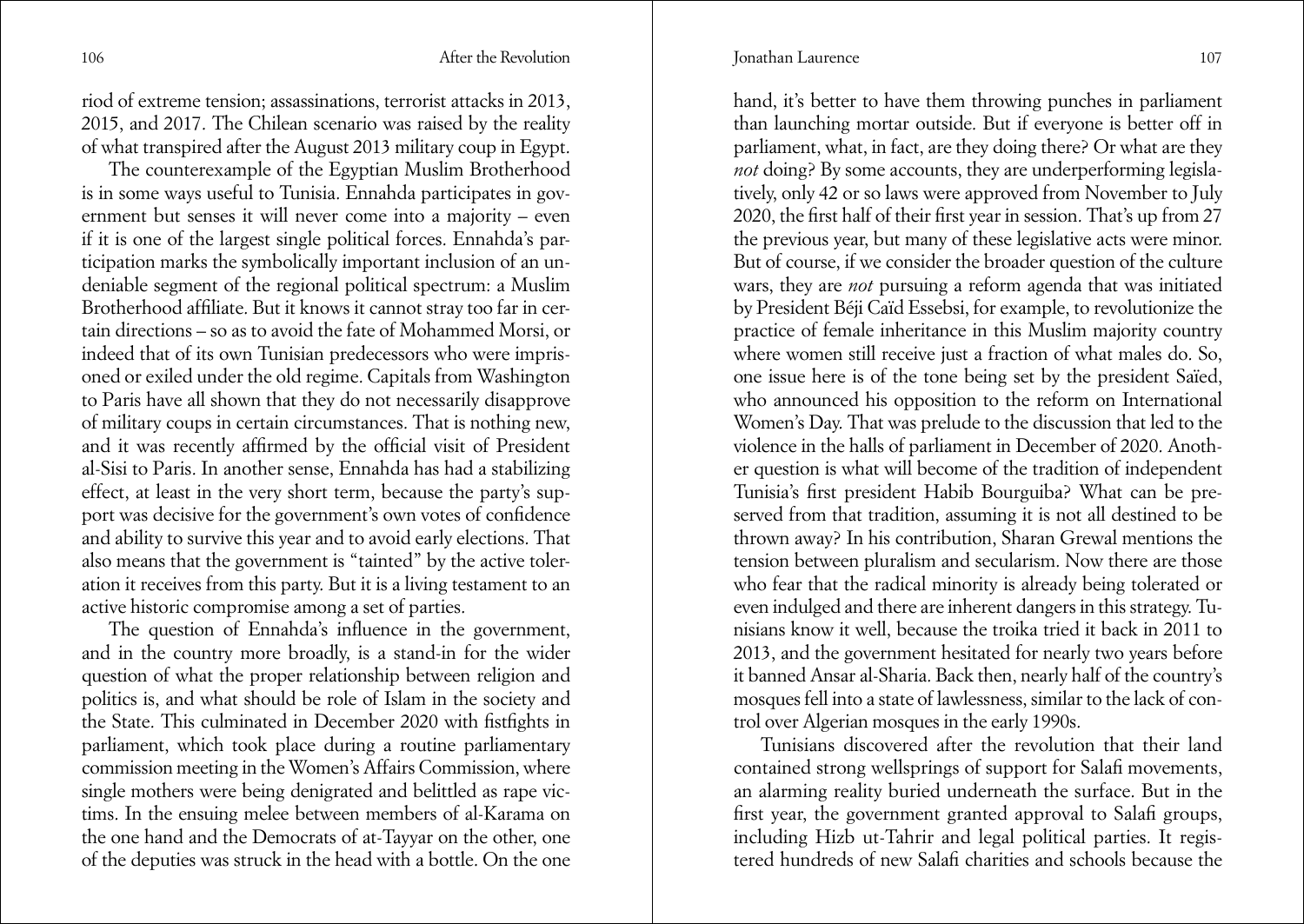government was loath to use a heavy hand. And here lies the dilemma: on the one hand, it wanted to win back mosques from those who had escaped official oversight, yet dozens mosques continued to elude state oversight for years after the revolution. And there are some who say that the chaos that spread in those mosques led to Tunisia's share of responsibility even for the birth of ISIS, because Tunisia was the largest per capita exporter of foreign fighters to Syria and to Iraq. Now, Tunisian authorities have remained alert for would-be combatants, they have confiscated the passports of tens of thousands of those accused of seeking violent jihad abroad. They have missed, of course, thousands of others. Now, since those days, the government has done its best to prevent mosques from being used for the wrong kind of political activities and has reasserted control. It has added a couple of thousand mosques to the countryside, increasing the country's prayer spaces by about half. The terrorist threat will not disappear overnight. One such young man recently made his way through Italy to Nice this fall and murdered four churchgoers in the Cathedral of Nice in France. Nonetheless, today, the government apparently feels the need to impress certain constituencies with its toughness on certain issues. Recently, a blogger was sentenced to two years imprisonment for criticizing the State, which had declined to act against a radical imam who was inflaming passions following the murder of Samuel Paty in France. Additionally, after the series of so-called Abraham Accords was recently extended to include Morocco, the question has not been "will Tunisia recognize Israel?" but "will Tunisia condemn Morocco?"

Recent polling by the political scientist Mansour Moaddel from the University of Maryland, College Park, investigated the changing relationship between religion and society, religion and politics.<sup>3</sup>

His preliminary results demonstrate a shift towards national identity. There is an overall decline of respondents who say that a good government should only implement Sharia. He finds greater support for secular politics, as well as those who say they are primarily Muslim versus primarily Tunisian fell significantly since the revolution from 59 percent to 52 percent. Moaddel also found that the religious tolerance index has increased marginally, but his polling has also encompassed something else that others have found regionally, which includes Tunisia: that the Muslim Brotherhood has reestablished some ideas related to patriarchy and male supremacy. He found a widening gap in the gender equality index; women have a greater sense of gender inequalities than men.

These divergent attitudes about traditionalism and the role of religion reveal deeper discord about political fundamentals. Sometimes it seems that the only things that secularists and Islamists agree upon is that the State should evangelize *their* set of values and keep the *other side's* extremists in check. But the milestones of secularism for one side are the experience of bans, denials, and humiliation for the other.

In conclusion, governing in these conditions presents dilemmas for any administration determined not to repeat the behaviors of the old regime. After all, with the repression of Ennahda under President Ben Ali, the Salafi phenomenon grew and gained ground – part of what led to its proliferation after January 2011. The current state of affairs has many scared on both sides of this divide, because of this possibility of the State's hammer coming down upon them next. There is still the risk of falling back into a situation of anarchy in search of the local meaning of political and religious freedom. Tunisia is still finding the path which will require further refinement of that definition of freedom within its specific context.

tive Longitudinal and Panel Surveys in the Middle East and North Africa." *Middle Eastern Values Survey: Documenting Changing Values in the Middle East*, [https://](https://mevs.org/research/findings) [mevs.org/research/findings](https://mevs.org/research/findings)

<sup>&</sup>lt;sup>3</sup> Mansoor Moaddel, "Trends in Values in the Middle East and North Africa: Decline of Political Islam and the Rise of Liberal Values, Findings from Compara-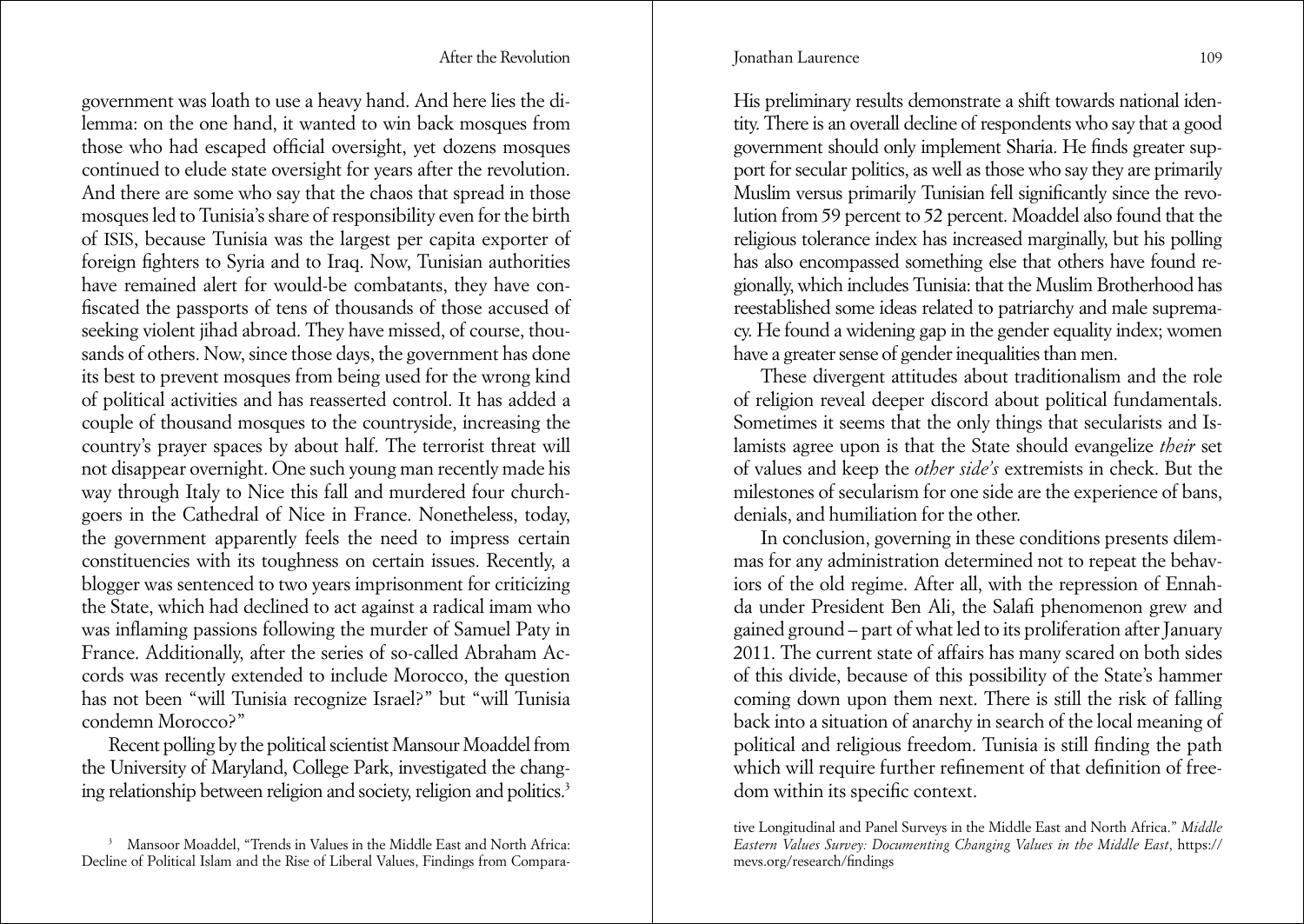<span id="page-55-0"></span>*Lisa Anderson* is Special Lecturer and James T. Shotwell Professor of International Relations Emerita at the Columbia University School of International and Public Affairs. She served as President of the American University in Cairo for five years, from 2011-2016. Prior to her appointment as President, she was the University's provost, a position she had assumed in 2008. She is Dean Emerita of the School of International and Public Affairs at Columbia, where she led the school from 1997-2007. She was on the faculty of Columbia since 1986; prior to her appointment as Dean, she served as Chair of the Political Science Department and Director of Columbia›s Middle East Institute; she held the Shotwell Chair in the Political Science Department. She has also taught at Princeton University's Woodrow Wilson School and in the Government and Social Studies departments at Harvard University. Dr. Anderson's scholarly research has included work on state formation in the Middle East and North Africa; on regime change and democratization in developing countries; and on social science, academic research and public policy both in the United States and around the world.

*Zineb Benalla* is an international expert and consultant in Prevention / Counter Violent Extremism, Counter Terrorism and Peace Building who spent years working in VE hotspots in the Maghreb, Sahel, and the Middle East. She was nominated for the international Women of Courage Award in 2015 for her work in preventing and countering violent extremism and building peace in the Sahel and Maghreb region. She was awarded Alumna of the Year by al-Akhawayn University for her outstanding career after graduation. She won The International Studies Association Peace Section and Kroc Institute for International Peace Studies Global South Peace Award in 2020 for her work and research on gender equality and preventing and countering violent extremism in the Maghreb and Sahel. Benalla is the CEO and founder of Eirene Associates. Int, which is the first international development and security company in Morocco. She is a visiting professor at the intersession unit at al-Akhawayn University where she teaches Rethinking Counter Terrorism in Africa: Lessons in Prevention.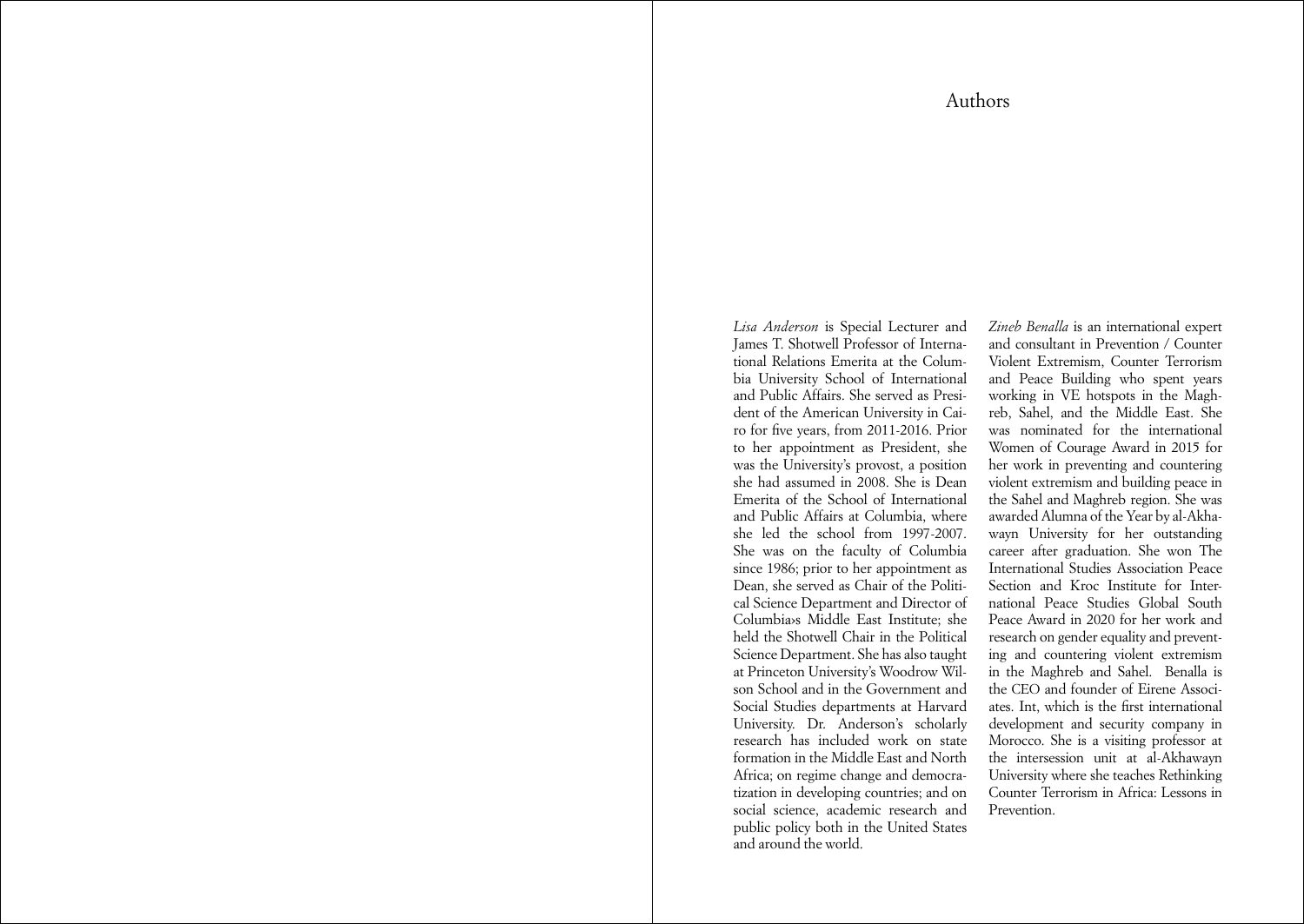*Aymen Boughanmi* is an Assistant Professor at the University of Kairouan. Boughanmi's doctorate in History and Civilization from Sorbonne University was entitled "British Imperialism of Free Trade, 1846-1932: A Geo-economic Analysis." His PhD thesis develops the historical dimension of geo-economics. The study of the relations and interactions between states as political entities and their social and economic environments is the common theme of his research. Since 2011, economic and political transitions in times of deep ruptures and upheavals have become the main focus of his work. Author of three books and many academic articles, he recently published "The Arab Autumn: On the Contradiction between Revolution and Democracy" (2015).

*Pasquale Ferrara* has an extended direct experience in the field of international relations, having been an Italian diplomat since 1984 till 2020 (he finally served as Ambassador of Italy in Algeria). At the same time, he has a strong academic background, both in terms of research and teaching activity in international relations theory and practice, focusing on diplomacy, negotiation, religions and world affairs, peace studies and Mediterranean studies. He was involved in both bilateral and multilateral diplomacy, having served in Brussels (Italy's Permanent Representation to the EU) during the "constitutional process" in the early 2000s, and in countries like Chile (during the transition to democracy in the early 1990s), Greece (as Consul), the  $US = at$  the Italian Embassy in Washington as a political counsellor during the Administration of George W. Bush, following in particular the Iraqi crisis and conflict. He teaches Interna-

tional Relations and Integration at the University Institute "Sophia", Figline e Incisa Valdarno (Florence). His research is focusing now on the problems of culture, religion and identity in international relations and diplomatic activity, with a special attention to the Mediterranean and the Arab-Islamic world.

*Sharan Grewal* is an Assistant Professor of Government at William & Mary, a nonresident fellow at the Brookings Institution, and a nonresident senior fellow at the Project on Middle East Democracy. He received a PhD in Politics from Princeton University in 2018. His research examines democratization, security studies, and political Islam in the Arab world, especially Egypt, Tunisia, and Algeria. His work has been published in top academic journals including the *American Political Science Review* as well as popular outlets like the *Washington Post and Foreign Policy.*  He is currently working on a book manuscript explaining why Tunisia's military has supported democracy while Egypt's overthrew it.

*Amr Hamzawy* is a senior research scholar at the Center on Democracy, Development and the Rule of Law, Stanford University. He studied political science and developmental studies in Cairo, The Hague, and Berlin. He was previously an associate professor of political science at Cairo University and a professor of public policy at the American University in Cairo. Between 2016 and 2017, he served as a senior fellow in the Middle East program and the Democracy and Rule of Law program at the Carnegie Endowment for International Peace, Washington, DC. His research and teaching interests as well as his academic publica-

tions focus on democratization processes in Egypt, tensions between freedom and repression in the Egyptian public space, political movements and civil society in Egypt, contemporary debates in Arab political thought, and human rights and governance in the Arab world. Hamzawy is a former member of the People's Assembly after being elected in the first Parliamentary elections in Egypt after the January 25, 2011 revolution. He is also a former member of the Egyptian National Council for Human Rights. He contributes a weekly op-ed to the All Arab daily al-Quds al-Arabi.

*Ruth Hanau Santini* is Associate Professor of Politics and International Relations at Università Orientale in Naples -where she teaches International Relations and Regional and Global Governance- and is Associate Fellow at the Center for Middle East, Central Asia and Caucasus Center at the University of St. Andrews. She is currently on leave and serves as conflict analyst at the World Food Program where she specializes on North Africa and Central Sahel. She has directed two national and international research projects (EUSPING and STREET POL) focusing on state-society relations in North Africa. She has served as consultant to the Italian vice-Minister of Foreign Affairs in 2012-2013 and has worked for several American (Brookings, Transatlantic Academy of the GMF) and European (SWP, CEPS, ISPI) think tanks. She has published in journals including Middle Eastern Studies, Mediterranean Politics, Small Wars and Insurgency, The International Spectator and has a recent monograph out with Palgrave, "Limited statehood in post-revolutionary Tunisia. Citizenship,

economy and security". She is member of the scientific committee of the Tunisian Observatoire pour la transition démocratique (OTTD).

*Jonathan Laurence* is Professor of Political Science at Boston College and the director of Reset Dialogues US. He is a member of the Council on Foreign Relations and an affiliate of the Center for European Studies at Harvard. He is author of assorted articles and three books: Coping with Defeat: Islam, Catholicism and the State (2021), The Emancipation of Europe's Muslims (2012), and Integrating Islam: Religious and Political Challenges in Contemporary France (2006). He was a nonresident fellow at the Brookings Institution from 2003-2018.

*Radwan Masmoudi* is the Founder and President of the Center of the Study of Islam & Democracy (CSID), a nonprofit think tank organization based in Washington DC and in Tunis, Tunisia dedicated to promoting freedom democracy, and good governance in the Arab and Muslim world, as well as improving relations between the United States and the Muslim World. He is also the Editor-in-Chief of the Center's quarterly publication, Muslim Democrat, a member of the Board of Directors of the International Forum for Islamic Dialogue (IFID), the American Council for the Study of Islamic Societies (ACSIS), the Executive Committee of the Network of Democrats in the Arab World (NDAW), and a member of the Steering Committee of the World Movement for Democracy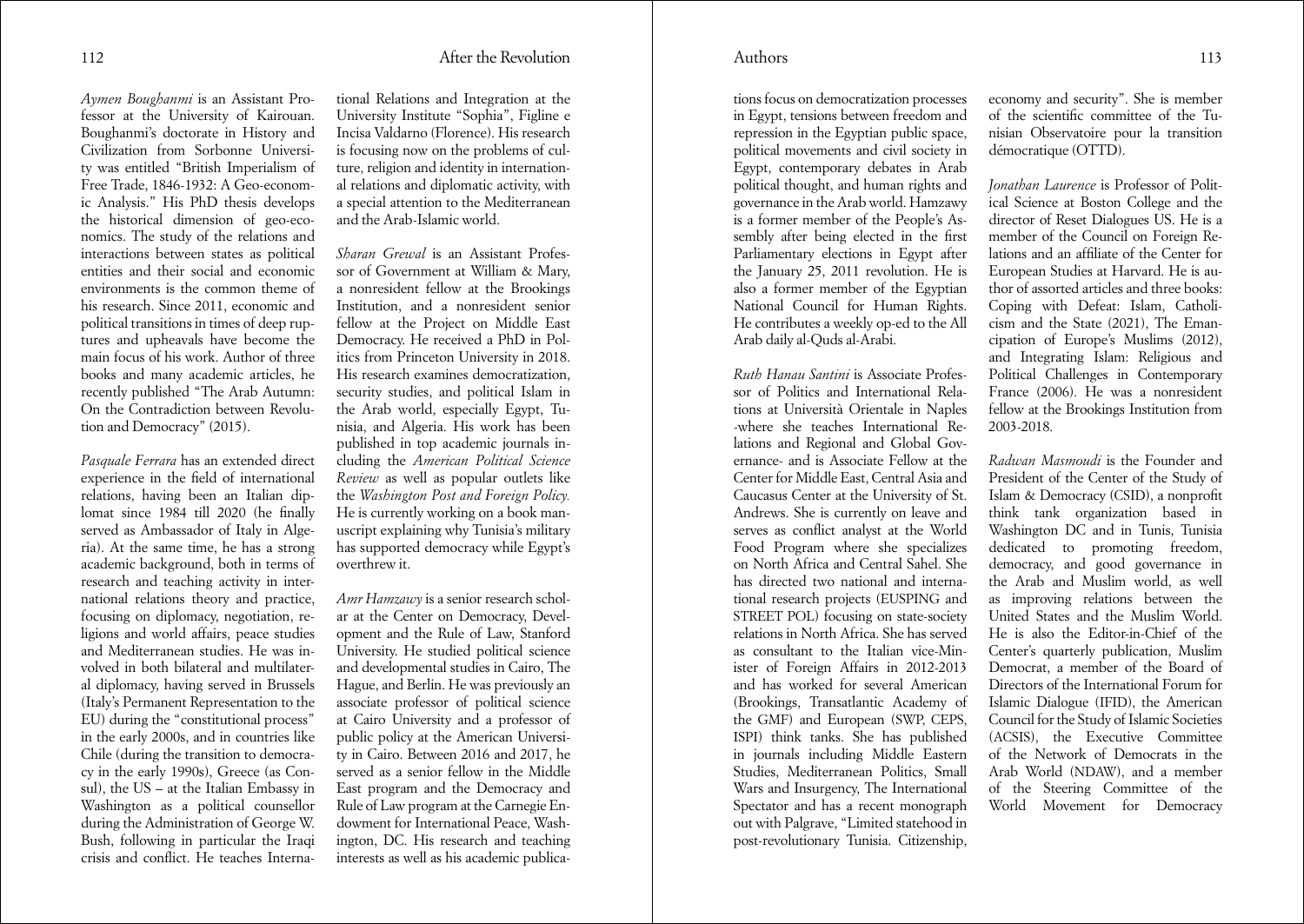<span id="page-57-0"></span>*Soli Özel* is currently a senior lecturer at Istanbul Kadir Has University. He was a Bernstein Fellow at the Schell Center for Human Rights at Yale Law School and a visiting lecturer in the Political Science Department of Yale. He has been a col umnist at Nokta magazine and Gazete Pazar, Yeni Binyıl, Habertürk and Sa bah newspapers. Currently he writes for T24, DuvarEnglish and Yetkin Report as well as the blog of Institut Mon taigne. He held fellowships at Oxford, the EU Institute of Strategic Studies and was a Fisher Family Fellow of the "Future of Diplomacy Program" at the Belfer Center of the Kennedy School of Government at Harvard University. He taught at SAIS, University of Washing ton, Northwestern University and He brew University. He was a Richard von Weizsacker fellow at the Robert Bosch Academy in Berlin between 2015-2017 and a visiting fellow at Institut Mon taigne in Paris in 2018. Most recently he published "US-Turkey Relations since WWII: From Alliance to Transactional ism", *The Oxford Handbook of Turkish Politics* co-authored with Serhat Güvenç and "The Economics of Turkey-Russia relations" co-authored with Gökçe Uçar for EDAM, "How the Syrian Civil War shifted the balance of power in Turk ish-Israeli relations", co-authored with Selin Nasi. He is a member of the Eu ropean Council on Foreign Relations.

*Stefano M. Torelli* is a Researcher at the European Asylum Support Office (EASO), the EU agency dealing with asylum and refugees, with headquarters in Malta. He is a political analyst and an expert on Middle East, North Africa and International relations, especially on secu rity issues and migration policies. Before joining EASO, Stefano was a consultant working with several international think tanks, research institutes and govern mental organizations. He has been a fel low researcher for the European Council on Foreign Relations (ECFR) and for five years he has worked as a researcher on Middle East and North Africa at the Italian Institute for International Polit ical Studies (ISPI). He taught Middle Eastern Studies at the University IULM (Milano) and wrote several books and articles on Middle East and North Africa.

*Arturo Varvelli* is director of the Rome office of ECFR, European Council on Foreign Relations and Senior Policy Fellow. His research fields include international relations in the MENA region, Italian foreign policy in the Middle East and North Africa and terrorism. He is an expert on Libya, on whose domestic and interna tional politics he has written extensively. For Ispi, he was Head of the MENA Ob servatory and the Observatory on Terrorism. Varvelli holds a PhD in International History from the University of Milan. In 2015 he was selected by the US State De partment to participate in the Internation al Visitor Leadership Program. He takes or has taken part in research projects commissioned by the study office of the Chamber of Deputies and the Senate, the Ministry of Foreign Affairs, the Pres idency of the Council and the European Parliament. He is scientific advisor of the Military Center for Strategic Studies.

### Authors

*Federica Zoja* is Scientific Coordinator at Reset DOC. She began her journalistic career in Milan, in the national economic press, and then moved to Brussels in the early 2000s, where she reported on European institutions for Italian and European newspapers and agencies (*ItaliaOggi*, *ApCom*, *Le Soir*). In 2005, she left Belgium for Egypt, where she worked as a reporter on North Africa and the Middle East until 2009 for the most popular Italian outlets. She has continued to follow the regional economy and politics, including as a war reporter, for *Avvenire, Il Sole24Ore*, *Radio24* and *Swiss Italian Radio* (RSI). She currently covers the MENA region for ResetDOC website and *Avvenire*; her analyses of geo-politics have been published by ISTUD, ISPI, *La Civiltà Cattolica* and *Travaux et Jours* (Université Saint-Joseph of Beyrouth).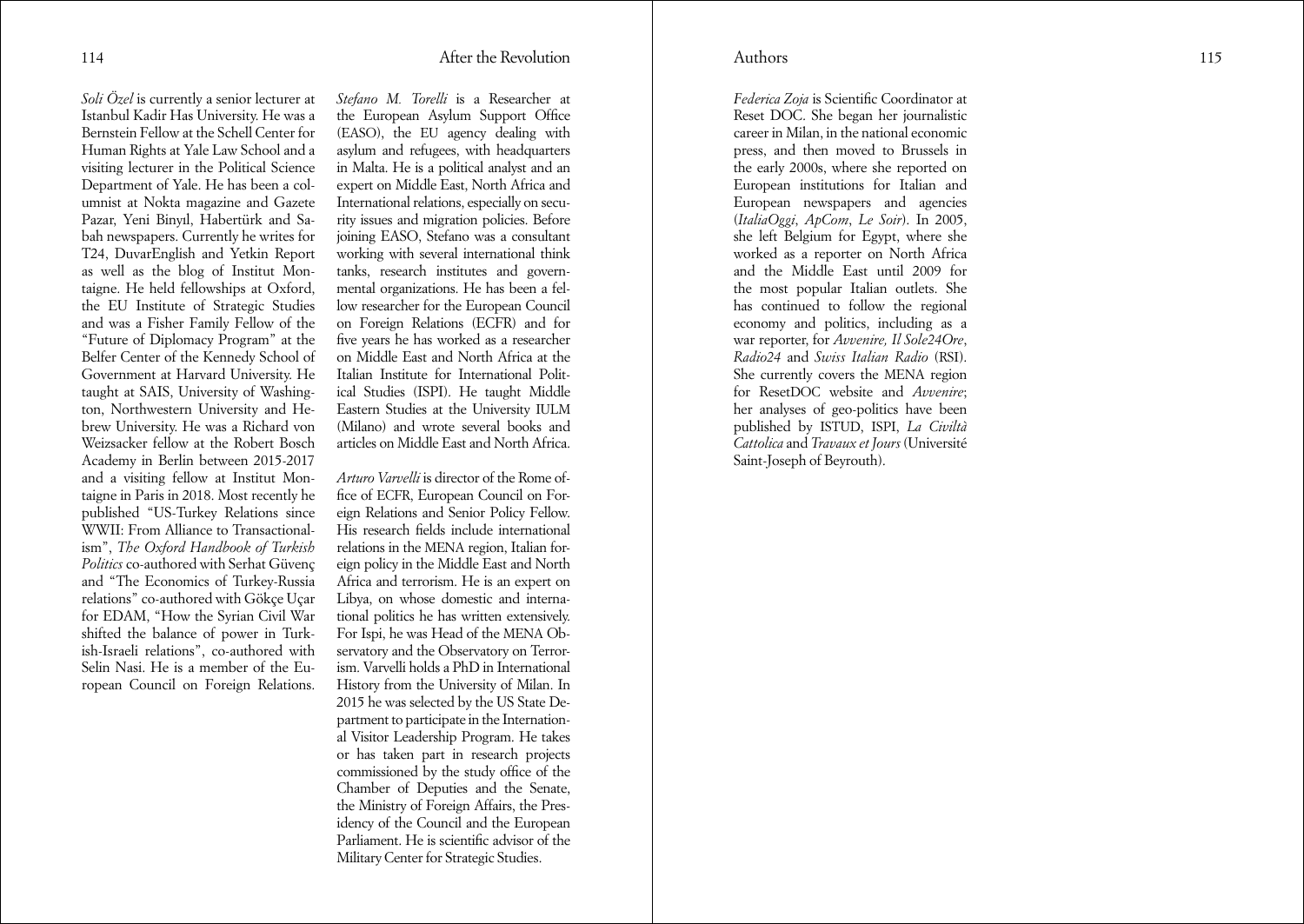### *Reset Dialogues on Civilizations*

*Scientific and Founding Committee*

*Ex presidenti*: Giuliano Amato (until 2013); Seyla Benhabib (until 2019) Nasr Hamid Abu Zayd (1943-2010), Katajun Amirpur, Abdullahi An-Na'im, Abdou Filali-Ansary, Giancarlo Bosetti, Massimo Campanini (1954-2020), Fred Dallmayr, Silvio Fagiolo (1938-2011), Maria Teresa Fumagalli Beonio Brocchieri, Nina zu Fürstenberg, Timothy Garton Ash, Anthony Giddens, Vartan Gregorian, Renzo Guolo, Hassan Hanafi, Nader Hashemi, Roman Herzog (1934-2017), Ramin Jahanbegloo, Jörg Lau, Amos Luzzatto (1928-2020), Avishai Margalit, Krzysztof Michalski (1948-2013), Andrea Riccardi, Olivier Roy, Otto Schily, Karl von Schwarzenberg, Bassam Tibi, Roberto Toscano, Nadia Urbinati, Umberto Veronesi (1925-2016), Michael Walzer

### *Board of Governors*

Giancarlo Bosetti (President), Marina Calloni, Pasquale Ferrara, Piergaetano Marchetti, Francesco Micheli, Markus Reinhard, Alberto Saravalle

### *Advisory Board* (2018-2020)

José Casanova, Anthony Appiah, Albena Azmanova, Karen Barkey, Rajeev Bhargava, Akeel Bilgrami, Murat Borovali, Giovanna Borradori, Marina Calloni, Francesca Corrao, Alessandro Ferrara, Pasquale Ferrara, Silvio Ferrari, Maurizio Ferrera, Nilüfer Göle, Mohamed Haddad, Fuat Keyman, Jonathan Laurence, Tiziana Lippiello, Gadi Luzzatto, Stephen Macedo, Alberto Melloni, Fabio Petito, David Rasmussen, Marco Ventura

### *Reset Dialogues US – Board of Directors*

Lisa Anderson (President), Giancarlo Bosetti, Craig Calhoun, José Casanova (President of the Advisory Board), Caroline Gerry, Joseph LaPalombara (Honorary President), Jonathan Laurence (Executive Director)